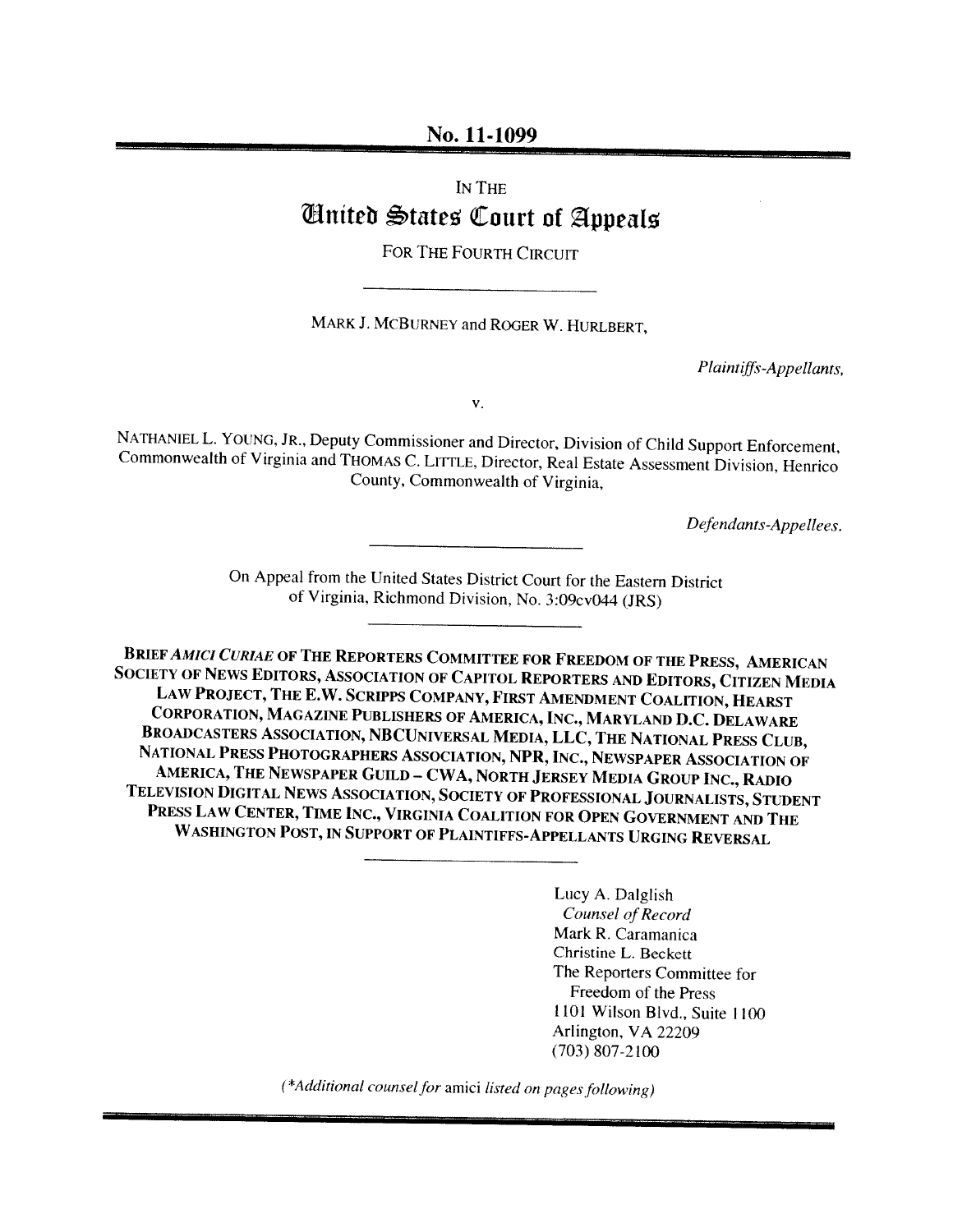\* Additional *amici* counsel:

Kevin M. Goldberg Fletcher. Heald & Hildreth. PLC 1300 N. 17th St., 11th Fl. Arlington, VA 22209 Counsel for American Society of News Editors, Association of Capitol Reporters and Editors, Maryland D.C. Delaware Broadcasters Association

David Ardia Citizen Media Law Project Berkman Center for Internet & Society 23 Everett St., 2nd Fl. Cambridge, MA 02138

David M. Giles 312 Walnut Street, 28th Floor Cincinnati, OH 45202 Counsel for The E.W. Scripps Company

Peter Scheer First Amendment Coalition 534 4th St., Ste. B San Rafael, CA 94901

Jonathan Donnellan Hearst Corporation Office of General Counsel 300 West 57th Street. 40th Fl. New York, NY 10019

Christopher J. Nolan 434 Broadway, 6th Fl. New York, NY 10013 Counsel for Magazine Publishers ofAmerica, Inc.

Beth R, Lobel, Esq. Vice President, Media Law NBCUniversal Media, LLC 30 Rockefeller Plaza Room 1006E New York, NY 10112

Charles D. Tobin Holland & Knight LLP 2099 Pennsylvania Ave., N.W., Ste. 100 Washington, D.C. 20006 Counsel for The National Press Club

Mickey H. Osterreicher 69 Delaware Ave., Ste. 500 Buffalo, NY 14202 Counsel for National Press Photographers Association

Joyce Slocum Denise Leary Ashley Messenger 635 Massachusetts Ave., N.W. Washington. D.C. 20001 Counsel for NPR, Inc.

René P. Milam 4401 Wilson Blvd.. Ste. 900 Arlington, VA 22203 Counsel for Newspaper Association of America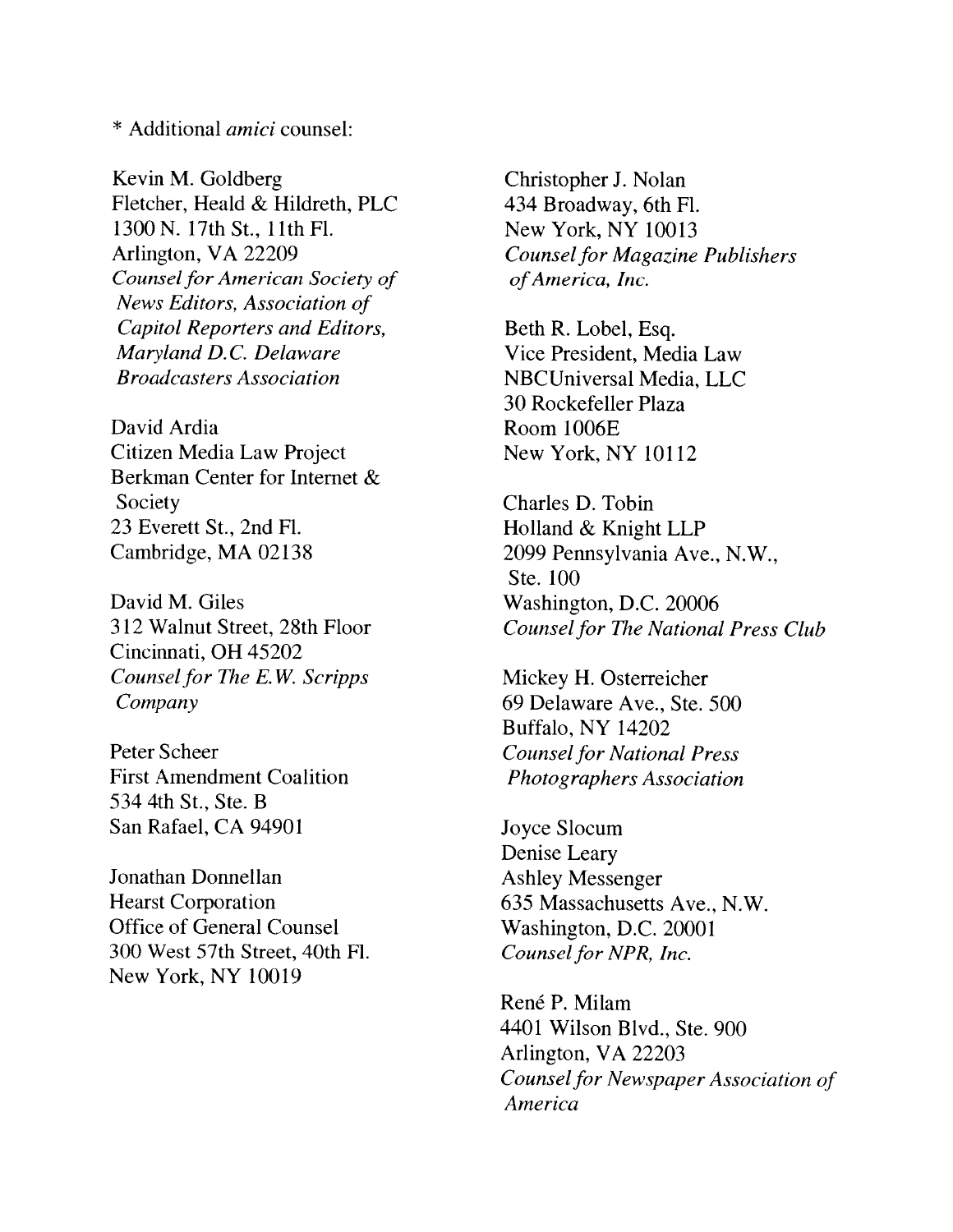Barbara L. Camens Barr & Camens 1025 Connecticut Ave., N.W.. Ste. 712 Washington, D.C. 20036 Counsel for The Newspaper Guild -CWA

Jennifer Borg General Counsel North Jersey Media Group Inc. P.O. Box 75 Hackensack, NJ 07602

Kathleen A. Kirby Wiley Rein LLP 1776 K St., N.W. Washington, D.C. 20006 Counsel for Radio Television Digital News Association

Bruce W. Sanford Bruce D. Brown Laurie A. Babinski Baker & Hostetler LLP <sup>1050</sup> Connecticut Ave., N.W., Ste. 1100 Washington, D.C. 20036 Counsel for Society of Professional *Journalists* 

Frank D. LoMonte Student Press Law Center 1101 Wilson Blvd., Ste. 1100 Arlington, VA 22209-2211

Andrew Lachow Vice President and Deputy General Counsel-Litigation Time Inc. 1271 Avenue of the Americas New York, NY 10020

Megan Rhyne Virginia Coalition for Open Government P.O. Box 2576 Williamsburg, VA 23187

Eric N. Lieberman James A. McLaughlin 1150 15th St., N.W. Washington, D.C. 20071 Counselfor The Washington Post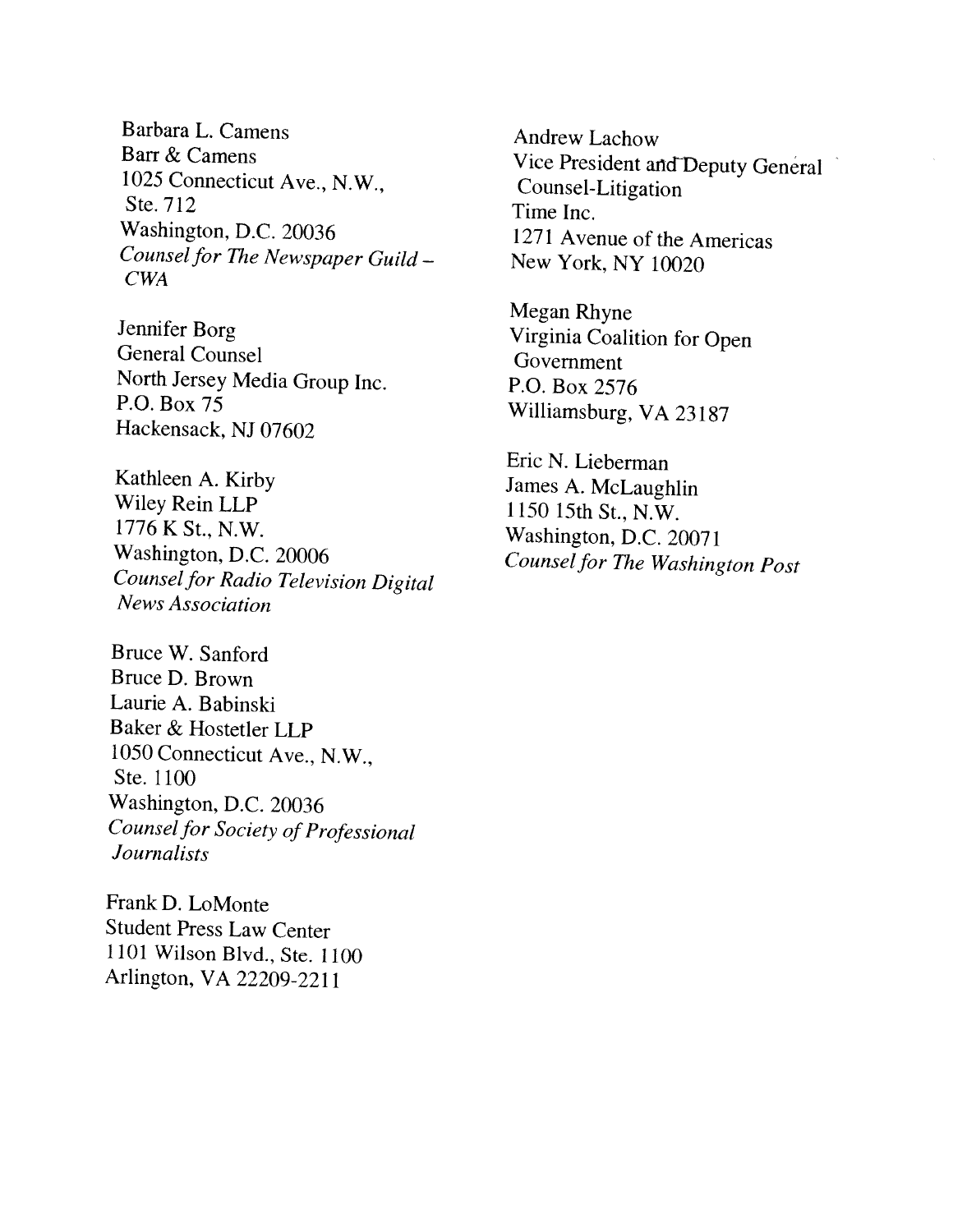# CORPORATE DISCLOSURE STATEMENT

Pursuant to Fed. R. App. P. 26.1 and 29, amici state as follows:

# The Reporters Committee for Freedom of the Press

The Reporters Committee for Freedom of the Press is an unincorporated association that has no parent and issues no stock.

# American Society of News Editors

The American Society of News Editors is <sup>a</sup> private, non-stock corporation that has no parent.

# Association of Capitol Reporters and Editors

The Association of Capitol Reporters and Editors is <sup>a</sup> private, non-stock corporation that has no parent.

## Citizen Media Law Project

The Citizen Media Law Project ("CMLP") is an unincorporated association based at the Berkman Center for Internet & Society at Harvard University. CMLP is not <sup>a</sup> publicly held corporation or other publicly held entity. CMLP has no parent corporations. and no publicly held company owns <sup>10</sup> percent or more of CMLP.

# The E.W. Scripps Company

The E.W. Scripps Company is a publicly-traded company with no parent company. No individual stockholder owns more than ten percent of its stock.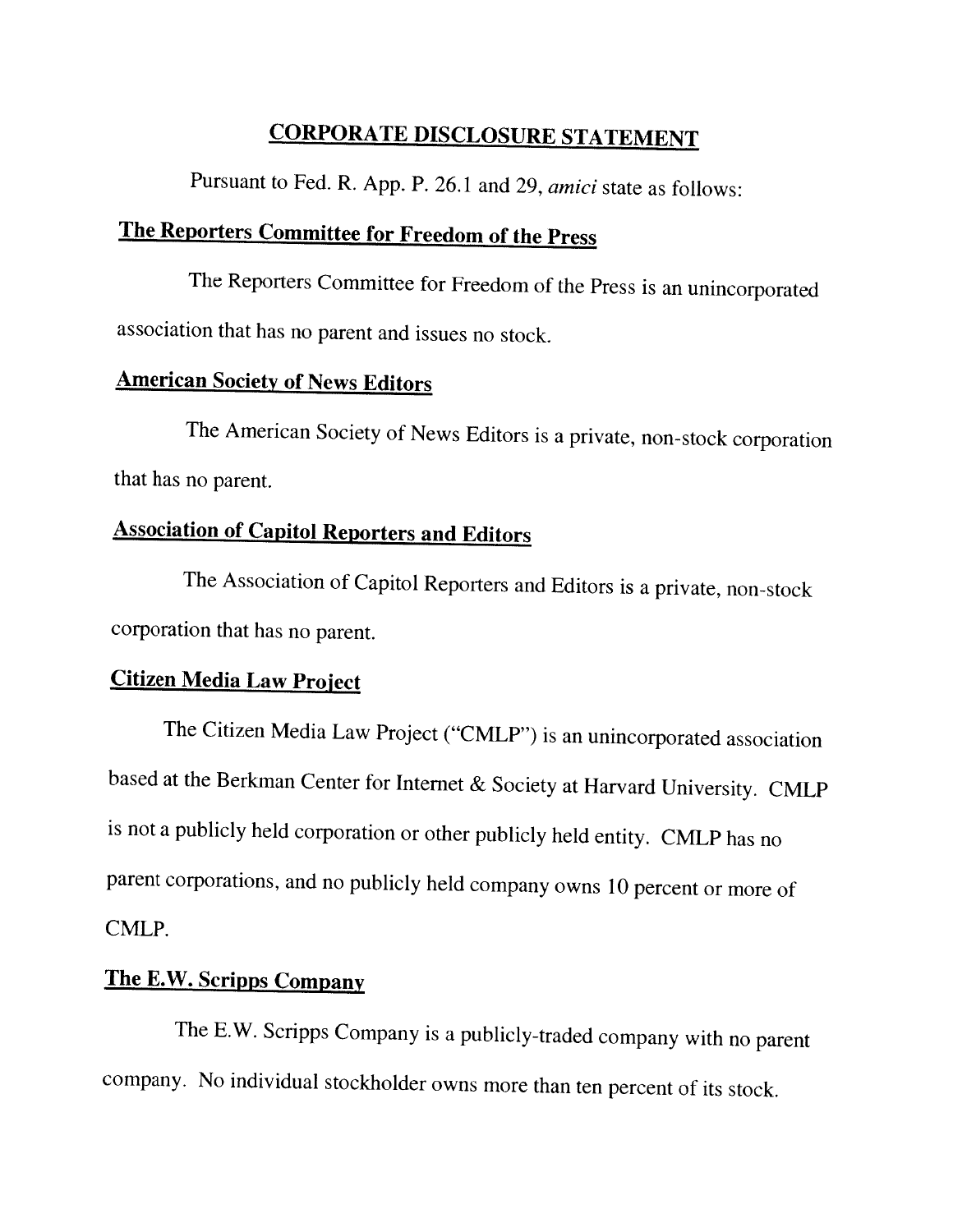#### First Amendment Coalition

The First Amendment Coalition is <sup>a</sup> nonprofit organization with no parent company. It issues no stock and does not own any of the party's or *amicus'* stock.

### Hearst Corporation

Hearst Corporation is privately held by the Hearst Family Trust and has no other parent. None of Hearst's subsidiaries or affiliates is publicly held, with the exception of the following companies, in which Hearst and/or its subsidiaries own minority interests: MediaNews Group, Inc., Firnilac SA (owner of Fitch Group, Inc.), Local.com, drugstore.com, and Sirius Satellite Radio, Inc.

## Magazine Publishers of America, Inc.

The Magazine Publishers of America, Inc. has no parent companies and no publicly-held company owns more than <sup>10</sup> percent of its stock.

## Maryland D.C. Delaware Broadcasters Association

The Maryland D.C. Delaware Broadcasters Association is <sup>a</sup> private, nonstock corporation that has no parent.

## NBCUniversal Media, LLC

NBCUniversal Media, LLC is the owner of the NBC Television Group, including the NBC, CNBC, MSNBC, NBC.com, and other media companies. NBCUniversal Media, LLC (f/k/a NBC Universal, Inc.) is indirectly owned <sup>51</sup> percent by Comcast Corporation and <sup>49</sup> percent by General Electric Company.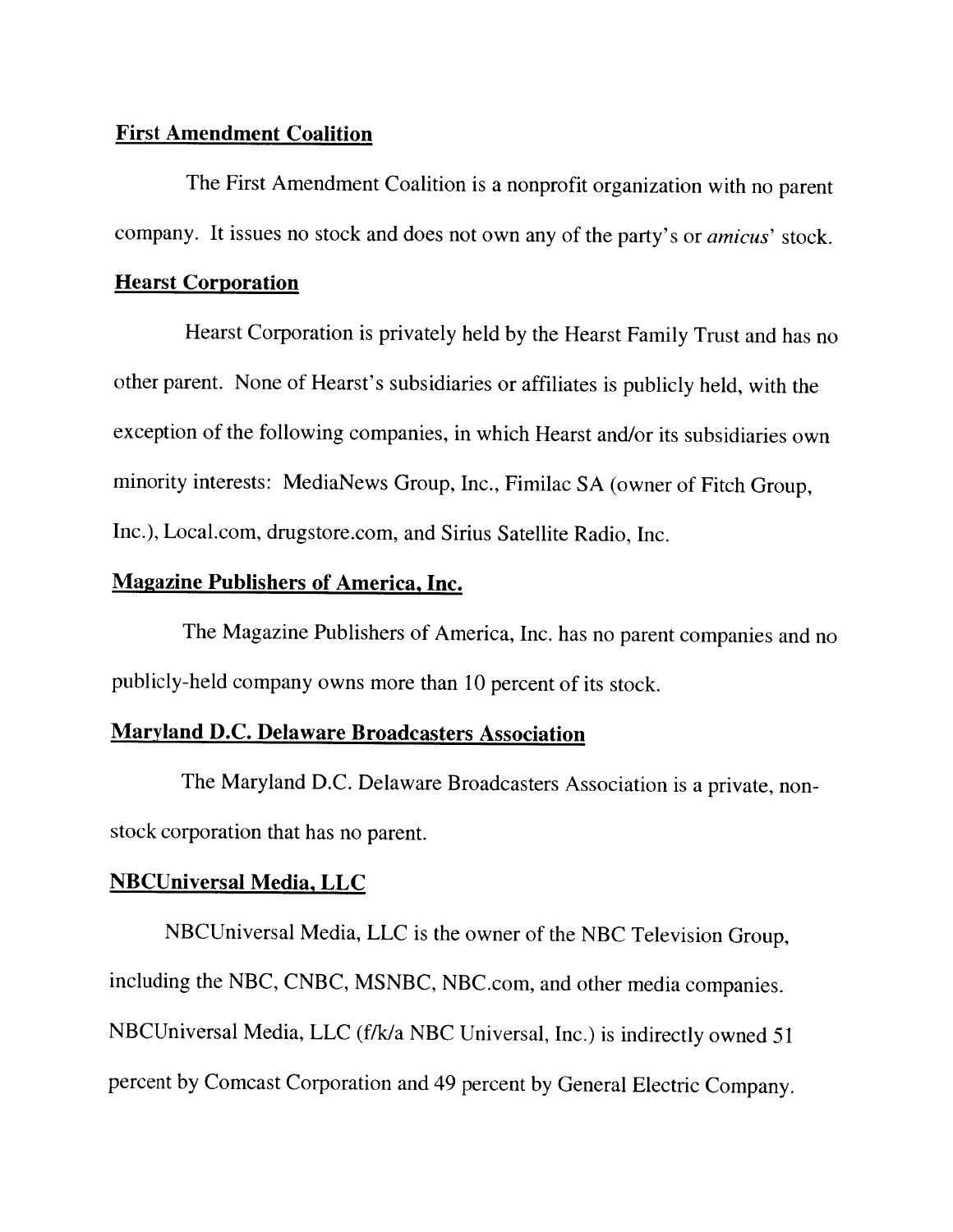### The National Press Club

The National Press Club is a not-for-profit corporation that has no parent company and issues no stock.

#### National Press Photographers Association

The National Press Photographers Association is a  $501(c)(6)$  nonprofit organization with no parent company. It issues no stock and does not own any of the party's or amicus' stock.

### NPR, Inc.

NPR, Inc. is <sup>a</sup> privately supported, not-for-profit membership organization that has no parent company and issues no stock.

## Newspaper Association of America

Newspaper Association of America is <sup>a</sup> nonprofit, non-stock corporation organized under the laws of the Commonwealth of Virginia. It has no parent company.

#### The Newspaper Guild — CWA

The Newspaper Guild — CWA is an unincorporated association. It has no parent and issues no stock.

### North Jersey Media Group Inc.

North Jersey Media Group Inc. is <sup>a</sup> privately held company owned solely by Macromedia Incorporated, also a privately held company.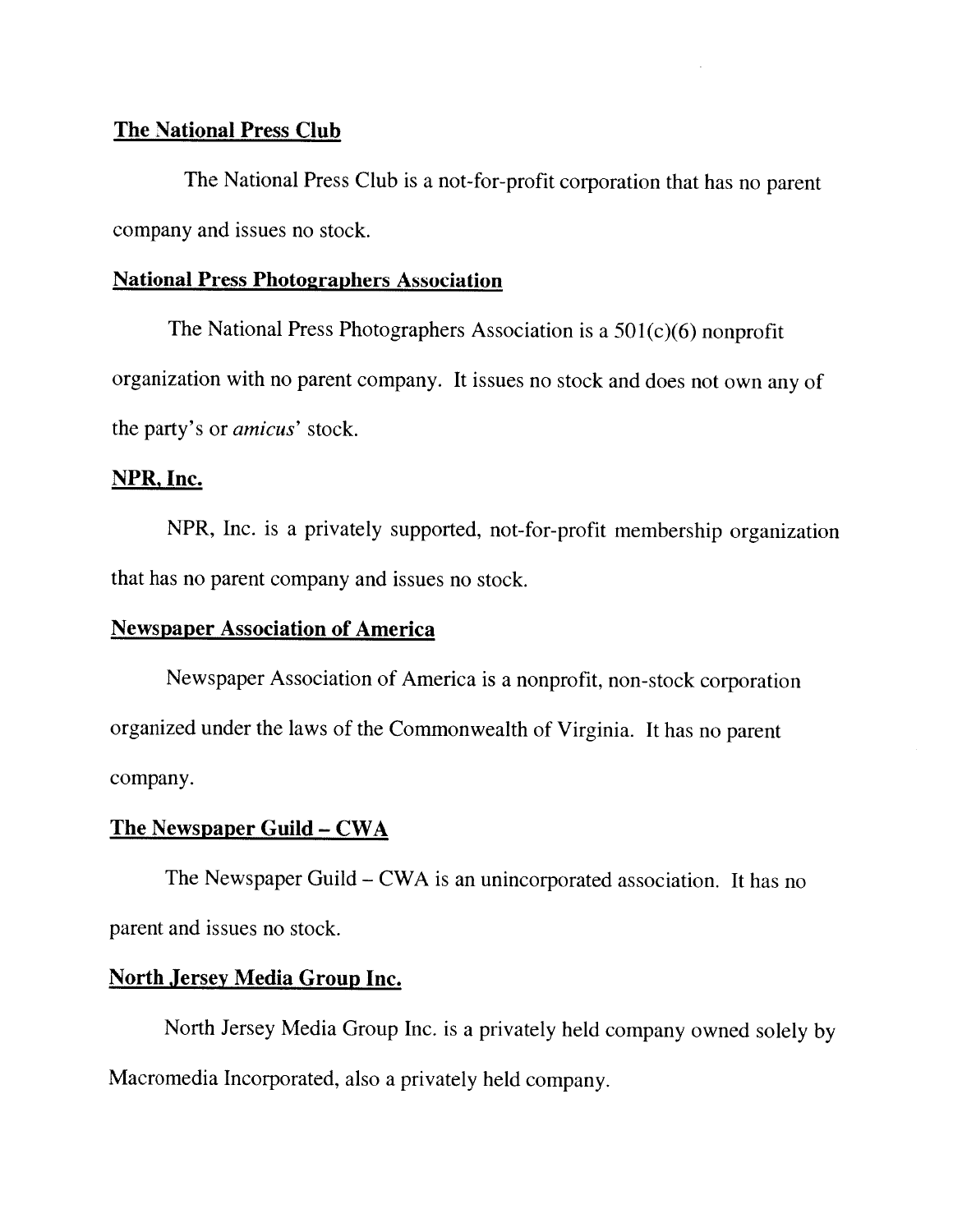### Radio Television Digital News Association

The Radio Television Digital News Association is <sup>a</sup> nonprofit organization that has no parent company and issues no stock.

## Society of Professional Journalists

The Society of Professional Journalists is <sup>a</sup> non-stock corporation with no parent company.

### Student Press Law Center

The Student Press Law Center is a  $501(c)(3)$  not-for-profit corporation that has no parent and issues no stock.

### Time Inc.

Time Inc. is <sup>a</sup> wholly-owned subsidiary of Time Warner Inc., <sup>a</sup> publicly traded corporation. No publicly held corporation owns <sup>10</sup> percent or more of Time Warner Inc.'s stock.

## Virginia Coalition for Open Government

The Virginia Coalition for Open Government is an incorporated  $501(c)(3)$ organization. It has no parent corporation. no affiliates, and no publicly held company owns 10 percent or more of its stock.

## WP Company

WP Company LLC d/b/a The Washington Post is a wholly owned subsidiary of The Washington Post Co.. <sup>a</sup> publicly held corporation. Berkshire Hathaway.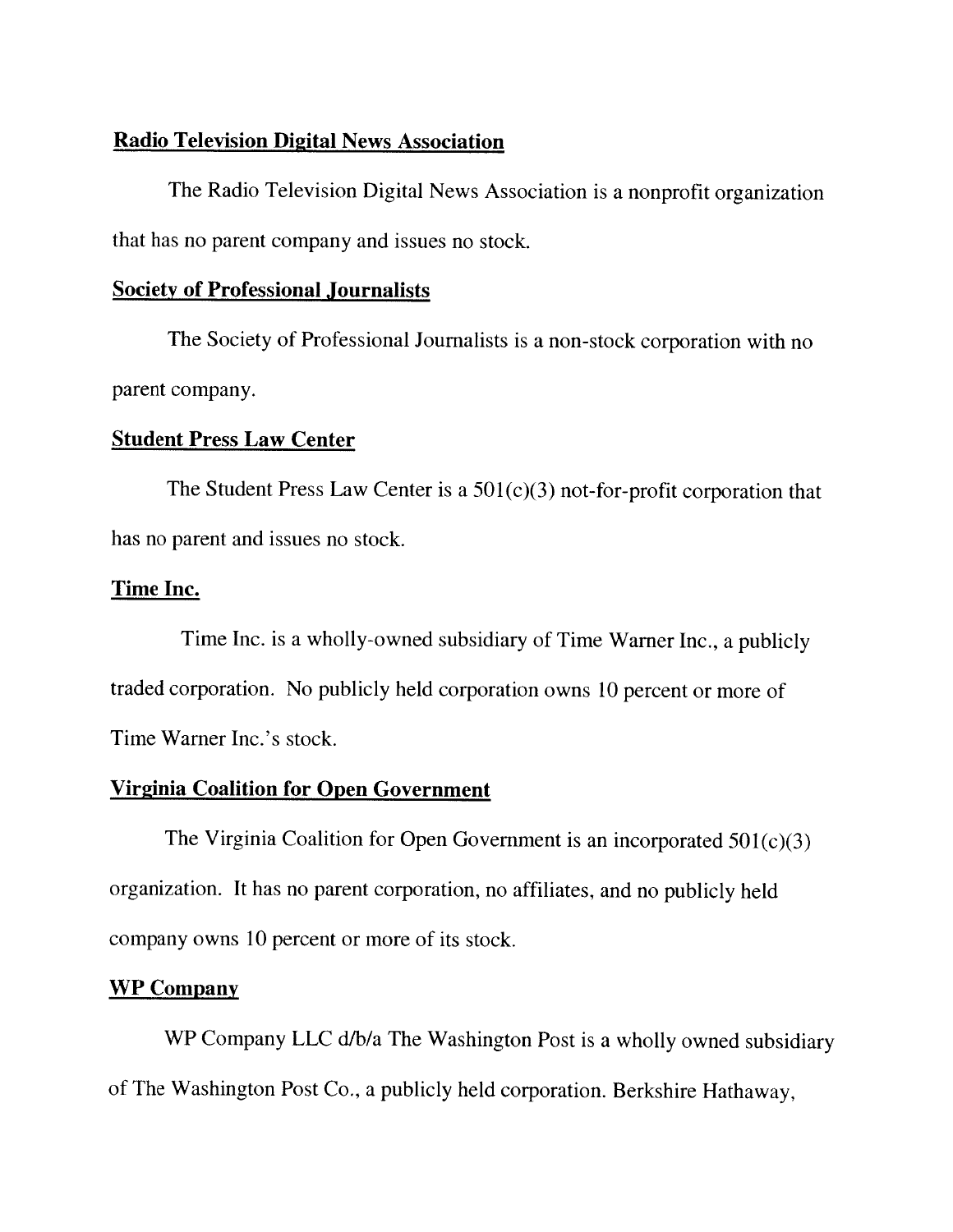Inc, a publicly held company, has a 10 percent or greater ownership interest in The Washington Post Co.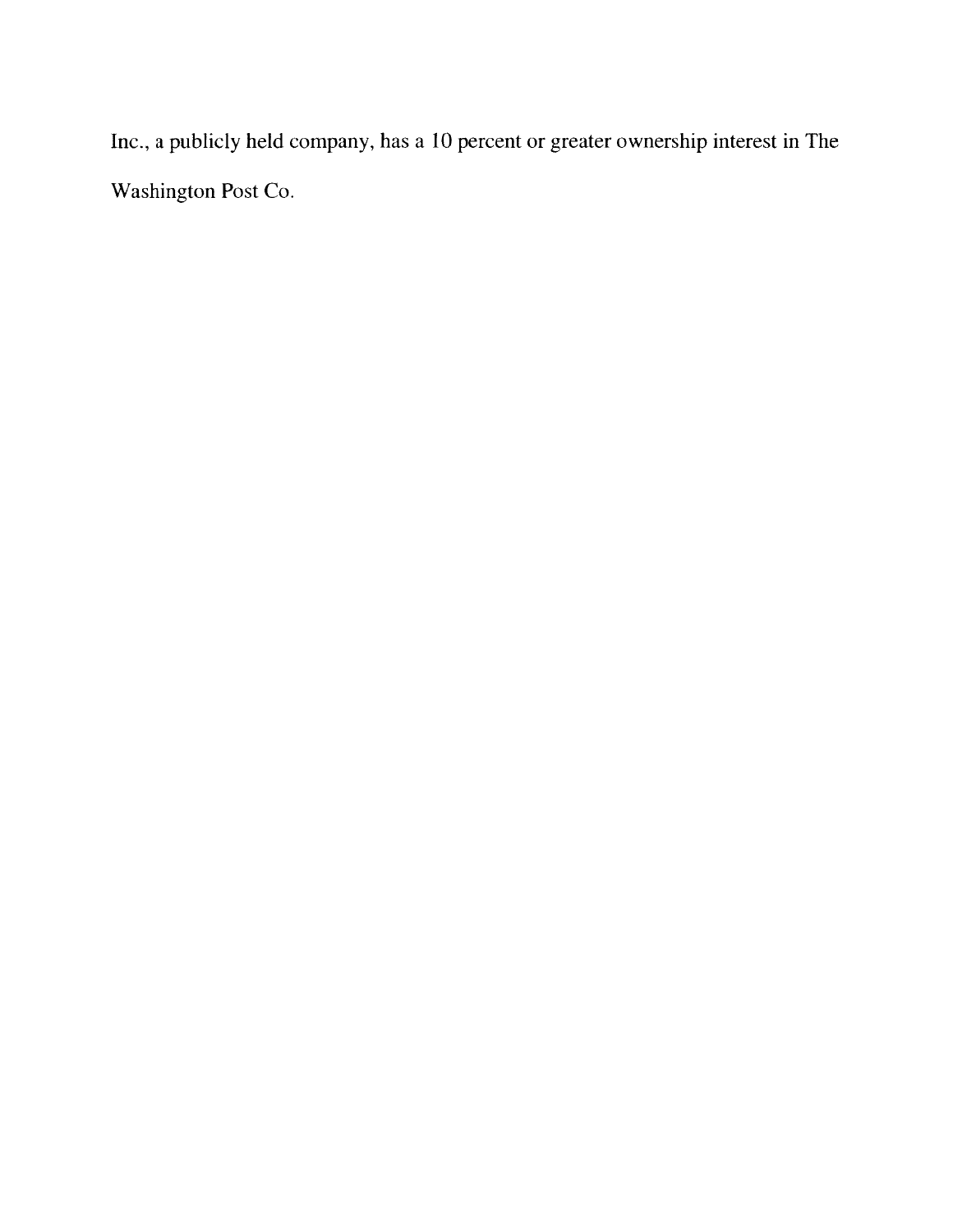# TABLE OF CONTENTS

|     | <b>ARGUMENT</b> |                                                                                                                                                 |
|-----|-----------------|-------------------------------------------------------------------------------------------------------------------------------------------------|
| I.  |                 | Access to Information is Necessary to the Pursuit of Journalism, Which                                                                          |
|     | A.              | Events that occur within Virginia are newsworthy beyond its borders,<br>and non-citizen journalists across the country require access to state  |
|     | <b>B.</b>       | Access to state public records by non-citizens aids comparative and<br>macro-analysis reporting thereby allowing the press to fulfill its       |
| II. |                 | Virginia's "Citizens Only" Provision Prohibits Non-Citizens from Engaging                                                                       |
|     | A.              | A common calling is a fundamental right under the Privileges and                                                                                |
|     | <b>B.</b>       | Journalism's importance to the national economy as well as its<br>noncommercial role classifies it as a common calling under Supreme            |
|     | C.              | Virginia does not have a substantial reason for discriminating against<br>non-citizen journalists engaged in their common calling, and this law |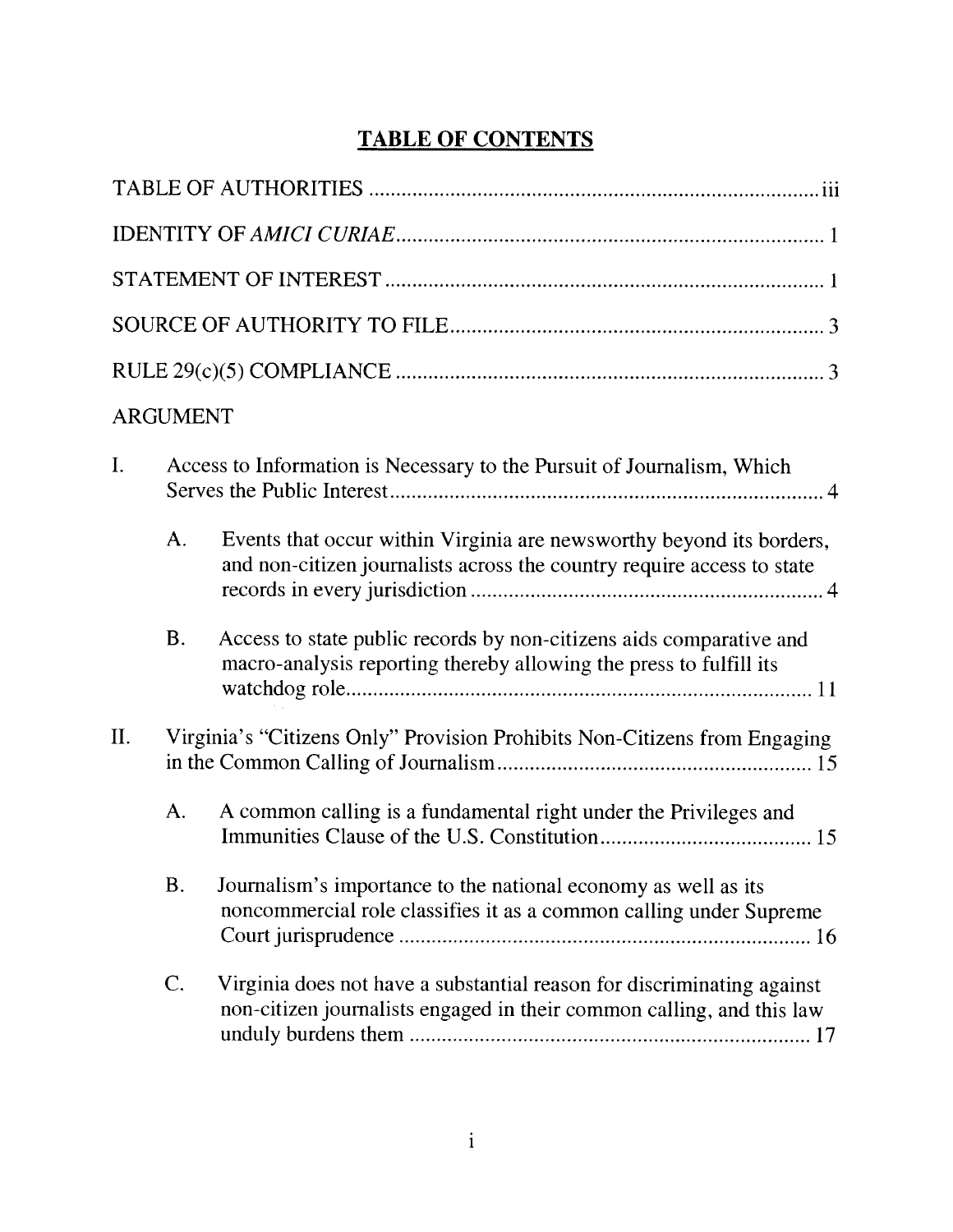| III. |    | There is a Fundamental Common Law Right of Access to Government<br>Records in the United States Predating Similar Statutory Rights  20 |  |  |
|------|----|----------------------------------------------------------------------------------------------------------------------------------------|--|--|
|      | A. | Both English and American courts have historically recognized a                                                                        |  |  |
|      |    |                                                                                                                                        |  |  |
|      |    |                                                                                                                                        |  |  |
|      |    |                                                                                                                                        |  |  |
|      |    | <b>CERTIFICATE OF SERVICE</b>                                                                                                          |  |  |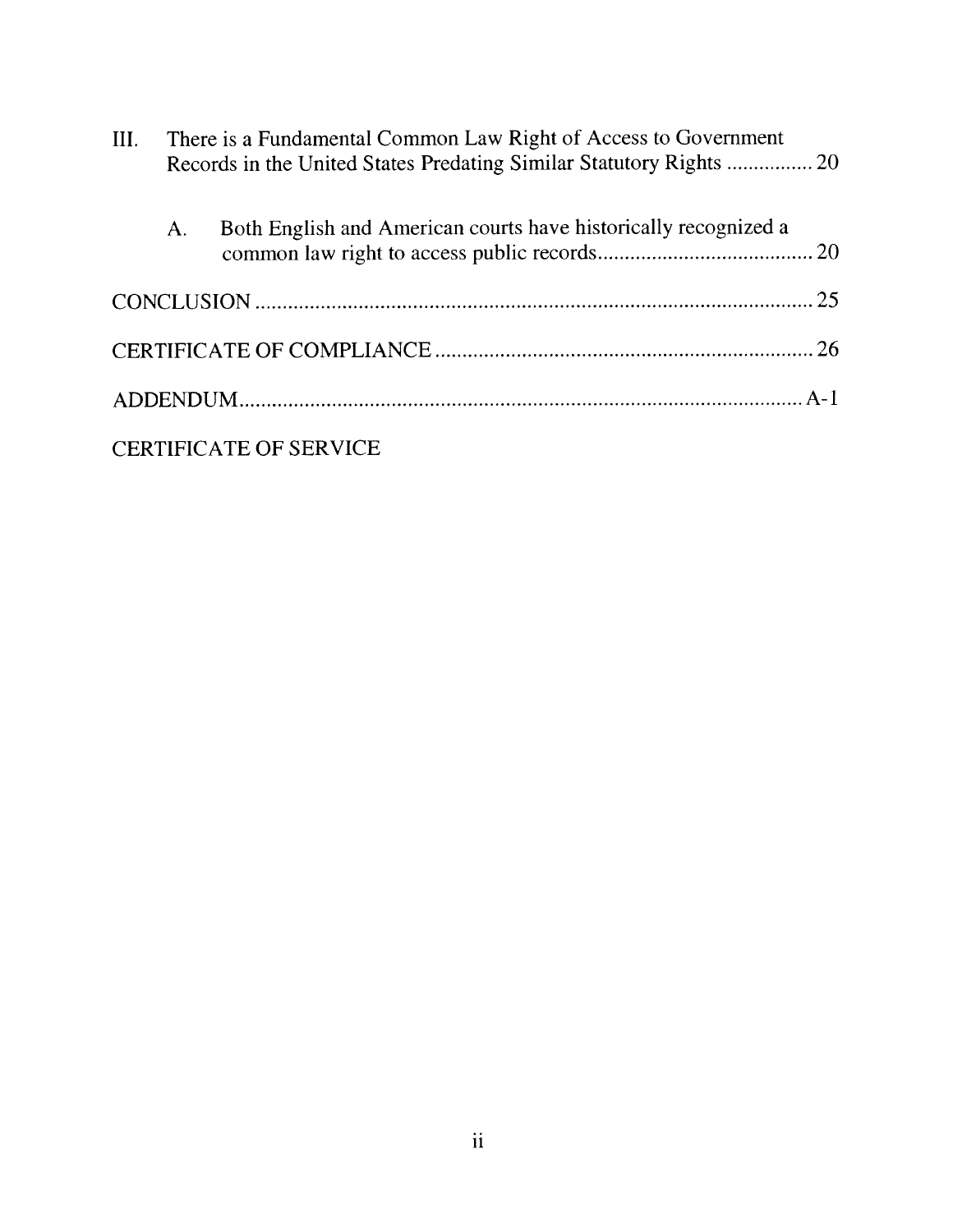# TABLE OF AUTHORITIES

| Baldwin v. Fish & Game Comm'n of Mont. |
|----------------------------------------|
| Belth v. Bennett                       |
| Biddle v. Walton                       |
| Burton v. Tuite                        |
| Clement v. Graham                      |
| Colescott v. King                      |
| Cox Broad. Corp. v. Cohn               |
| Fagan v. State Bd. of Assessors        |
| Herbert v. Ashburner                   |
| King v. G. Babb                        |
| Lee v. Minner                          |
| Matte v. Winooski                      |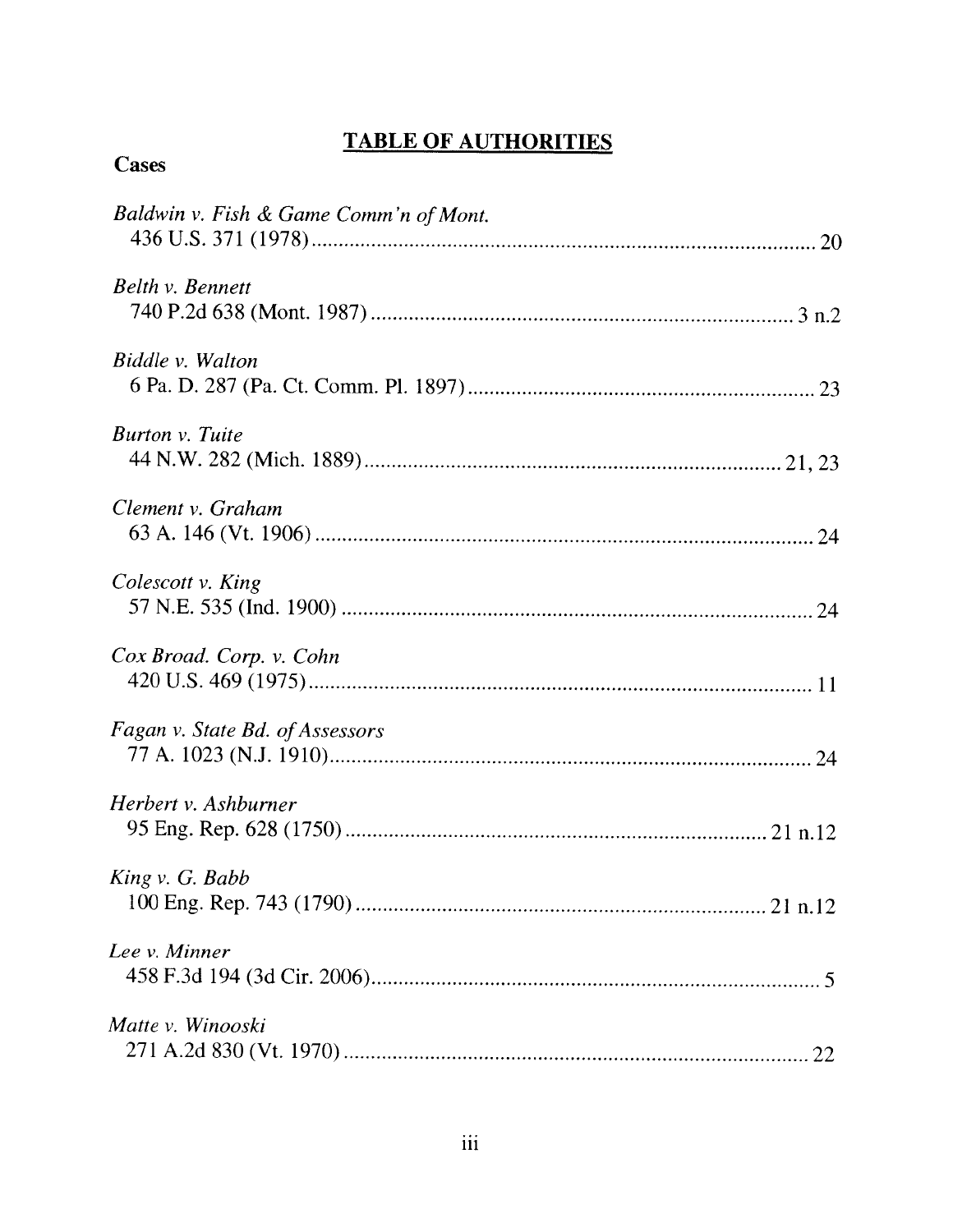| Mushet v. Dep't of Pub. Serv. of the City of L.A.                  |  |
|--------------------------------------------------------------------|--|
| Newspapers, Inc. v. Breier                                         |  |
| Nixon v. Warner Commc'ns, Inc.                                     |  |
| Nowack v. Fuller                                                   |  |
| Palacios v. Corbett                                                |  |
| Rex v. Guardians                                                   |  |
| S. Jersey Publ'g. Co. v. N.J. Expressway Auth.                     |  |
| Supreme Court of N.H. v. Piper                                     |  |
| Supreme Court of Va. v. Friedman                                   |  |
| Toomer v. Witsell                                                  |  |
| United Bldg. & Constr. Trades Council v. Mayor & Council of Camden |  |
| <b>United States v. Harris</b>                                     |  |
| Wellford v. Williams                                               |  |

 $\label{eq:2.1} \frac{1}{\sqrt{2\pi}}\int_{0}^{\infty}\frac{1}{\sqrt{2\pi}}\left(\frac{1}{\sqrt{2\pi}}\right)^{2\alpha}e^{-\frac{1}{2\alpha}}\frac{1}{\sqrt{2\pi}}\int_{0}^{\infty}\frac{1}{\sqrt{2\pi}}\frac{1}{\sqrt{2\pi}}\frac{1}{\sqrt{2\pi}}\frac{1}{\sqrt{2\pi}}\frac{1}{\sqrt{2\pi}}\frac{1}{\sqrt{2\pi}}\frac{1}{\sqrt{2\pi}}\frac{1}{\sqrt{2\pi}}\frac{1}{\sqrt{2\pi}}\frac{1}{\sqrt{2\pi}}\frac{1$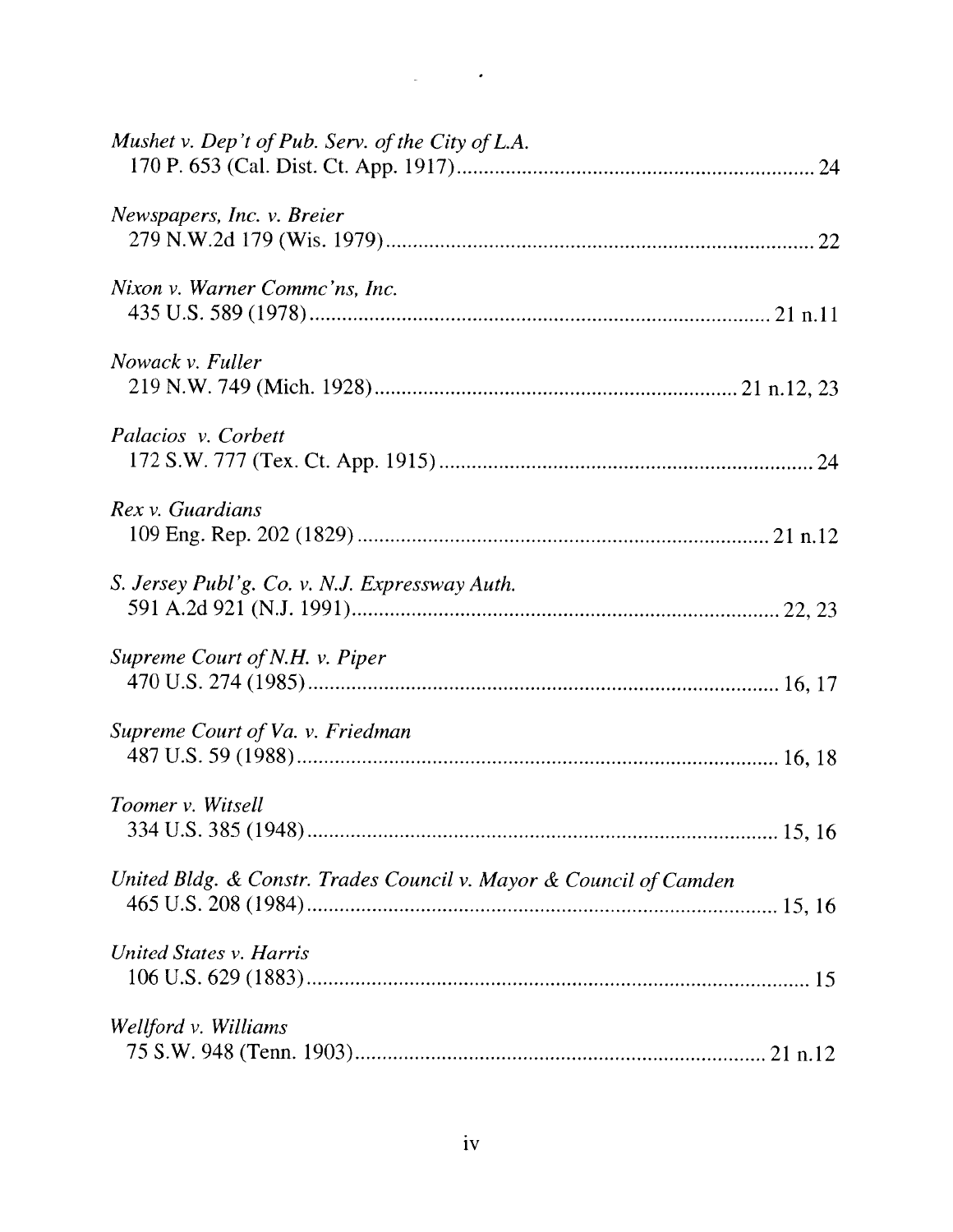# Constitutions and Statutes

# Other Authorities

| 2010 Fortune 500 company listing for Virginia, <i>available at</i><br>http://money.cnn.com/magazines/fortune/fortune500/2010/states/VA.html 8                   |
|-----------------------------------------------------------------------------------------------------------------------------------------------------------------|
| Molly Ball, Democrats Play Post-Tim Kaine DNC Guessing Game, POLITICO, Mar.<br>12, 2011, available at http://www.politico.com/news/stories/0311/51168.html  7   |
| Bruce Baron, Editorial, Campus Safety is Everyone's Responsibility and Concern,<br>THE (San Bernardino County) SUN, Mar. 8, 2011, <i>available at</i> 2011 WLNR |
| Marjorie Censer & Jonathan O'Connell, Boeing Ramping up D.C. Presence,<br>WASH. POST, Mar. 7, 2011, at A9, available at 2011 WLNR 4418885  10                   |
| Eileen AJ Connelly, Bailed-Out Banks Spent Big on Financial Lobbying, THE<br>SEATTLE TIMES, Sept. 1, 2010, at A10, <i>available at</i> 2010 WLNR 17433743 9     |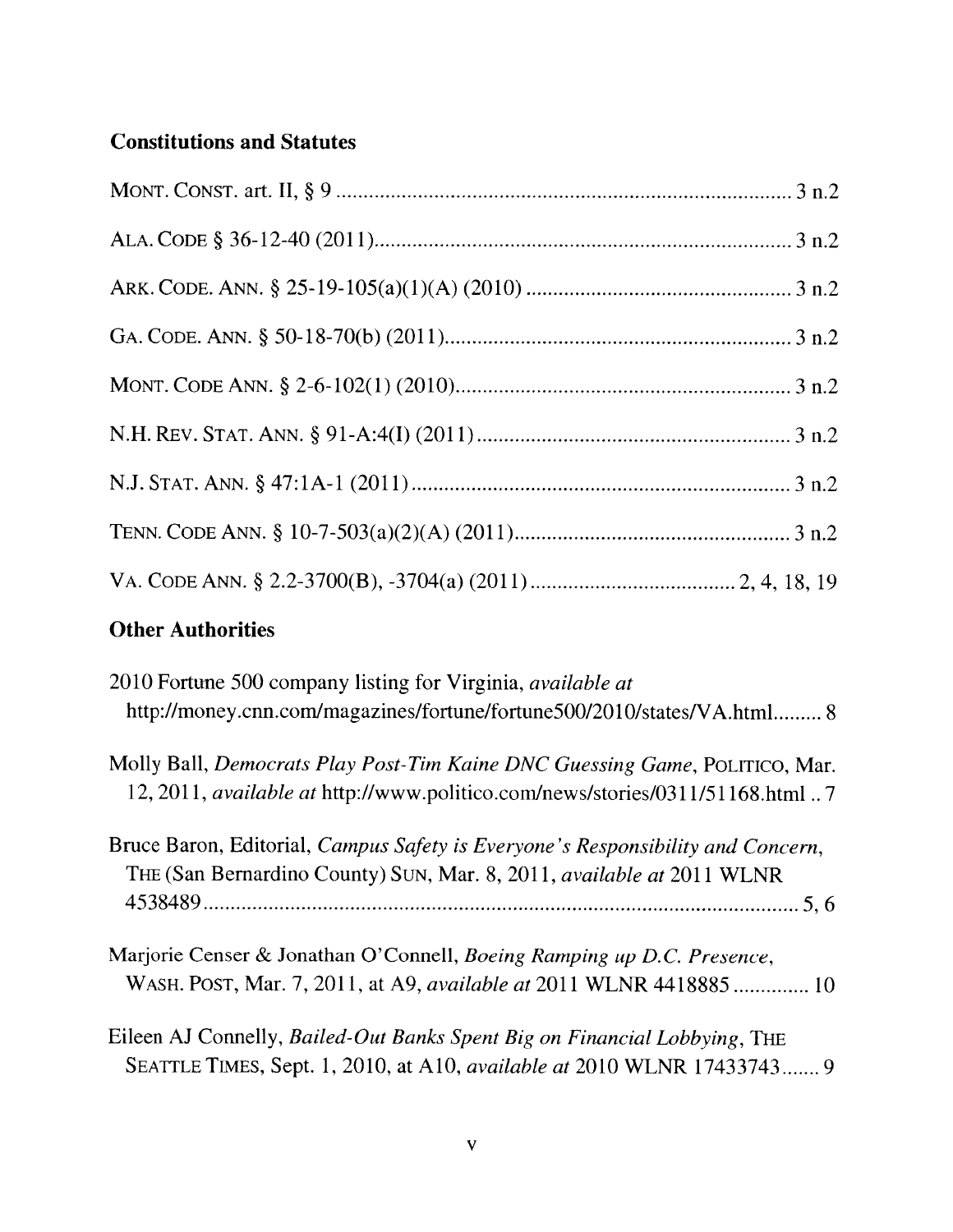| Bob Dart & John Manasso, Search for a Killer: Terror Colors Everyday Life as<br>Sniper Attacks Mount, ATLANTA J. & CONST., Oct. 11, 2002, at A1, available at                                                              |
|----------------------------------------------------------------------------------------------------------------------------------------------------------------------------------------------------------------------------|
|                                                                                                                                                                                                                            |
| Stephanie Ebbert, Colleges Reviewing Security Policies; Shootings Prompt<br>Questions from Student Prospects, THE BOSTON GLOBE, Feb. 16, 2008, at B1,                                                                      |
| Robin Fields, In Dialysis, Life-Saving Care at Great Risk and Cost, PROPUBLICA,<br>Nov. 9, 2010, available at                                                                                                              |
|                                                                                                                                                                                                                            |
| Stephen Labaton & Edmund L. Andrews, Mortgage Giants Taken over by U.S.,<br>N.Y. TIMES, Sept. 8, 2008, at A1, available at 2008 WLNR 17004719 8                                                                            |
| Ben Pershing, Webb Will Not Run for 2 <sup>nd</sup> Term, WASH. POST, Feb. 10, 2011, at A1,                                                                                                                                |
| Jill Riepenhoff & Todd Jones, Secrecy 101: College Athletic Departments Use<br>Vague Law to Keep Public Records from Being Seen, THE COLUMBUS (Ohio)<br>DISPATCH, May 31, 2009, at A1, available at 2009 WLNR 10328545  13 |
| Steven Rock, System Puts Players at Risk: NCAA Doesn't Require Medical<br>Supervision, THE KANSAS CITY (Mo.) STAR, Oct. 8, 1997, at A1, available at                                                                       |
| Kevin Sack, Virginia to ask Supreme Court to Rule on Health Law, N.Y. TIMES,                                                                                                                                               |
| Mali R. Schantz-Feld, Virginia, AREA DEV. SITE & FACILITY PLANNING, Apr. 1,                                                                                                                                                |
| Bruce Shipkowski, Legislators Tout Campus Safety, THE (Trenton) TIMES, Aug 30,                                                                                                                                             |

 $\mathcal{L}^{\mathcal{L}}$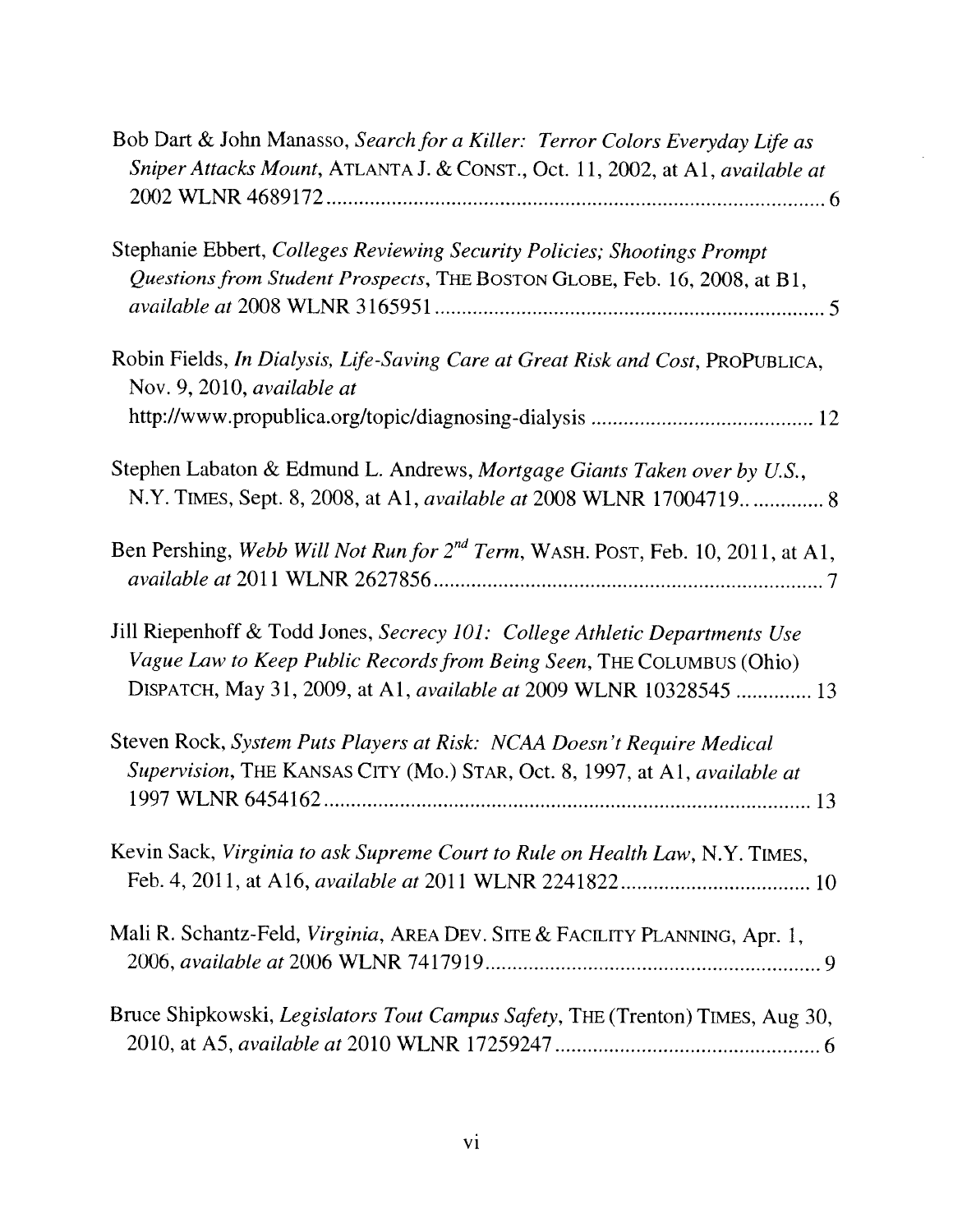| <i>Times Topics:</i> Virginia Polytechnic Institute and State University, <i>available at</i> |
|-----------------------------------------------------------------------------------------------|
| http://topics.nytimes.com/topics/reference/timestopics/organizations/v/virginia_p             |
|                                                                                               |
|                                                                                               |

| Jodi Upton, Denise Amos & Anne Ryman, For Teachers, Many Ways and Reasons  |  |  |
|----------------------------------------------------------------------------|--|--|
| to Cheat on Tests, USA TODAY, Mar. 10, 2011, at A1, available at 2011 WLNR |  |  |
|                                                                            |  |  |
|                                                                            |  |  |

| VA. ECON. DEV. P'SHIP, INTERNATIONALLY OWNED COMPANIES IN VIRGINIA (2009- |  |
|---------------------------------------------------------------------------|--|
| 2010), available at http://www.yesvirginia.com/pdf/Internationally_Owned_ |  |
|                                                                           |  |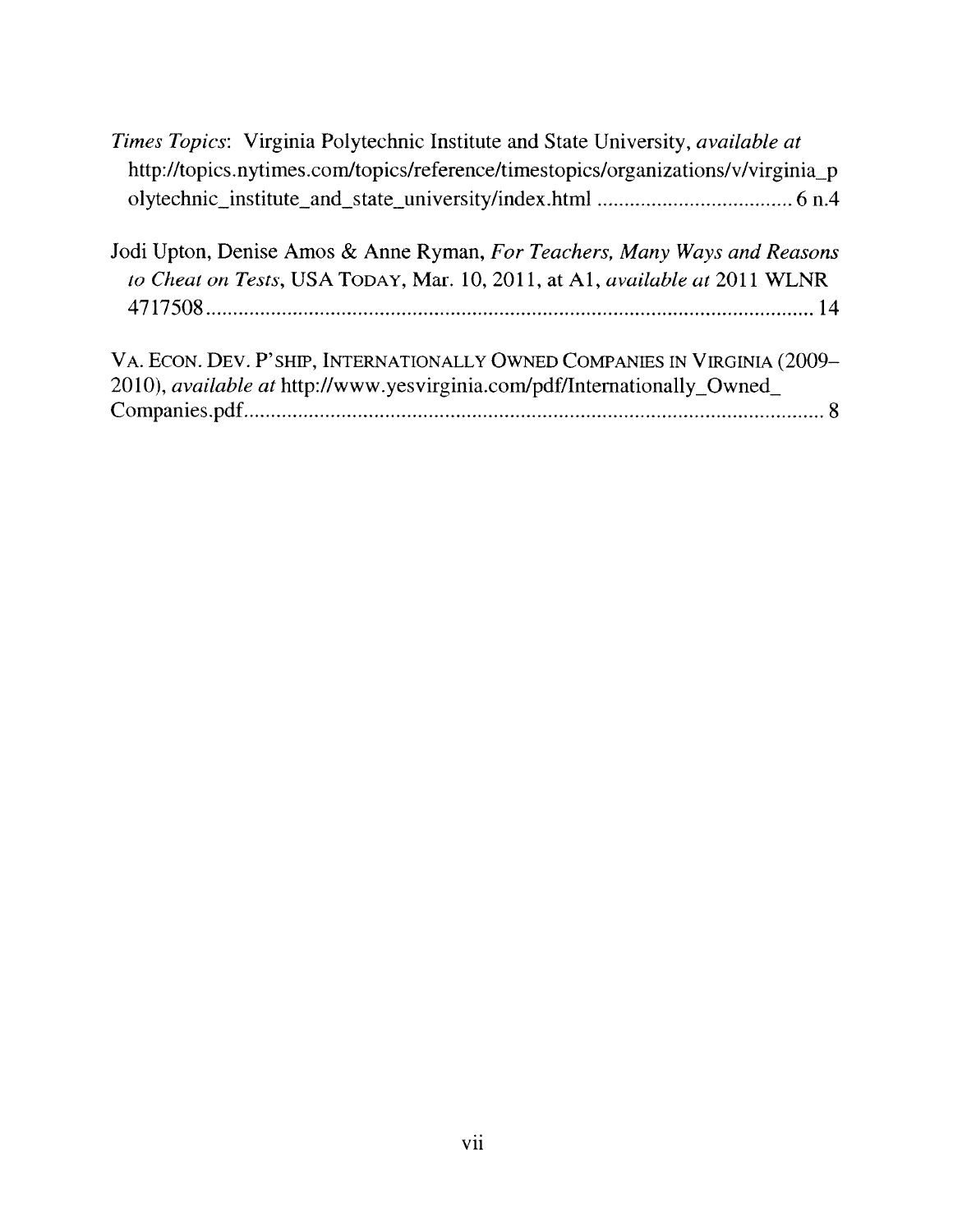### **IDENTITY OF AMICI CURIAE**

Amici comprise national and regional news organizations, nonprofit freedom of information ("FOE') and First Amendment advocacy groups and news professional and trade associations that regularly gather and disseminate valuable news and information to the public in a variety of media or otherwise support and defend such efforts to do so.'

#### STATEMENT OF INTEREST

Amici and their members regularly investigate and report on government action and government relations with private sector interests. To fully realize their constitutionally protected watchdog role, *amici* naturally rely on freedom of information laws across the country to uncover information and provide the public with insight on important newsworthy events involving government. To that end, they are seasoned experts in the FOl process and have an ongoing stake in how FOI laws are executed and interpreted across the country.

 $<sup>1</sup>$  Amici include The Reporters Committee for Freedom of the Press, American</sup> Society of News Editors, Association of Capitol Reporters and Editors, Citizen Media Law Project, The E.W. Scripps Company, First Amendment Coalition, Hearst Corporation. Magazine Publishers of America. Inc.. Maryland D.C. Delaware Broadcasters Association. NBCUniversal Media. LLC. The National Press Club, National Press Photographers Association. NPR, Inc., Newspaper Association of America, The Newspaper Guild — CWA, North Jersey Media Group Inc.. Radio Television Digital News Association, Society of Professional Journalists. Student Press Law Center, Time Inc., Virginia Coalition for Open Government and The Washington Post. A complete description of each amici is set forth in the addendum to this brief.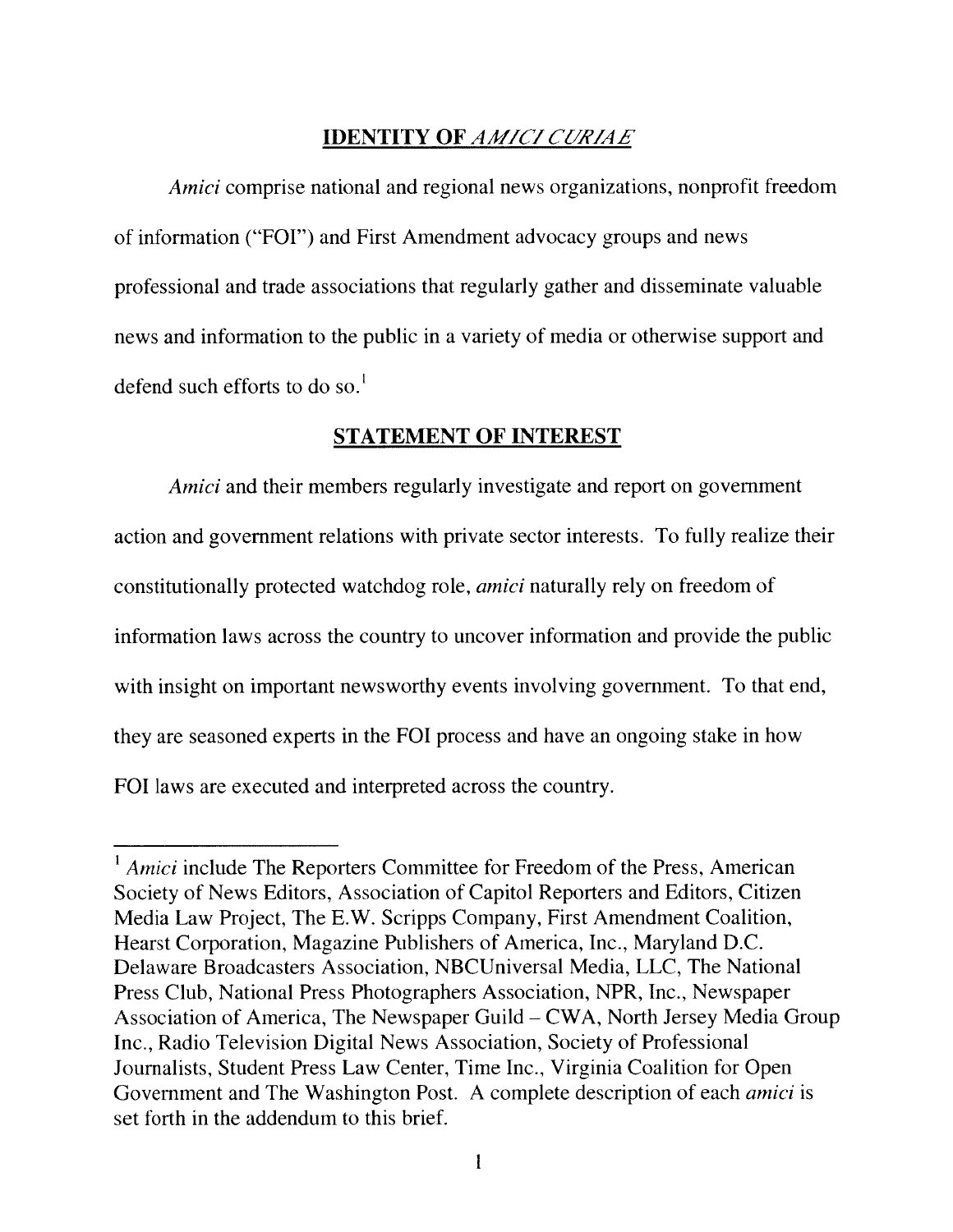The Virginia Freedom of Information Act ("VFOIA") generally restricts access to public records to citizens of the commonwealth. See VA. CoDE ANN.  $\S$  2.2-3704(a) (2011). While  $\S$  2.2-3704(a) provides for a limited exception to this citizenship requirement applicable to representatives of news media entities that circulate newspapers or broadcast their reports within the commonwealth, it effectively shuts out most members of the national media from gaining access to commonwealth records. As discussed below, given the strong national interest in matters and events that routinely occur in or relate to Virginia, the citizenship requirement severely frustrates non-citizen journalists from reporting on matters of concern to the nation at large (as well as burdening all citizens who live in border communities that, for example, work or attend school in Virginia or otherwise have substantial interaction with the commonwealth).

Further, as the profession of journalism is a common calling—with the right of access to government records established centuries ago in the common law such discriminatory laws constitute a direct, substantial burden on the rights of journalists, violating their equal rights. Undoubtedly, the ability to readily access government information lies at the core of the journalistic pursuit. Hence, the VFOIA's citizenship requirement constitutes an unconstitutional violation of the Privileges and Immunities Clause of the U.S. Constitution. As such, amici respectfully urge this Court to reverse the district court's ruling and hold that the

 $\overline{2}$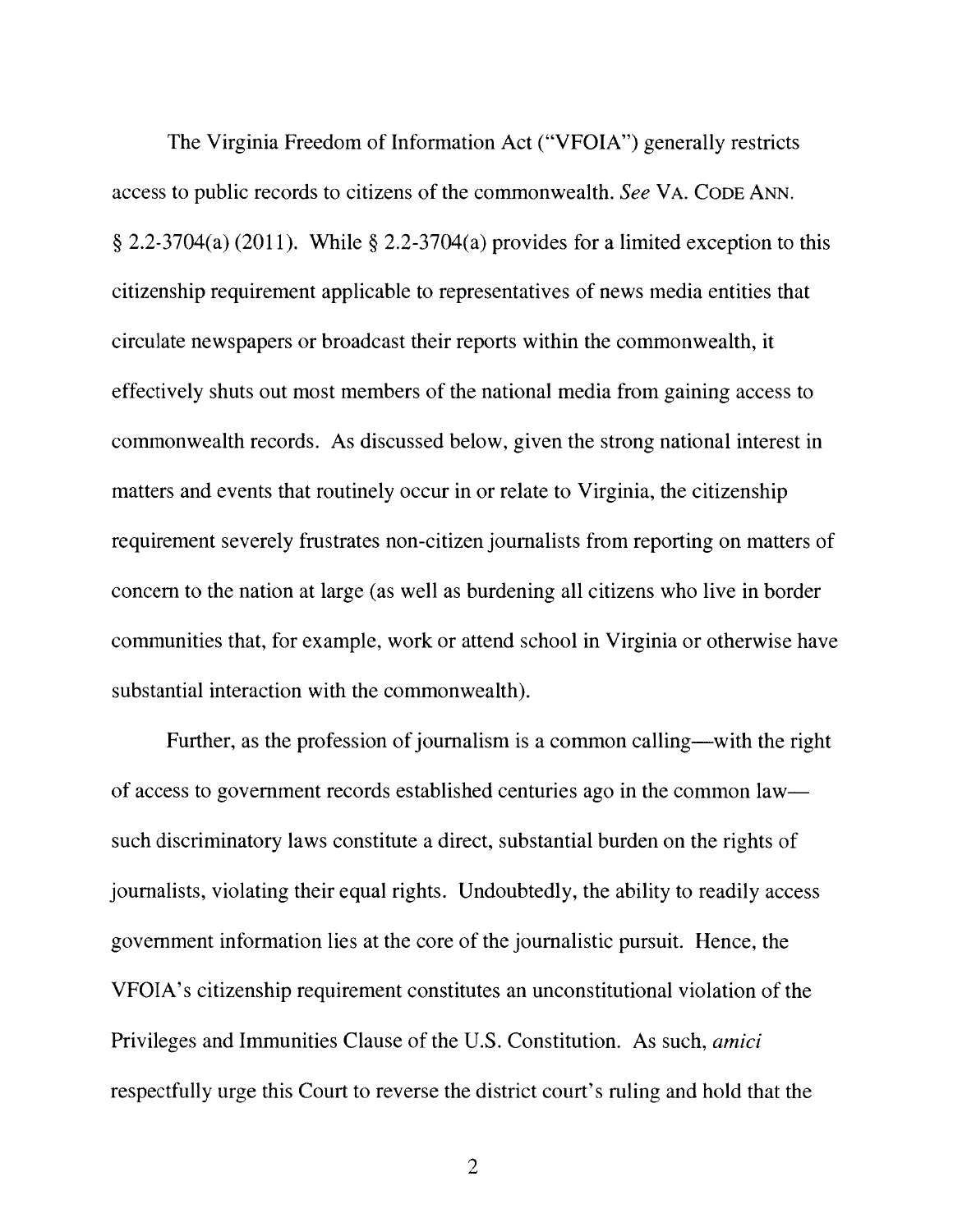VFOIA violates the U.S. Constitution. To strike down the VFOIA's citizenship requirements would align the commonwealth with the overwhelming majority of states (and the federal government) that make records available to any person under their respective open governmen<sup>t</sup> laws thereby rejecting discrimination against non-citizens. 2

As the issues ultimately to be settled in this case will necessarily affect the access rights of <sup>a</sup> far greater number of people than the Appellants, this Court should <sup>g</sup>ive due consideration to those individuals whose interests in Virginia records are supplemental to those raised by the Appellants in this appeal.

# SOURCE OF AUTHORITY TO FILE

Pursuant to Fed. R. App. P. 29(a), all parties have consented to the filing of this brief.

# RULE 29(c)(5) COMPLIANCE

Pursuant to Fed. R. App. P. 29(c)(5), amici curiae state: (a) no party's

counsel authored this brief in whole or in part; (b) no party or party's counsel

 $2<sup>2</sup>$  At most, only six other states arguably impose a similar residency requirement. See ALA. CODE § 36-12-40 (2011); ARK. CODE. ANN. § 25-19-105(a)(1)(A) (2010); GA. CoDE. ANN. § 50-18-70(b) (2011); N.H. REv. STAT. ANN. § 91-A:4(I) (2011); N.J. STAT. ANN. § 47:IA-1 (2011); TENN. CODE ANN. § 10-7-503(a)(2)(A) (2011). In Montana. the state's statutory "citizen" provision is subordinate to the state constitution's language that 'no person" may be deprived of the right to examine state documents. MONT. CONST. art. II, § 9; MONT. CODE ANN. § 2-6-102(1) (2010); Belth v. Bennett, 740 P.2d 638, 641 (Mont. 1987) (favoring the constitutional interpretation of <sup>a</sup> statute when differing possible interpretations exist).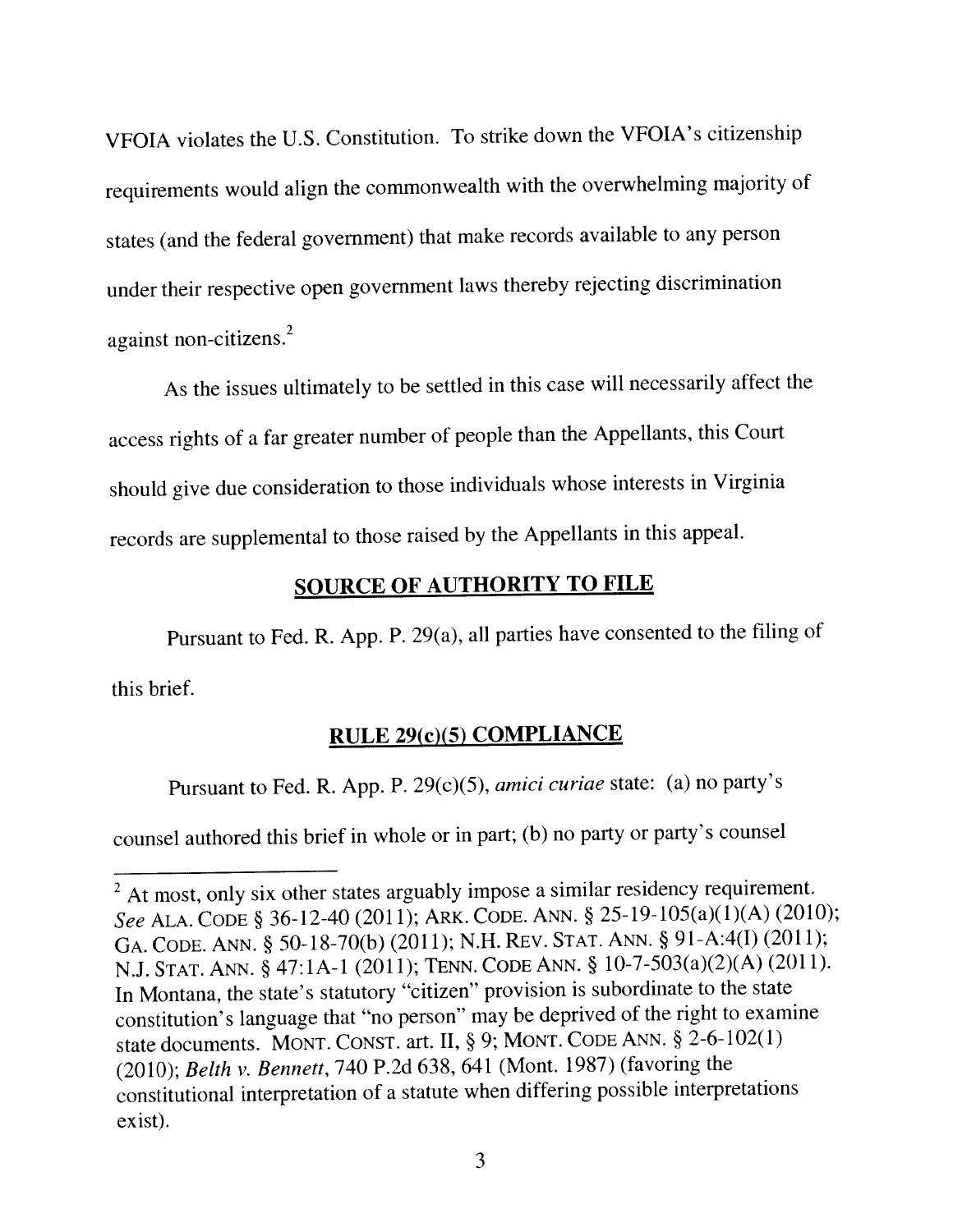contributed money intended to fund preparing or submitting this brief; and (c) no person—other than *amici curiae*, their members, or their counsel—contributed money intended to fund preparing or submitting the brief.

and and property of the

#### ARGUMENT

## I. Access to Information is Necessary to the Pursuit of Journalism, Which Serves the Public Interest

## A. Events that occur within Virginia are newsworthy beyond its borders, and non-citizen journalists across the country require access to state records in every jurisdiction

At the outset, it is worth noting that, <sup>g</sup>iven the strong national interest in events that routinely occur in Virginia, the VFOIA's limited exemption for certain journalists from the "citizens only" requirement does little to ensure that journalists nationwide can help provide citizens with "every opportunity. . . to witness the operations of government." VA. CODE ANN. § 2.2-3700(B) (201 1). By narrowly limiting the media representatives eligible for the exemption to only those who work for organizations that circulate newspapers or broadcast their reports within the commonwealth, the exception, as demonstrated below, actually works to hinder access for most journalists nationwide—including the growing number of online journalists. As such, the exemption does not save the statute from its unconstitutional restraint on <sup>a</sup> journalist's pursuit of his or her common calling (discussed infra).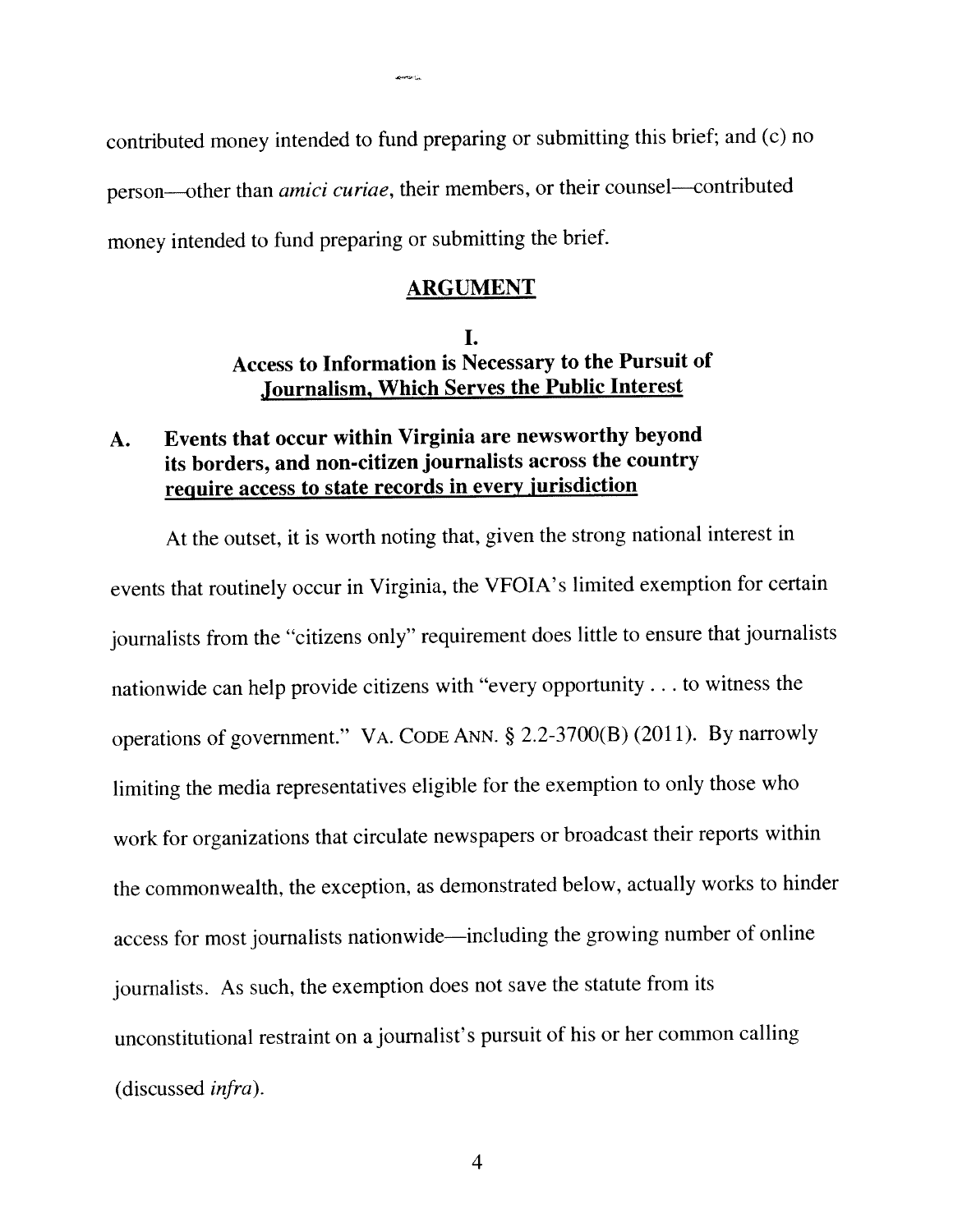As the Third Circuit observed. "{njo state is an island ... and some events which take <sup>p</sup>lace in an individual state may be relevant to and have an impact upon policies of not only the national government but also of the states." Lee v. Minner, <sup>458</sup> F.3d 194. 199—200 (3d Cir. 2006). Many activities that occur in Virginia are certainly no exception to this genera<sup>l</sup> rule and—as the following evidence indicates—have proven to be of national interest and significance in various sectors of reporting, including the following which under Virginia law most journalists have no right to access commonwealth records related to such topics:

• Criminal Matters

The <sup>2007</sup> shootings at Virginia Polytechnic Institute and State University ("Virginia Tech") attracted worldwide attention and prompted colleges and universities nationwide to reexamine their safety procedures. See Stephanie Ebbert, Colleges Reviewing Security Policies; Shootings Prompt Questionsfrom Student Prospects, THE BOSTON GLOBE, Feb. 16, 2008, at <sup>B</sup> 1, available at <sup>2008</sup> WLNR 3165951.<sup>3</sup> Nearly four years later, mention of the tragedy regularly appears in news stories about gun use and campus safety, from California to New Jersey. See, e.g., Bruce Baron, Editorial, campus Safety is Everyone's Responsibility and Concern. THE (San Bernardino County) SuN. Mar. 8. 2011,

<sup>&</sup>lt;sup>3</sup> To facilitate access to secondary sources, "WLNR," or Westlaw NewsRoom, citations are provided whenever possible.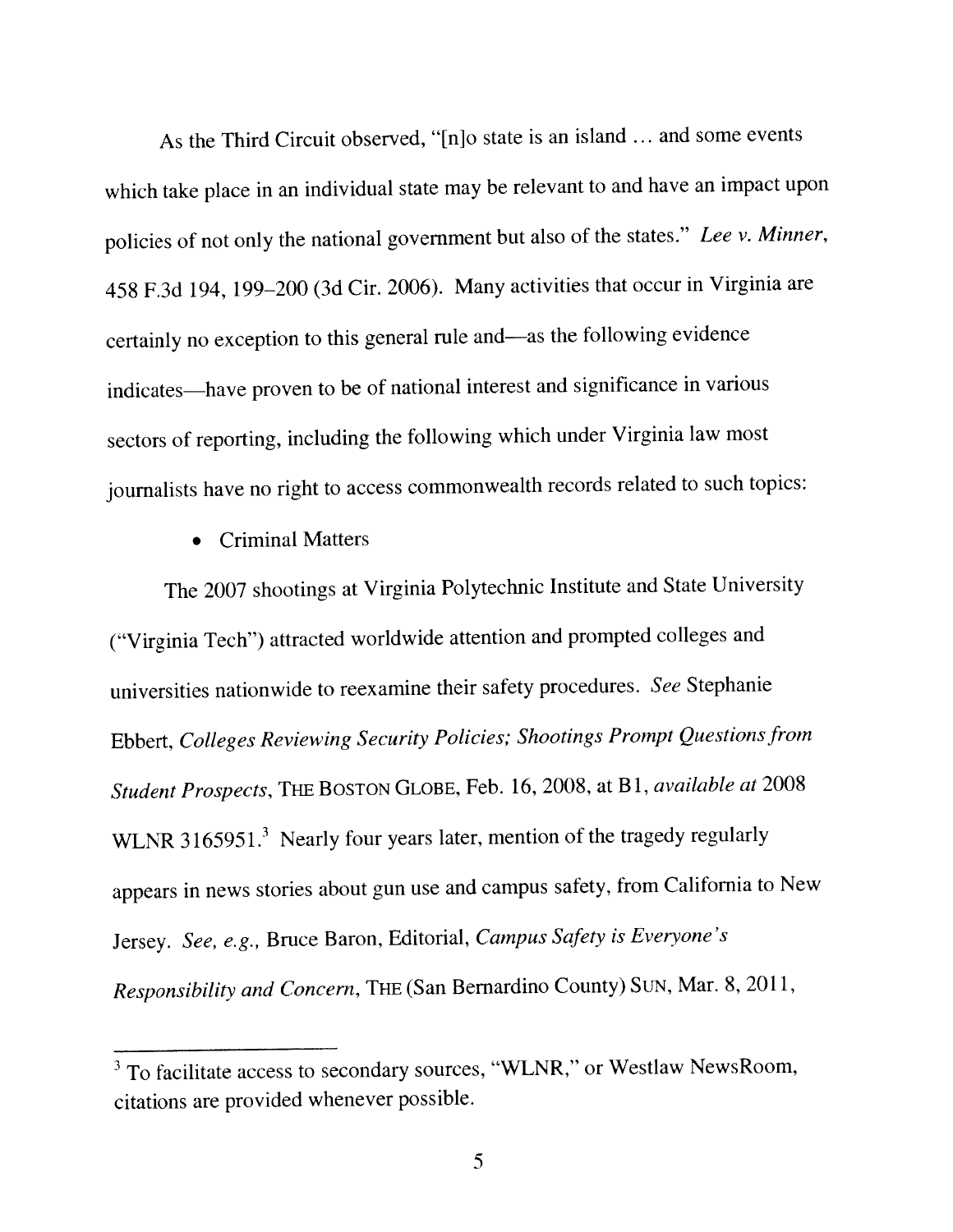available at 2011 WLNR 4538489; Bruce Shipkowski, Legislators Tout campus Safety, THE (Trenton) TIMES, Aug. 30, 2010, at A5, available at 2010 WLNR 17259247.

At the time of the tragedy, The New York Times extensively covered the event; its reporting included, among other in-depth features, a graphic that reconstructed the shootings, with maps and diagrams of campus buildings, and event; its reporting included, among other in-depth features, a graphic that<br>reconstructed the shootings, with maps and diagrams of campus buildings, and<br>profiles of each of the 32 victims.<sup>4</sup> Virginia Tech is a public sch commonwealth's open records law. Non-citizen reporters interested in informing the public about the steps university officials undertook in the wake of the shooting would look to the VFOIA to gain access to this information. Under current law, the overwhelming majority of journalists have no right to access such records.

In October 2002, the nation was captivated when a pair of snipers randomly opened fire on the Washington, D.C., metropolitan area, killing ten people and injuring three others during a three-week period that terrorized the region. See Bob Dart & John Manasso, Search for a Killer: Terror Colors Everyday Life as Sniper Attacks Mount, ATLANTA J. & C0NsT., Oct. 11, 2002, at Al, available at 2002 WLNR 4689172. Three fatalities and one injury occurred in Virginia, where juries convicted the shooters. Lee Boyd Malvo and John Allen Muhammad. and judges

<sup>&</sup>lt;sup>4</sup> Much of this coverage is available at

http://topics. nytirnes.com/topics/reference/timestopics/organizations/v/virginia\_pol ytechnic institute and state university/index .html.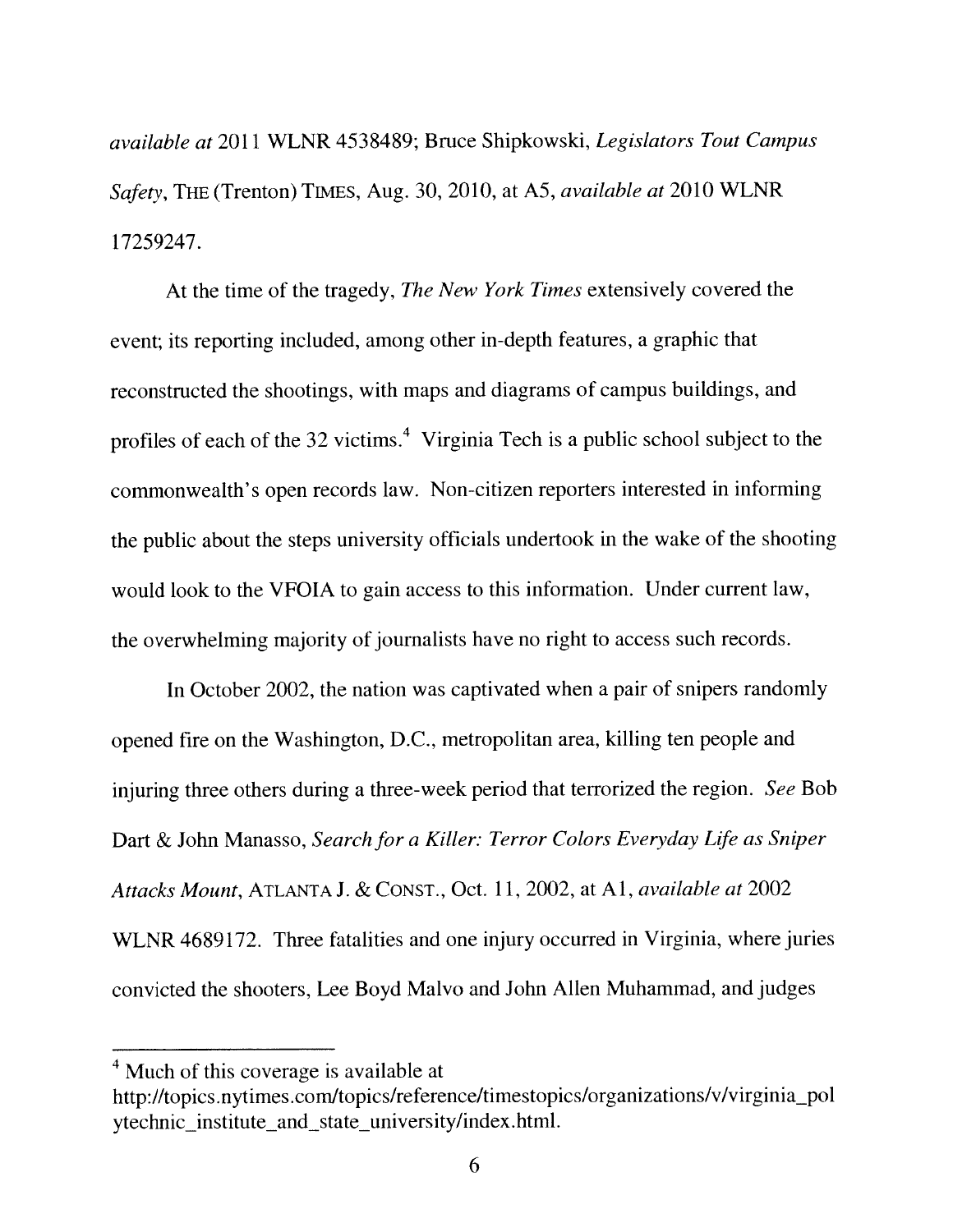sentenced them to life in prison and death, respectively, for the deaths of Virginia residents.

Had the Atlanta-based reporters who covered the shootings as they occurred wanted to provide readers with greater in-depth reporting about the Beltway sniper attacks, they may have sought access to. for example, certain Virginia police records about the four shootings that occurred within commonwealth limits. Under current Virginia law, the overwhelming majority of journalists have no right to access those records.

• Political Matters

Former Virginia Governor Tim Kaine has recently been the subject of national media attention as various news organizations have reported that Kaine, the current chairman of the Democratic National Committee, is considering running for the U.S. Senate, leaving the committee top spot vacant. See Molly Ball, Democrats Play Post-Tim Kaine DNC Guessing Game, POLITICO, Mar. 12, 2011;<sup>5</sup> Ben Pershing, Webb Will Not Run for  $2^{nd}$  Term, WASH. POST, Feb. 10, 2011, at Al, available at 2011 WLNR 2627856. Obviously, such political races have enormous national implications as they could ultimately determine the balance of power in the U.S. Senate where Democrats currently hold a slim advantage. Outof-state reporters covering national politics as well as the public would naturally be

 $<sup>5</sup>$  Available at http://www.politico.com/news/stories/0311/51168.html.</sup>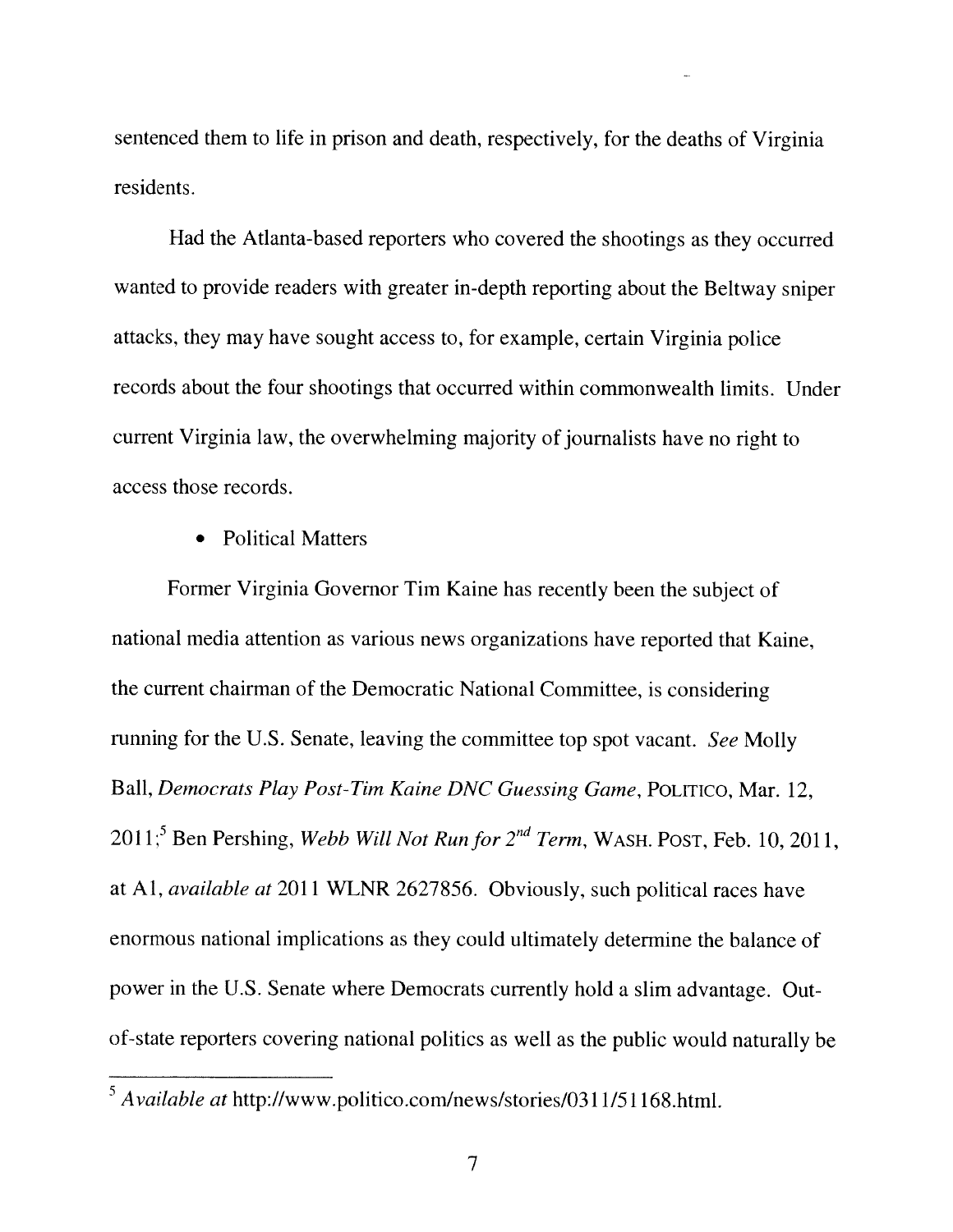interested in commonwealth records covering Kaine's governorship. The information contained in such documents may provide insight into, among other things, Kaine's political positions, leadership abilities, and ethical behavior. Under current Virginia law, the overwhelming majority of journalists have no right to access those records,

• Economic Matters

According to 2010 statistics, 20 Fortune 500 companies are currently headquartered in Virginia.<sup>6</sup> Additionally, numerous other multinational corporations, including Airbus, Volkswagen, Rolls-Royce and Siemens, have divisions in the commonwealth. See generally VA. ECON. DEV. P'SHIP, INTERNATIONALLY OWNED COMPANIES IN VIRGINIA (2009–2010).<sup>7</sup> The federal bailout of McLean, Va.-based, Fortune 500 mortgage finance company Freddie Mac was "a seismic event" in one of the nation's "worst housing crisis in decades" and garnered front page headlines nationwide. See Stephen Labaton & Edmund L. Andrews, Mortgage Giants Taken over by U.S., N.Y. TIMES, Sept. 8, 2008, at Al, available at 2008 WLNR 17004719. Also based in McLean, Capital One Financial, a Forbes 500 banking giant, made national news as one of the ten banks

<sup>&</sup>lt;sup>6</sup> See 2010 Fortune 500 company listing for Virginia, available at http://money.cnn.com/magazines/fortune/fortune500/2010/states/VA.html.

 $\alpha^7$  Available at http://www.yesvirginia.com/pdf/Internationally\_Owned\_ Companies.pdf.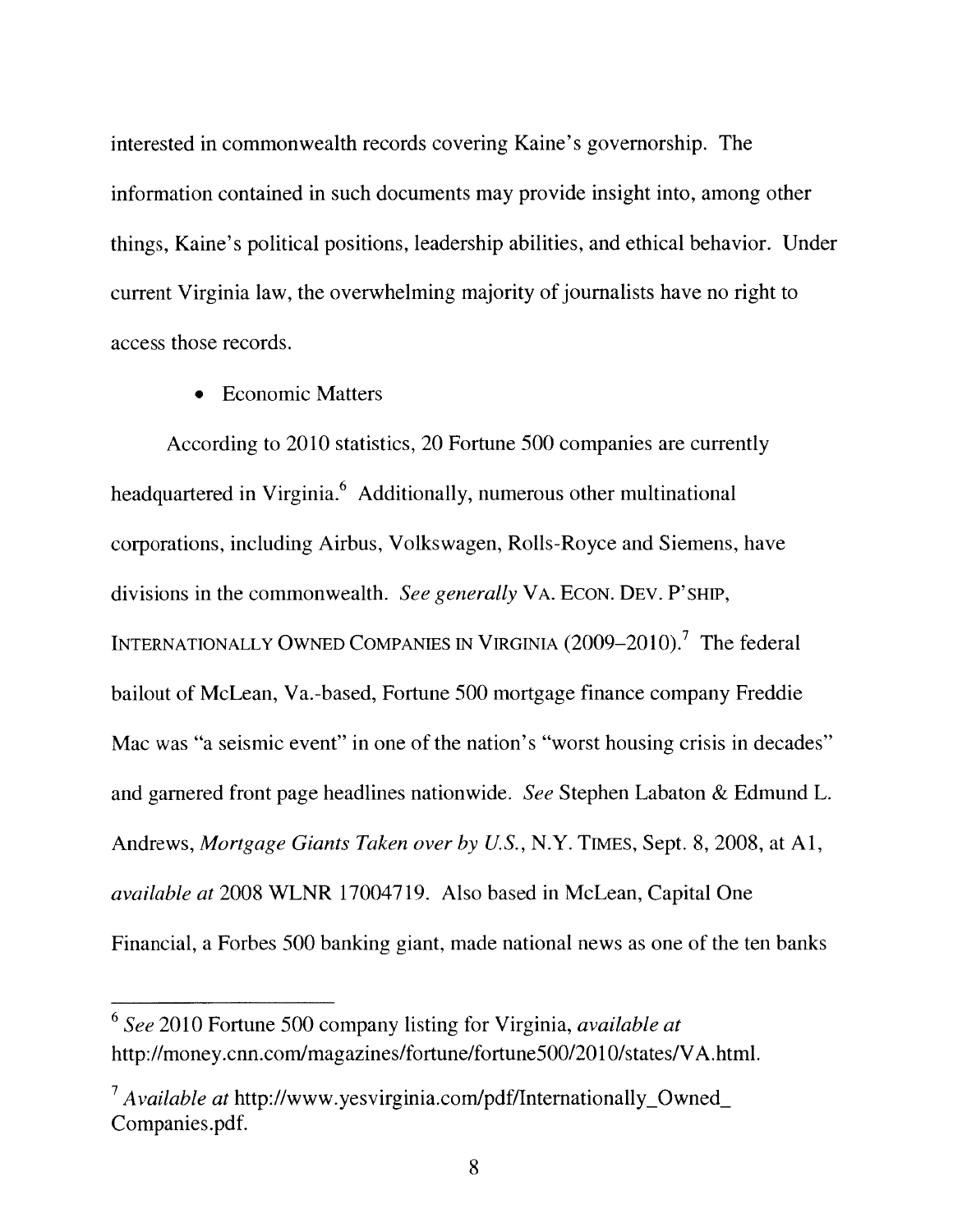that received the most bailout aid during the recent financial crisis. See Eileen AJ Connelly, Bailed-Out Banks Spent Big on Financial Lobbying, THE SEATTLE TIMEs, Sept. 1,2010, at Ai0, available at 2010 WLNR 17433743.

Moreover, Virginia is home to no fewer than 4,000 registered defense contractors and ranks second nationwide in the number of U.S. Department of Defense prime defense contractors. See Mali R. Schantz-Feld, Virginia, AREA DEv. SITE & FACILITY PLANNING, Apr. 1, 2006, available at 2006 WLNR 7417919 (noting that every major federal defense contractor has a presence in Virginia and that since Sept. 11, 2001, several homeland security and defense companies, including SAIC, General Dynamics, Northrop Grumman, Lockheed Martin and Boeing, have invested more than \$1 billion in new or expanding business in the commonwealth, particularly in its northern region).

While national reporting on federal government military spending may focus more on an examination of federal records under the federal Freedom of Information Act, local records pertaining to such contractors are of equal importance to non-citizen journalists. The public generally, as well as shareholders of these economic powerhouses, obviously have a strong interest in corporate developments in Virginia—and resultant interactions with commonwealth and local entities—even though they reside across the nation and world. Such contacts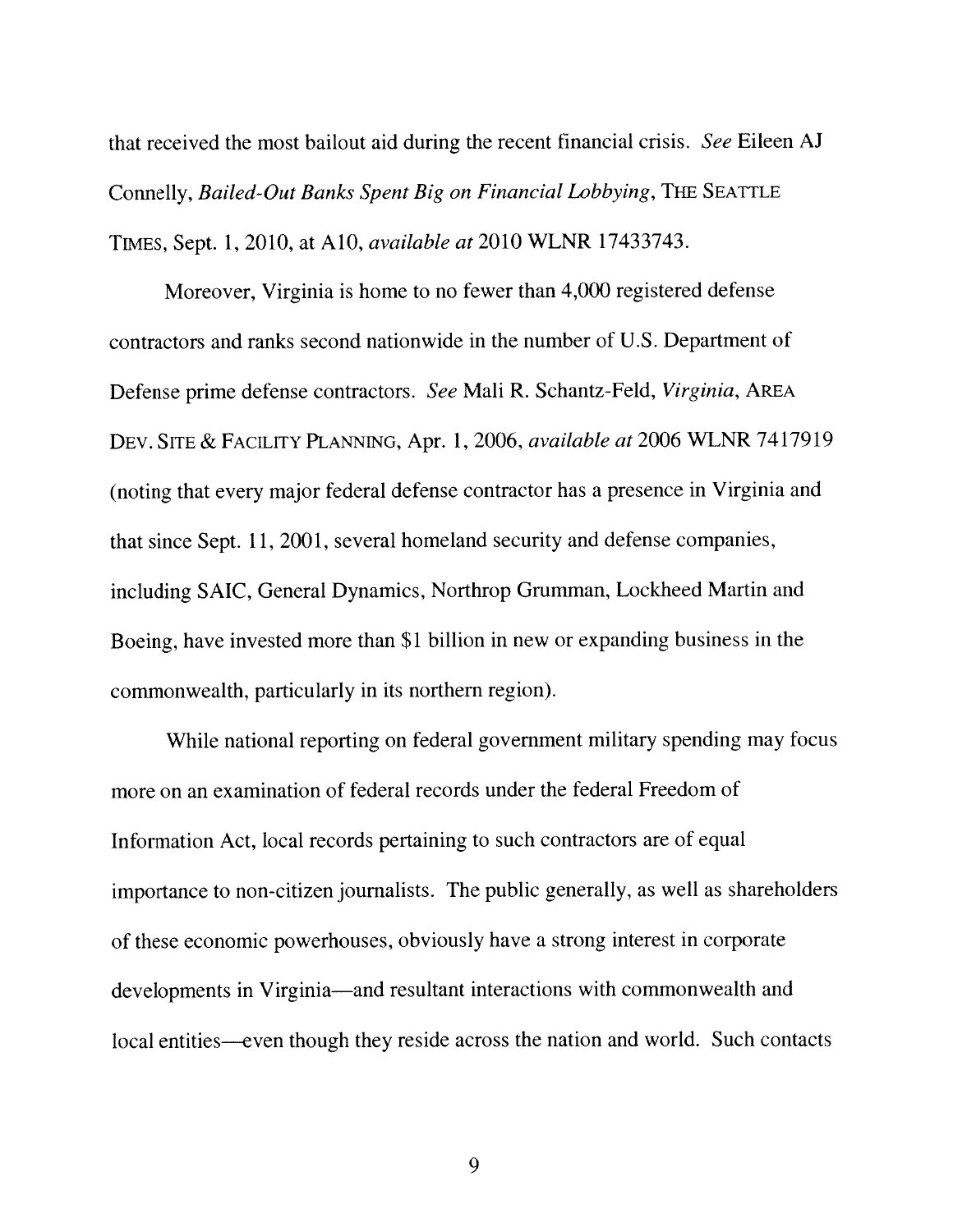can range from taxation and revenue issues to workplace safety inspection records to economic development plans.

Consider, for example, the recent news that Boeing plans to construct a new corporate office complex in the Crystal City section of Arlington, Va. See Marjorie Censer & Jonathan O'Connell, Boeing Ramping up D.C. Presence, WASH. POST, Mar. 7, 2011, at A9, *available at* 2011 WLNR 4418885. The company's request for building permits, building plans, possible zoning changes and local compliance records could be of potential interest to citizens across the nation where Boeing maintains a significant presence as it could affect the local Boeing job markets nationwide. The same would be true if an automobile manufacturer were considering opening a production plant in Virginia. The details of any such plant would be of great interest to those currently working at similar plants across the country. Under current Virginia law, the overwhelming majority of journalists have no right to access those records.

#### • Legal and Social Policy Matters

Virginia has legally challenged the federal government's controversial, healthcare reform legislation. See Kevin Sack, Virginia to ask Supreme Court to Rule on Health Law, N.Y. TIMES, Feb. 4,2011, at A16, available at 2011 WLNR 2241822. To provide context and depth to a report. a non-citizen journalist covering the Virginia lawsuit would likely want to include information about the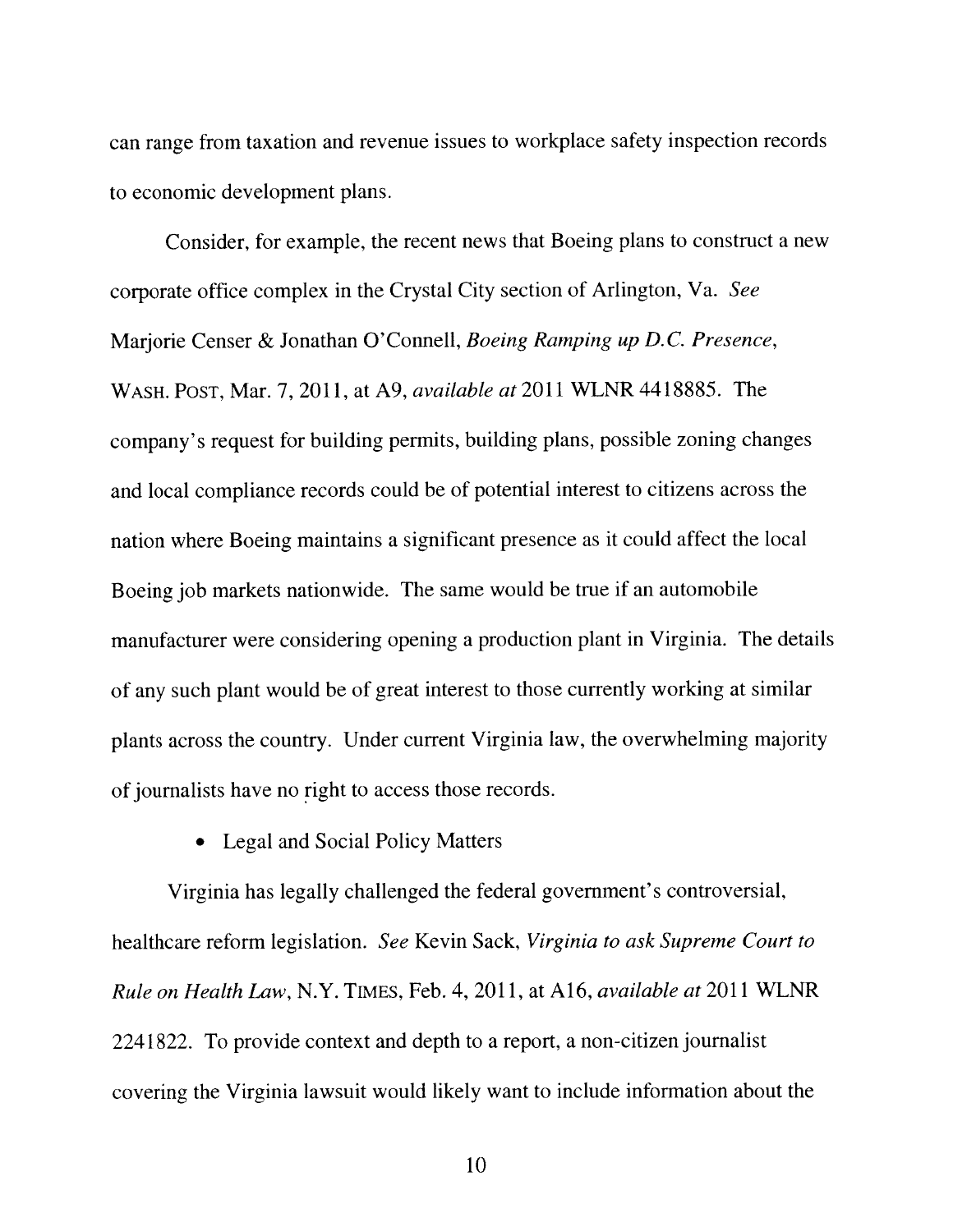current state of healthcare in the commonwealth, including, for example. the number of citizens who do not have health insurance and, thus, receive medical services trom government health clinics. Under current Virginia law, the overwhelming majority of journalists cannot get those records.

As the above examples demonstrate, events that occur in Virginia are often of national import. Thus, journalists and the public outside the commonwealth and its immediate area have a strong interest in its public records. See Cox Broad. Corp. v. Cohn, 420 U.S. 469, 495 (1975) ("Public records by their very nature are of interest to those concerned with. . . government, and <sup>a</sup> public benefit is performed by the reporting of the true contents of the records by the media."). Obviously, non-citizen journalists have and do report on matters such as those listed above. However, without ready access to Virginia records, the reporting suffers. Out-of-state journalists who report for media entities that do not circulate or air their reports within Virginia are unable to provide the depth and context that most public affairs reporting demands. As such, the "citizens only" requirement strips the public of the information it needs to effectively participate in democracy.

## B. Access to state public records by non-citizens aids comparative and macro-analysis reporting thereby allowing the press to fulfill its watchdog role

Public records compiled from many states often reveal national trends or evidence of large—scale malfeasance not necessarily apparent through the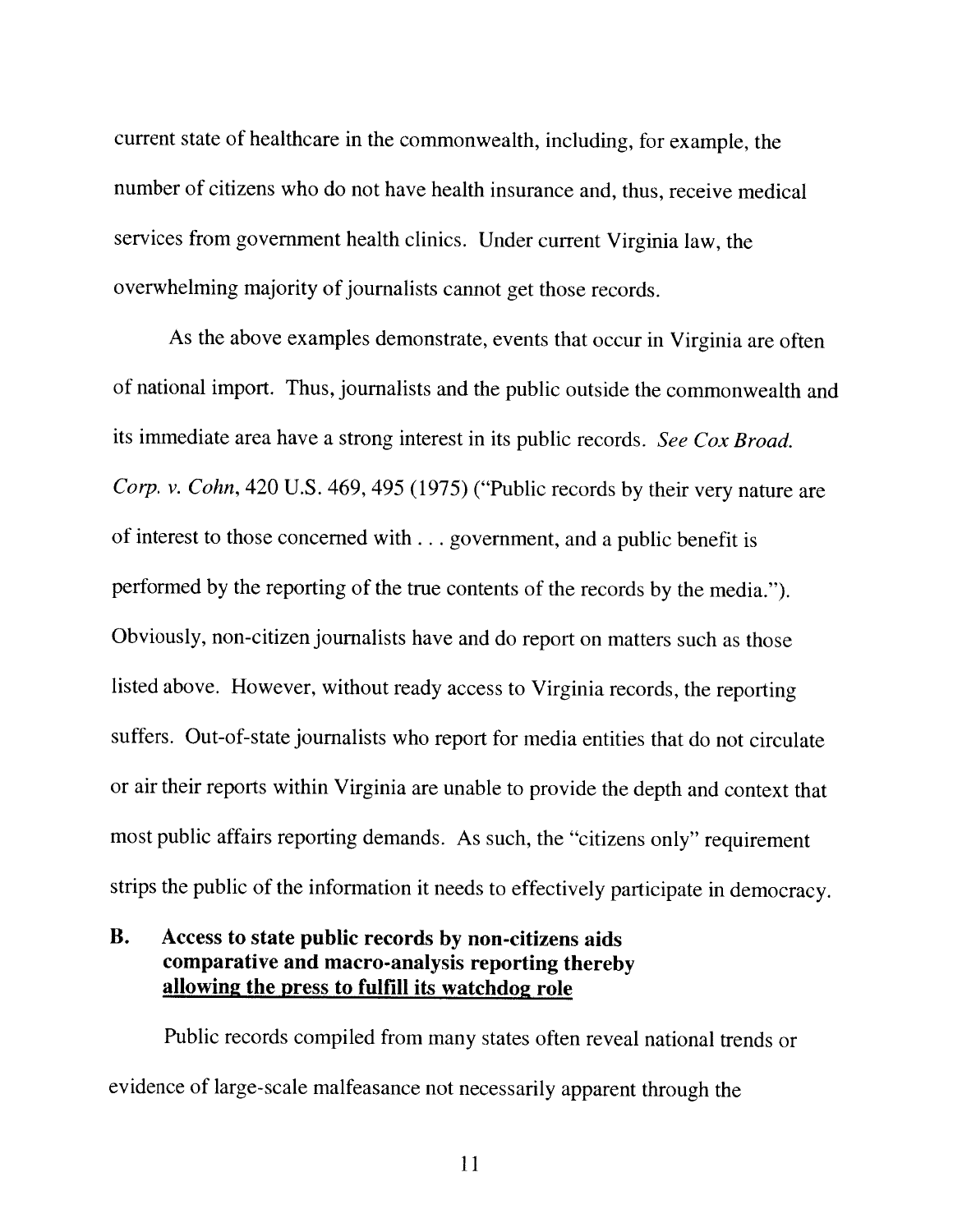examination of information from <sup>a</sup> single state. Indeed, had she been limited by <sup>a</sup> "citizens only" requirement in various states' FOl laws, <sup>a</sup> reporter for ProPublica. <sup>a</sup> Pulitzer Prize-winning news organization that produces investigative journalism in the public interest, likely would not have uncovered wide disparities in performance and outcomes among dialysis centers nationwide. See Robin Fields, In Dialysis, Life-Saving Care at Great Risk and Cost, PROPUBLICA, Nov. 9, 2010.<sup>8</sup> Investigative reporter Robin Fields requested state health officials' inspection reports of dialysis clinics in six large states—California, New York, North Carolina, Ohio, Pennsylvania and Texas—to ascertain whether problems or inspection processes varied by region. From these records, she created <sup>a</sup> database that tracked and quantified unsanitary and unsafe conditions, prescription errors, infection control breaches and serious patient safety lapses at more than 1,500 dialysis clinics coast to coast and with regularity in all the states examined. Had the reporter been prohibited from obtaining records from any of the representative regions, however, the existence of <sup>a</sup> serious public health issue national in scope likely would have remained unknown.

Additionally. The Kansas City (Mo.) Star could not have produced its <sup>1997</sup> series investigating the National Collegiate Athletic Association ("NCAA") without access to public information from various states. As a private

This piece and others in this series are available at http://www.propublica.org/ topic/diagnosing-dialysis.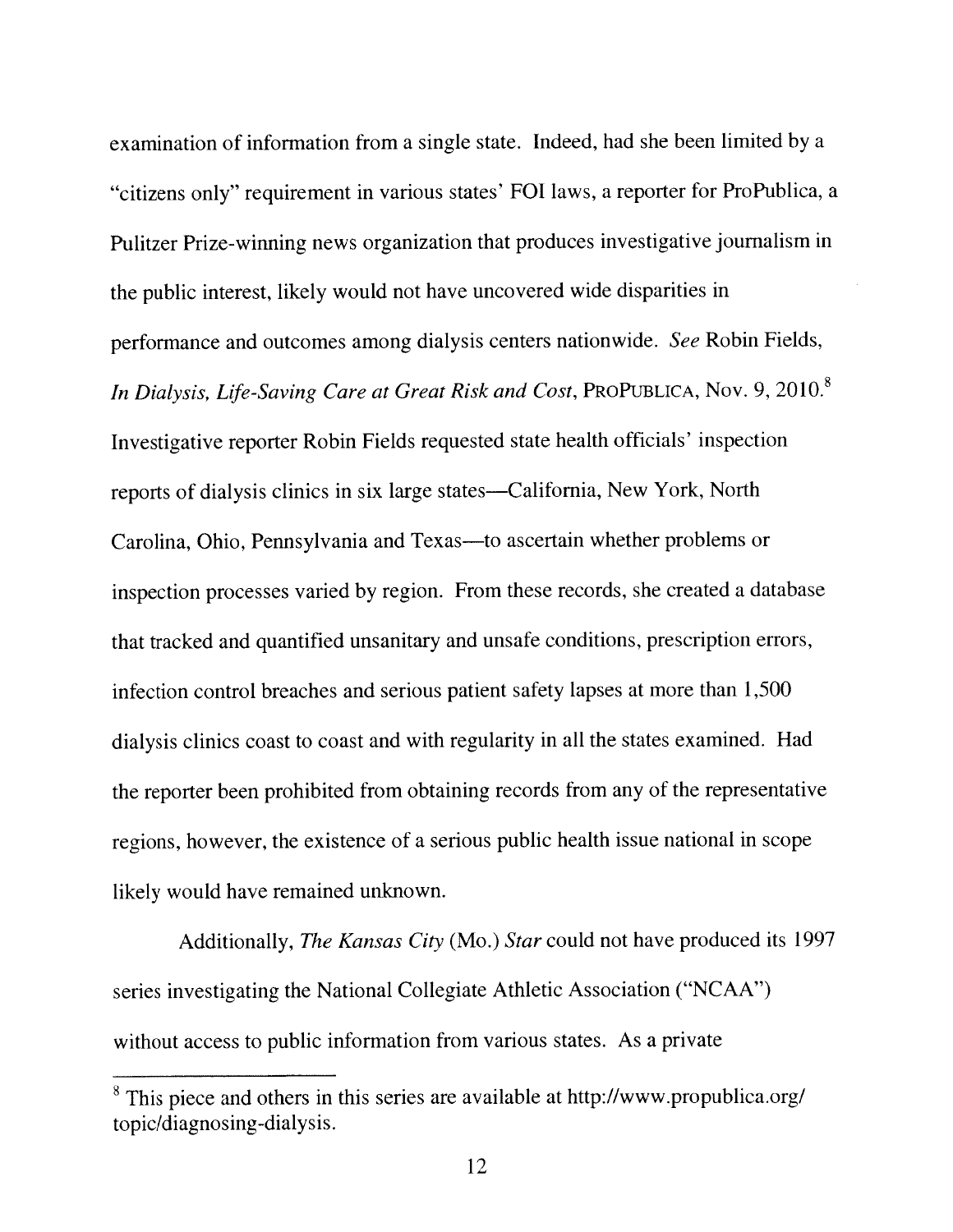organization. NCAA records are not open to the public. However, by filing FOT requests for NCAA records kept by universities in several states, the newspaper was able to uncover lax NCAA safety measures—some of which may have caused the death of collegiate athletes—at major universities. See Steven Rock, System Puts Players at Risk: NCAA Doesn't Require Medical Supervision, THE KANSAS CITY (Mo.) STAR, Oct. 8, 1997, at Al, available at 1997 WLNR 6454162.

Similarly, investigative journalists at The Columbus (Ohio) Dispatch used multistate public records requests to reveal uneven and inappropriate application of the Family Educational Rights and Privacy Act ("FERPA") by numerous collegiate athletic departments nationwide. See Jill Riepenhoff & Todd Jones, Secrecy 10]: College Athletic Departments Use Vague Law to Keep Public Records from Being Seen, THE COLUMBUS (Ohio) DISPATCH, May 31, 2009, at A1, available at 2009 WLNR 10328545. Although FERPA was intended to shield a limited class of academic records (e.g., student transcripts) from public view, documents received from the 69 of 119 institutions that responded to requests showed athletic departments' use of the federal law to hide public records on a myriad of nonacademic matters, including student-athletes' criminal behavior, academic cheating incidents and recruiting violations. See id.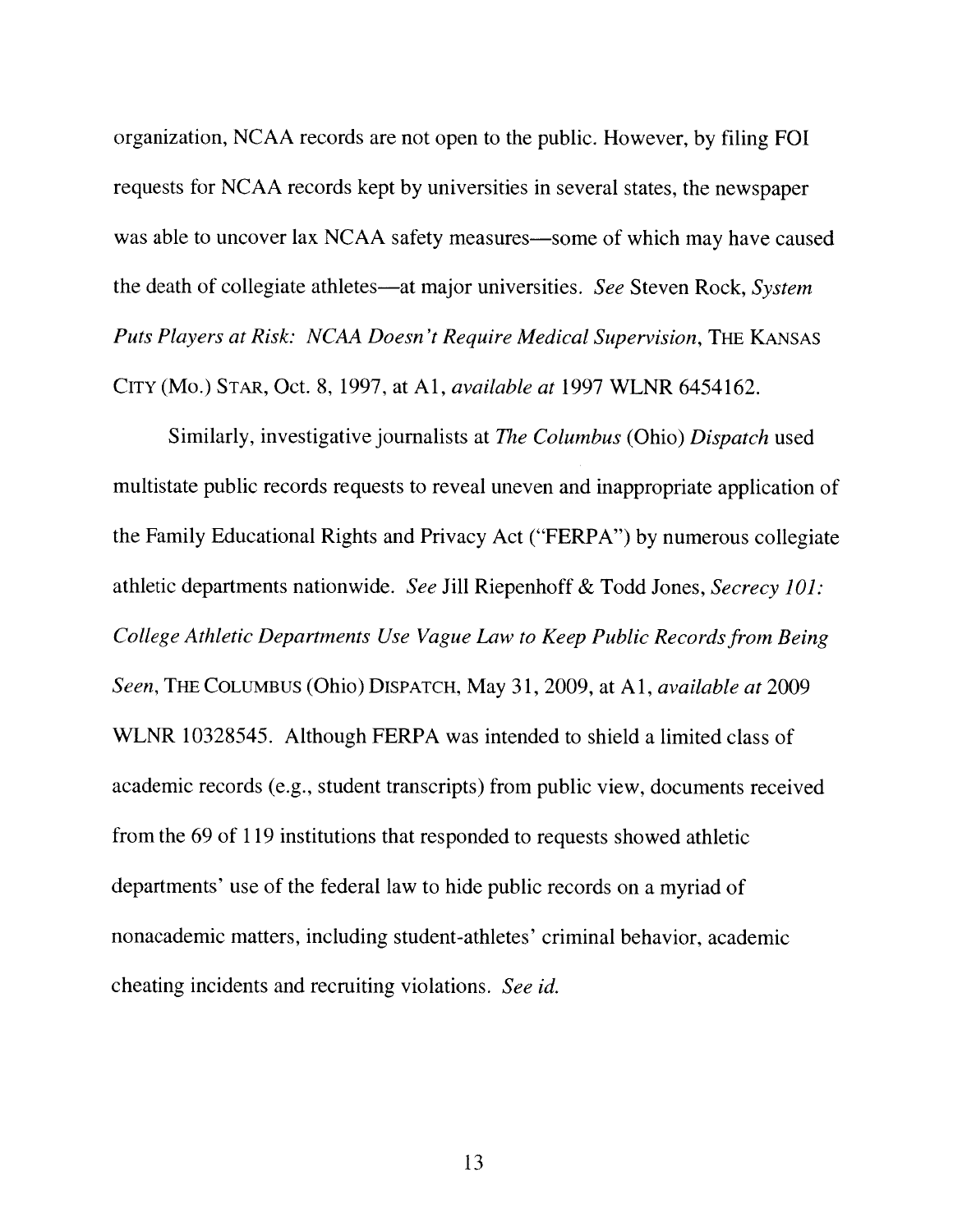Additional examples of comparative, macro-view investigative reporting abound. For example, USA  $Today<sup>9</sup>$  journalists examined hundreds of "misadministration" and "irregularity" reports from state Departments of Education in Florida, California and Arizona that detailed incidents of missing standardized test booklets and teachers whispering answers to students during such testing. See Jodi Upton, Denise Amos & Anne Ryman, For Teachers, Many Ways and Reasons to Cheat on Tests, USA TODAY, Mar. 10, 2011, at Al, available at 2011 WLNR 4717508. The records were used in par<sup>t</sup> to repor<sup>t</sup> on the larger, nationwide investigation into how some teachers across the country have improperly <sup>g</sup>iven assistance to students in connection with federally mandated testing under the "No Child Left Behind" initiative. See id.

<sup>A</sup> "citizens only" requirement—or similarly qualified, ye<sup>t</sup> restrictive version of such <sup>a</sup> law—in any of these state's FOl laws would have severely frustrated reporting on these matters of grea<sup>t</sup> public concern. Indeed, similar Virginia records would have likely been unavailable as <sup>a</sup> matter of right to journalists conducting similar reporting from other states.

 $9$  USA Today is headquartered in McLean, Va., and circulates in the state. Hence, it would receive the benefit of the VFOIA's limited media exception. The story highlighted above is presented rather to demonstrate the important comparative reporting that can he accomplished by having ready access to records in all state jurisdictions.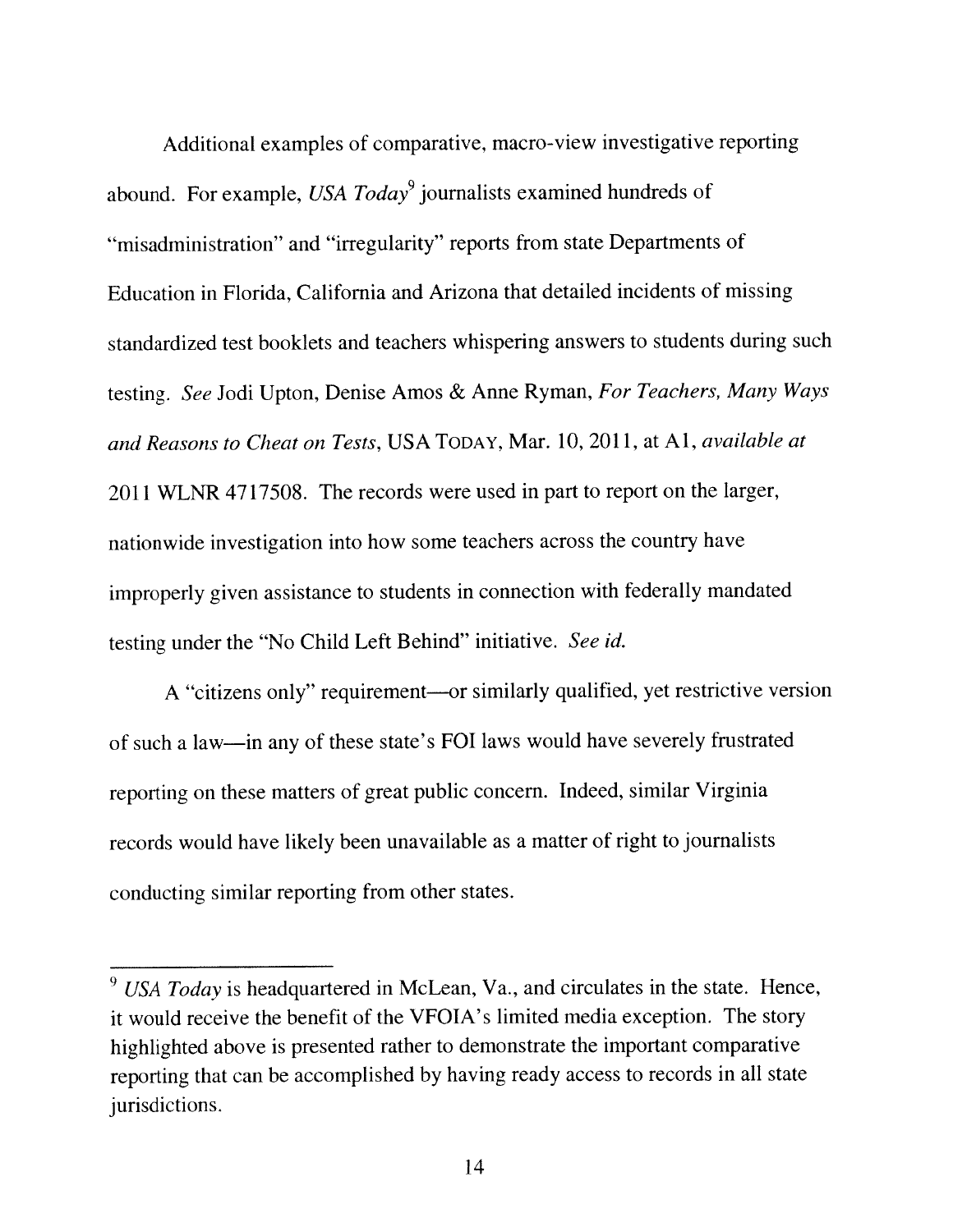As all of the above examples clearly demonstrate, for many stories reporters across the nation need ready access to public records in other states to report on "local" news of national concern and uncover national trends and occurrences that only become evident by reviewing and analyzing records of interest in other jurisdictions.

### II. Virginia's "Citizens Only" Provision Prohibits Non-Citizens from Engaging in the Common Calling of Journalism

## A. A common calling is a fundamental right under the Privileges and Immunities Clause of the U.S. Constitution

The U.S. Supreme Court has established that the "pursuit of a common calling is one of the most fundamental of those privileges protected by the [Privileges and Immunitiesj Clause." United Bldg. & Constr. Trades Council v. Mayor & Council of Camden, 465 U.S. 208, 219 (1984). The clause's objective, "to place the citizens of each state upon the same footing with citizens of other states," thus applies to any person pursuing a common calling in any state. United States v. Harris, 106 U.S. 629, 643 (1883). The clause precludes states from discriminating against non-citizens unless that discrimination bears a substantial relationship to a state objective. United Bldg., 465 U.S. at 222.

The Privileges and Immunities Clause as a whole was intended to "fuse into one Nation a collection of independent, sovereign States." Toomer v. Witsell, 334 U.S. 385, 395 (1948). Journalism weaves the fabric of our nation together in the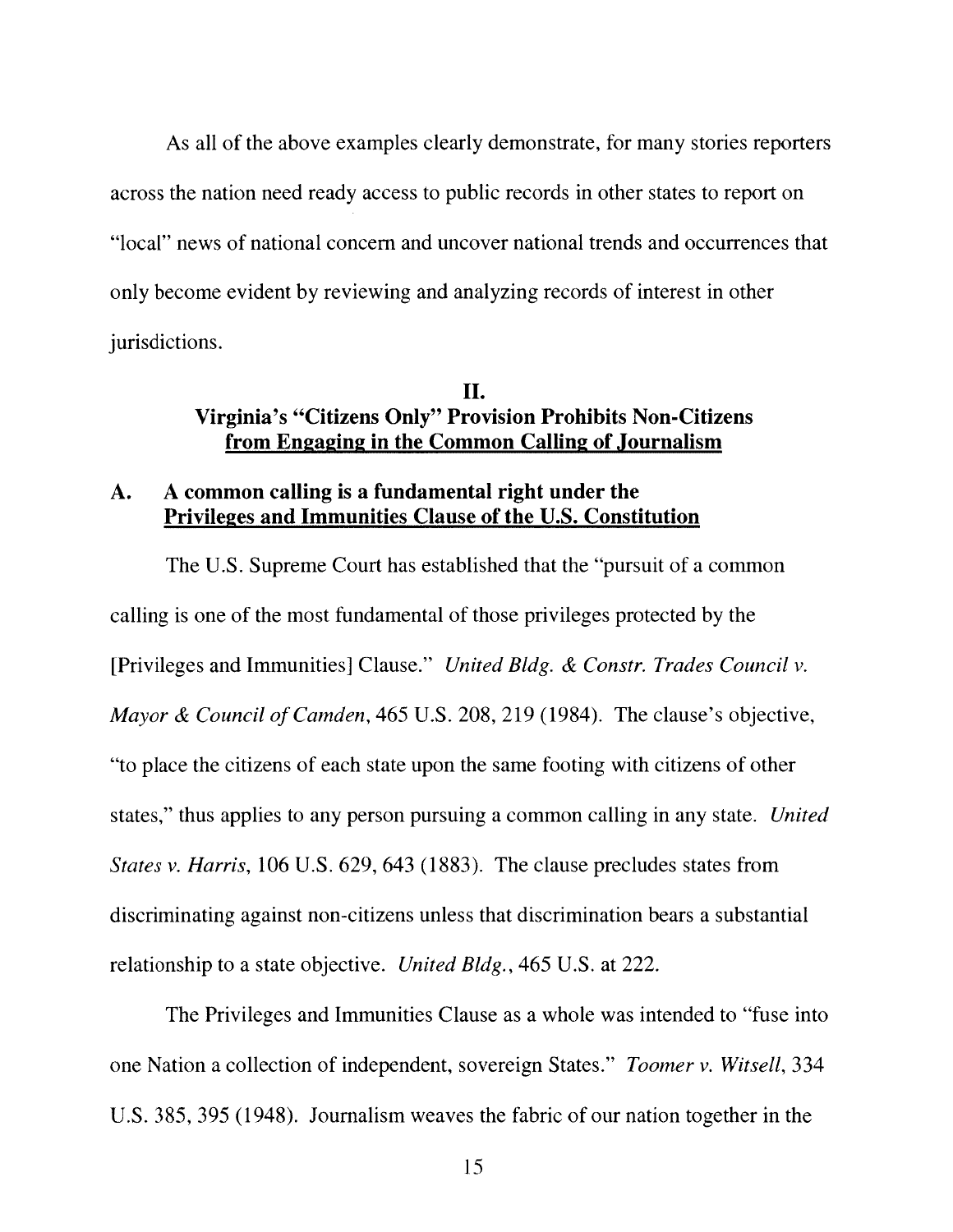interest of making the country's citizenry informed as a whole. The reporter's fundamental right to engage in a common calling is burdened when she cannot fully access information needed to further the public interest and continue to solidify our nation as one informed people.

## B. Journalism's importance to the national economy as well as its noncommercial role classifies it as a common calling under Supreme Court jurisprudence

To determine whether a pursuit is classified as a common calling, the U.S. Supreme Court has measured the role of the activity in the economy by looking at whether it is "important to the national economy," Supreme Court of N.H. v. Piper, 470 U.S. 274, 281 (1985), or "sufficiently basic to the national economy," Supreme Court of Va. v. Friedman, 487 U.S. 59, 66 (1988). See Piper, 470 U.S. at 288 (holding the practice of law to be a protected pursuit); United Bldg., 465 U.S. at 222—23 (constitutionally protecting construction contracting); and Toomer, 334 U.S. at 403 (finding commercial shrimping to be a common calling). Journalism's importance to the national economy and commercial intercourse is evident through the sheer number of news outlets and organizations and their circulation figures. Further, it is a major source of information on economic and commercial issues. But the "Court has never held that the Privileges and Immunities Clause protects only economic interests." Piper. 470 U.S. at 282 n. 11. The "noncommercial role and duty" of an activity is equally relevant to whether a pursuit falls "within the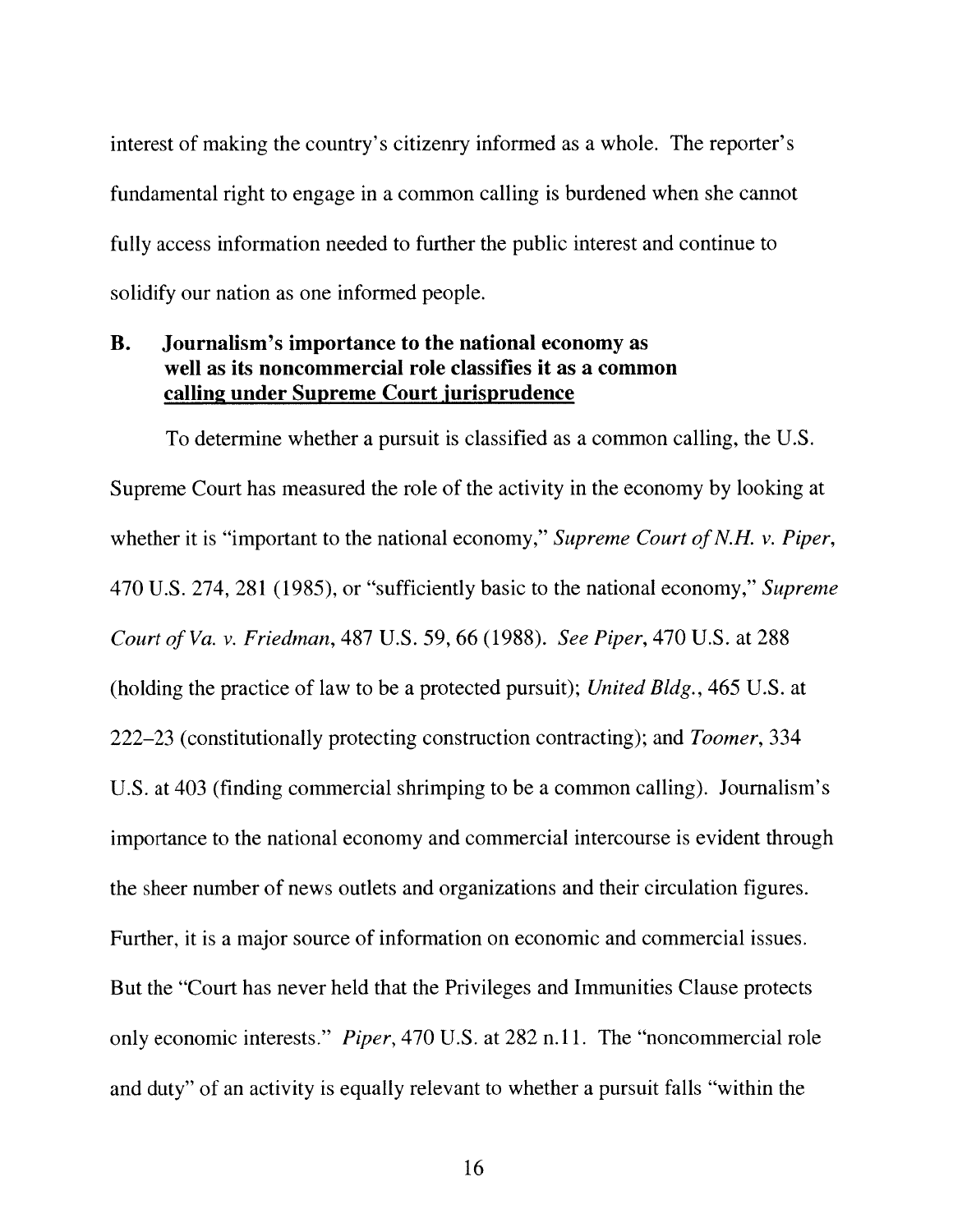ambit" of the Privileges and Immunities Clause. Id. at 281. Journalists do more than sell a product—they provide the public news and information to serve as a basis for discourse and debate.

Reporting may be a journalist's means of livelihood, but it is also an important contribution to society at large for immeasurable non-economic reasons. And that contribution—holding government accountable to the people—at its core means that journalists need access to public records in all jurisdictions. Access is therefore directly related to a journalist's ability to engage in his constitutionally protected common calling. The VFOIA's citizenship restrictions are therefore not an incidental burden on this calling.

### C. Virginia does not have a substantial reason for discriminating against non-citizen journalists engaged in their common calling, and this law unduly burdens them

In determining whether a law is closely related to the substantial advancement of a state interest, this Court must look at alternative means of furthering a state purpose without implicating constitutional concerns. Piper, 470 U.S. at 284 (discussing the Court's consideration of less restrictive means in determining whether non-resident classifications are constitutional). If such a substantial relationship does not exist, the discriminatory classification is an undue burden under the Privileges and Immunities Clause. Id. at 288.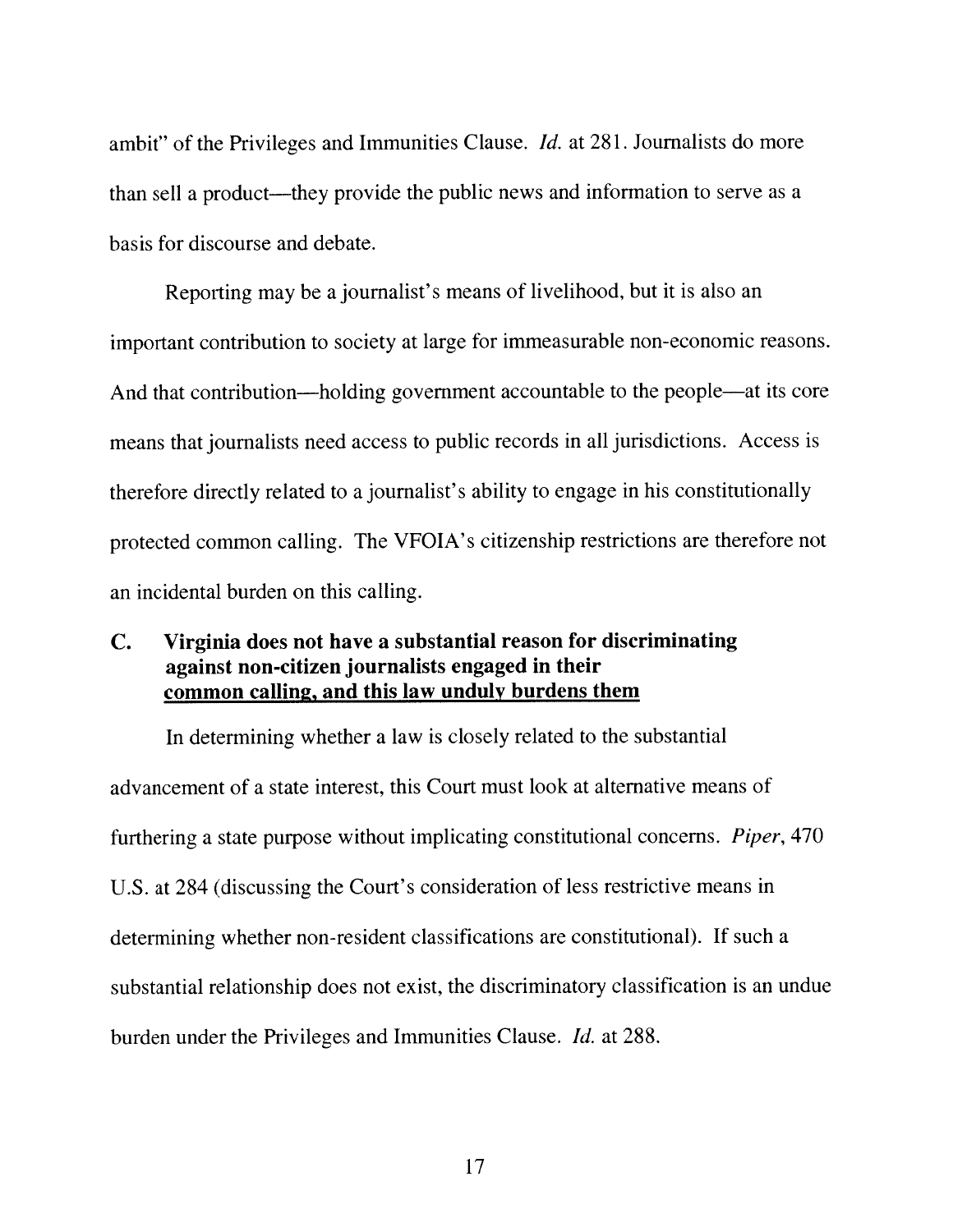Virginia's "citizens only" classification unconstitutionally discriminates against out-of-state residents because it bears no substantial relationship to the state's open government objectives. The VFOIA plainly states that its policy objective is "to promote an increased awareness by all persons of governmental activities," giving citizens "every opportunity. . . to witness the operations of government." VA. CODE ANN. § 2,2-3700(B) (2011). Yet, the VFOIA clearly fails to advance this objective with its "citizens only" provision, as it stands in complete contrast to the policy of "ready access" embodied within. Id. Journalists, no matter where they reside and where their works are published or broadcast, publicize government actions of interest to the public by acting on behalf of all persons regardless of state borders. The citizens of Virginia and of the United States are clearly better served if more sources of news are available to the public.

The U.S. Supreme Court has found Virginia residency requirements unconstitutional in other contexts. In Friedman, the Court held a Virginia residency requirement to be an undue burden on a lawyer's admission to a state bar because non-resident lawyers are no "less likely to respect the bar and further its interests solely because they are nonresidents." Friedman, 487 U.S. at 68. The Court wrote that because the non-resident earned her living working in the state, she had a "substantial stake" in that pursuit. Id. Similarly, a reporter conveying news regarding Virginia business is no less likely to respect Virginia's business

18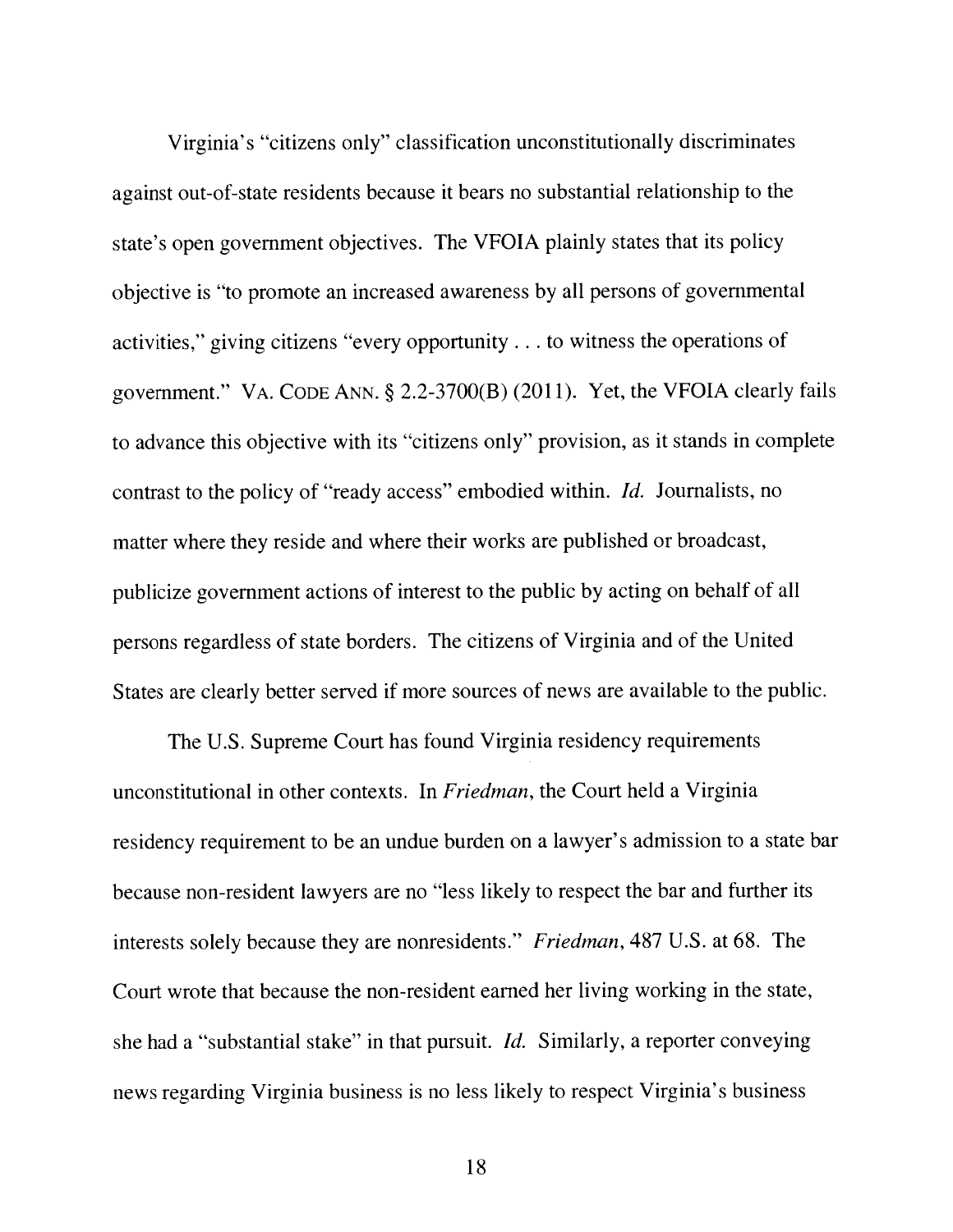practices and interests simply by virtue of living in another state and has a substantial stake in reporting on those matters. A reporter's role is to gather information and transmit it to the public. His residence has no correlation to his ability to protect the public interest and perform his job of gathering and disseminating the news.

Virginia's concerns in this case that non-citizens would overwhelm VFOIA administration by diverting time and resources and financially burden Virginia taxpayers are misdirected.<sup>10</sup> Denying access to non-citizen journalists and other members of the public undercuts the ability for the law to achieve its objective that "[tjhe affairs of government are not. . . to be conducted in an atmosphere of secrecy," by preventing most reporters from making the affairs of Virginia open and available to the public. VA. CODE ANN. § 2.2-3700(B) (2011).

Further, preventing access to all non-citizen reporters is not the least restrictive means for Virginia to ensure the system is not overburdened by a flood of records requests or that taxpayers are stuck footing the bill for these extra

 $10$  Appellees argue that even if the "citizens only" restriction discriminates against a fundamental right, the restriction is permissible because it is closely related to a substantial state interest, namely the commonwealth's ability to provide efficient, timely and effective services to its citizens. See Memorandum of Law in Support of Defendant's Cross-Motion for Summary Judgment dated Nov. 12, 2010 pp.16— 17. According to Appellees, responding to out-of-state FOIA requests frustrates this interest by consuming time and resources that would otherwise be available for processing in-state FOIA requests and rendering other services to Virginia citizens. Id.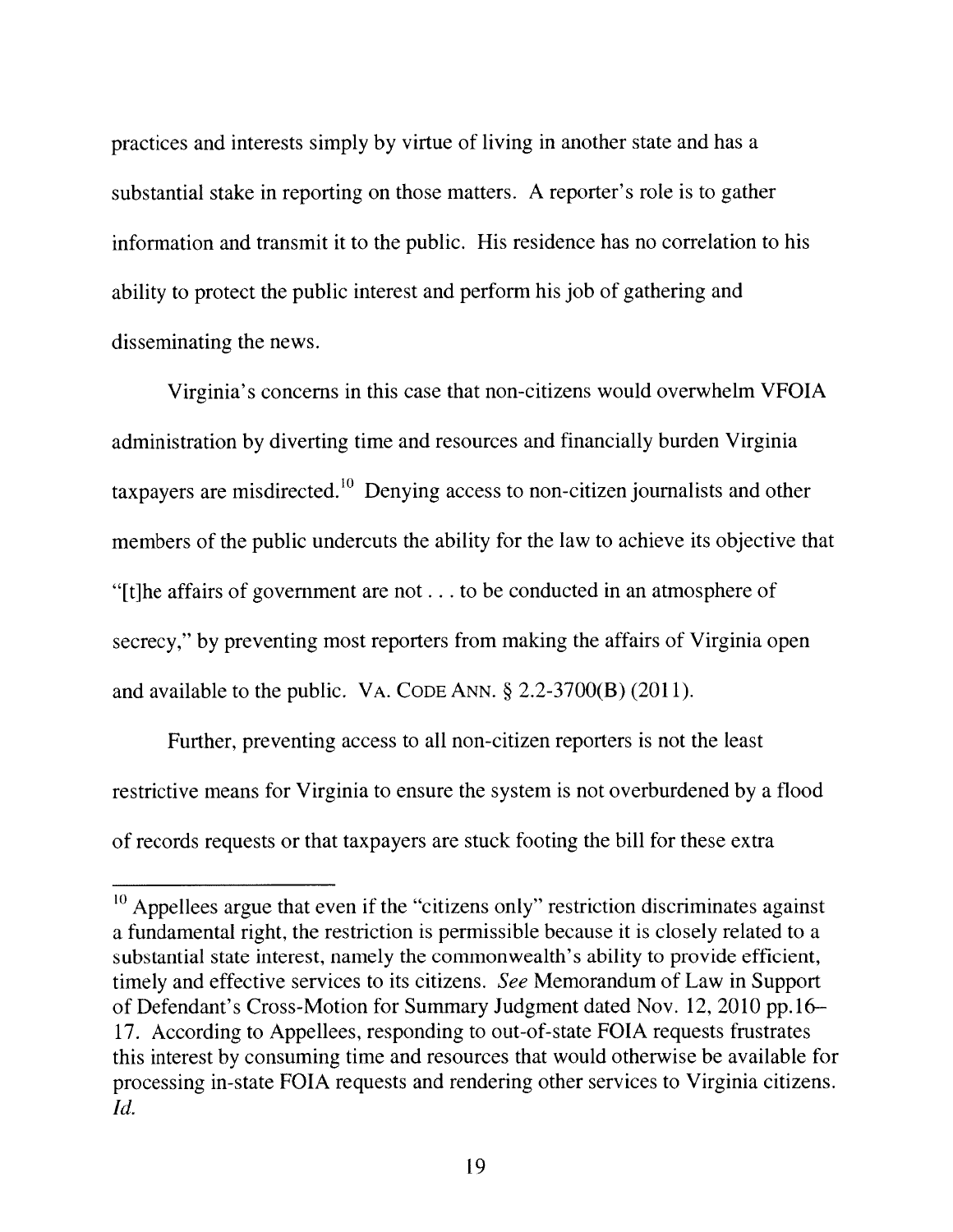requests. Instead, the state need only ensure personnel are properly trained, requesters better informed of how to file proper, clear requests so they can be processed efficiently. and fees properly charged and collected, to ensure the taxpayers are not overburdened by the cost of responding to requests. Like anyone else, journalists are not exempt from paying such fees under the VFOIA.

The current overbroad prohibition halts access to information of great importance to the general national public, as well as Virginia citizens, and prohibits reporters from gathering that information and reporting it when appropriate. Additionally, it promotes <sup>a</sup> system that can leave non-residents "deprived of a means of livelihood by the system," Baldwin v. Fish & Game Comm'n of Mont., 436 U.S. 371, 388 (1978), disrupting their ability to fully access the information needed to perform their job and potentially inhibiting their ability to earn <sup>a</sup> living.

#### IlL

## There is <sup>a</sup> Fundamental Common Law Right of Access to Government Records in the United States Predating Similar Statutory Rights

## A. Both English and American courts have historically recognized a common law right to access public records

For purposes of the Privileges and Immunities Clause. fundamental rights are those rights recognized as "sufficiently basic to the livelihood of the Nation."  $Id.$  In finding that the VFOIA's citizenship requirement does not violate the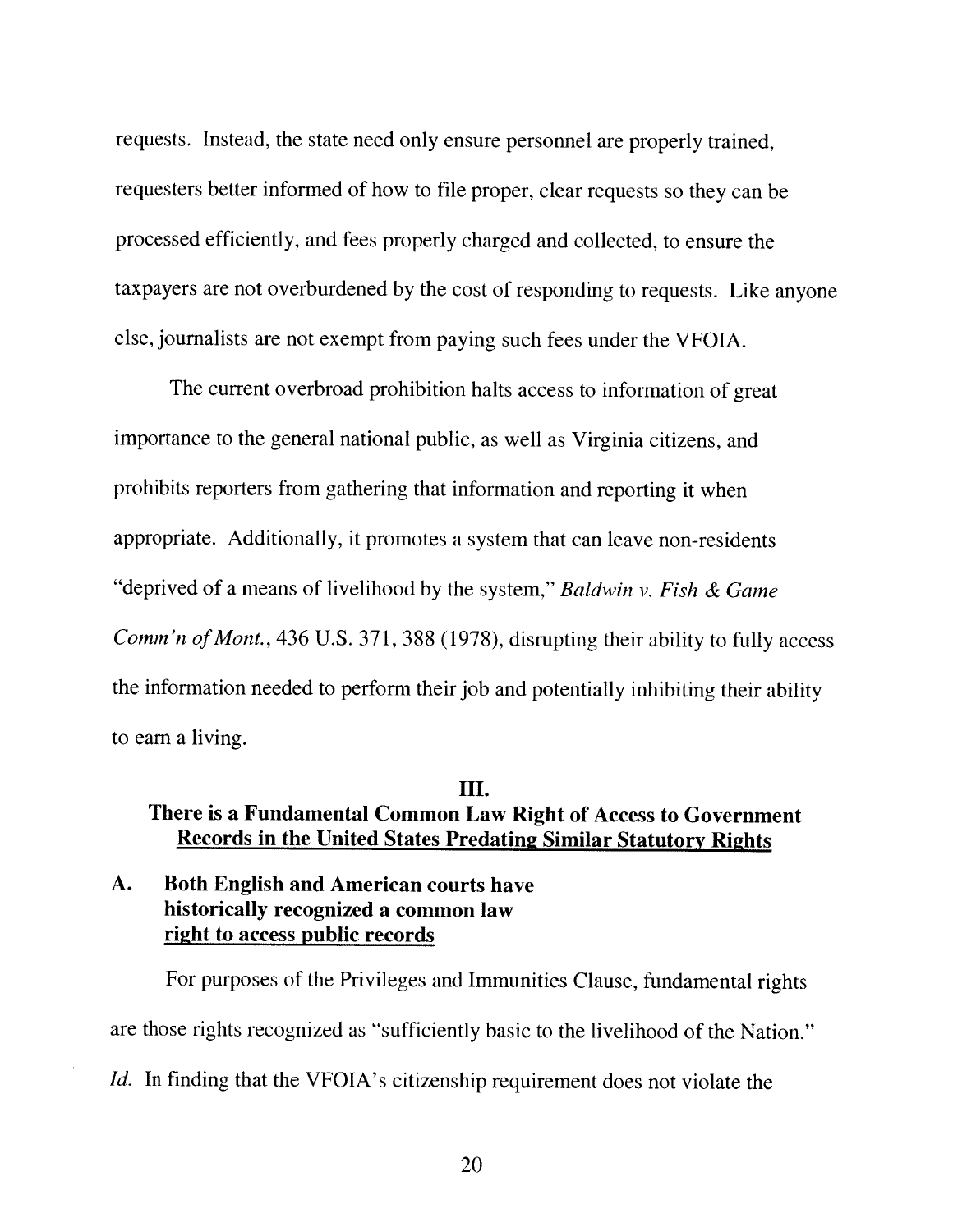Privileges and Immunities Clause, the court below erroneously concluded that access to information is not a fundamental right within the meaning of the clause. See Joint Appendix at <sup>11</sup> 1A—l 14A. "Because freedom of information statutes did not come into existence until the middle of the twentieth century. it is clear that the right to information has not '[a]t all times, been enjoyed by the citizens of the several states...." *Id.* at 113A. The court below, however, misstates history and ignores the fact that common law access rights to non-judicial government records have been recognized for centuries.<sup>11</sup> With roots in English common law,  $12$ American courts have long recognized the right of the people to inspect government records. As Michigan Supreme Court Justice Allen Morse wrote in 1889, "I do not think that any common law ever obtained in this free government that [sic] would deny to the people thereof the right of free access to and public inspection of public records." Burton v. Tuite, 44 N.W. 282, 285 (Mich. 1889).

 $<sup>11</sup>$  The longstanding common law access right to court records was upheld by the</sup> U.S. Supreme Court in Nixon v. Warner Commc'ns, Inc., 435 U.S. 589 (1978).

<sup>&</sup>lt;sup>12</sup> See, e.g., Herbert v. Ashburner, 95 Eng. Rep. 628, 628 (1750) ("These are public books which every body has a right to see..."): King v. G. Babb, 100 Eng. Rep. 743 (1790): Rex v. Guardians, 109 Eng. Rep. 202, 202 (1829) ("Every inhabitant rated, or liable to be rated, has an interest in seeing whether the expenditure of the parish money has been proper. Consequently he has a right to inspect the books in which the account of such expenditure is contained."). For further discussion of reported English cases discussing common law rights of access to public records, see Nowack v. Fuller, 219 N.W. 749, 750–51 (Mich. 1928); Wellford v. Williams, 75 S.W. 948. 954—56 (Tenn. 1903).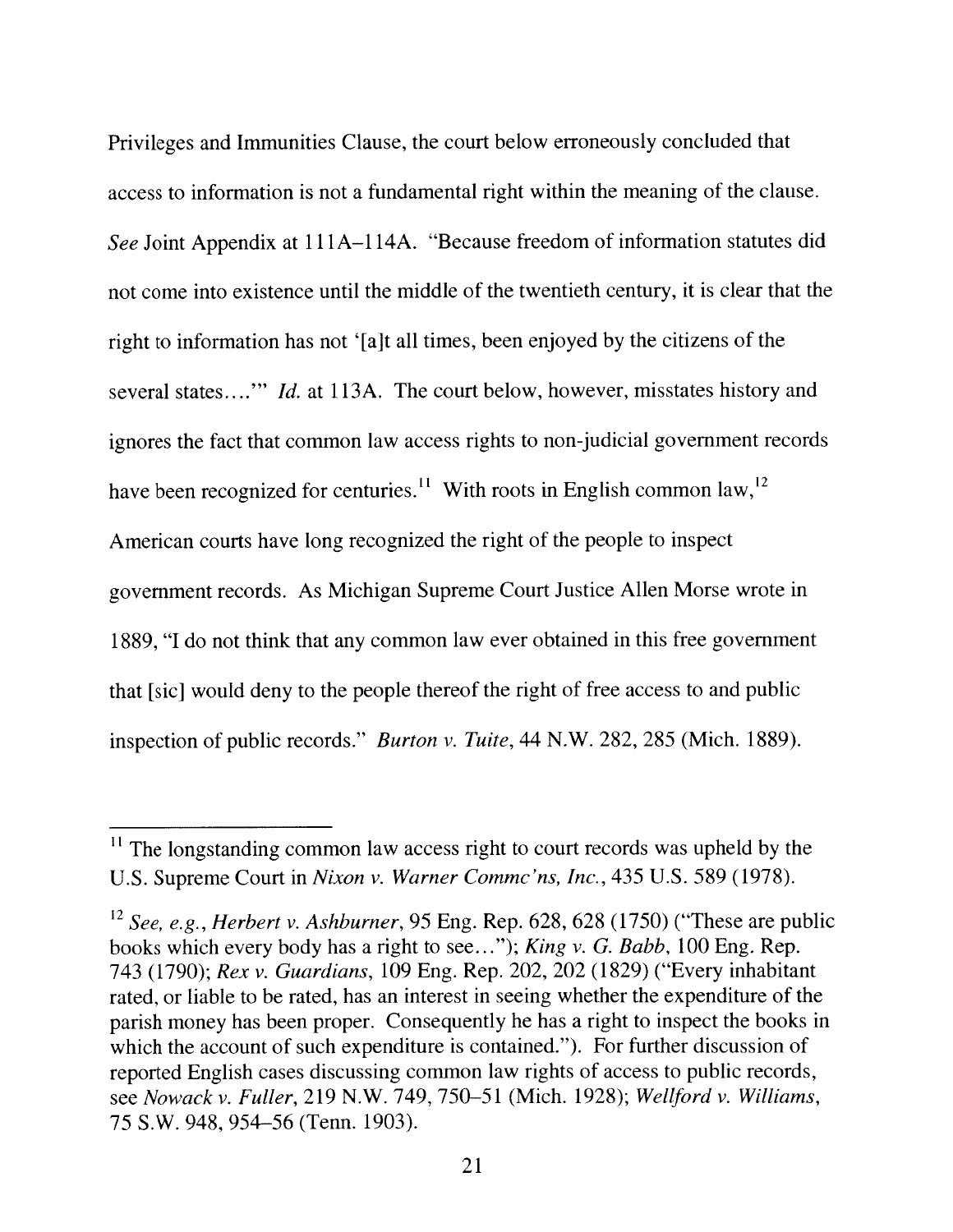Admittedly, statutory provisions at both the state and federal level presently serve as the primary vehicle for asserting access rights and are of relatively recent genesis. However, rather than establishing newfound rights, statute-based FOl laws often serve to codify—and even co-exist with—longstanding common law access rights. For example, the Vermont Supreme Court has held that "[t]he common law has established the right in all citizens to inspect the public records and documents made and preserved by their government when not detrimental to the public interest." Matte v. Winooski, 271 A.2d 830, 831 (Vt. 1970) (citing Clement v. Graham, 63 A. 146 (Vt. 1906)). Such common law rights are now simply "confirmed by statute with limited exceptions where considerations of public policy and necessity require some restraint." Id. Similarly, the Wisconsin Supreme Court has held there to be a right of access to arrest records grounded in statutory law that the court found as implementing rights previously established at common law. See Newspapers, Inc. v. Breier, 279 N.W.2d 179, 183 (Wis. 1979).

Moreover, states such as New Jersey continue to recognize a common law right of access to government records that coincides with additional, yet distinct, statutory rights. "The New Jersey courts have long recognized a limited common law right to inspect governmental records." S. Jersey Publ'g. Co. v, N.J. Expressway Auth., 591 A.2d 921, 925 (N.J. 1991) (citing Ferry v. Williams, 41 N.J.L, 332 (N.J. 1879); Casey v. MacPhail, 65 A.2d 657 (N.J. Super. Ct, Law Div.

22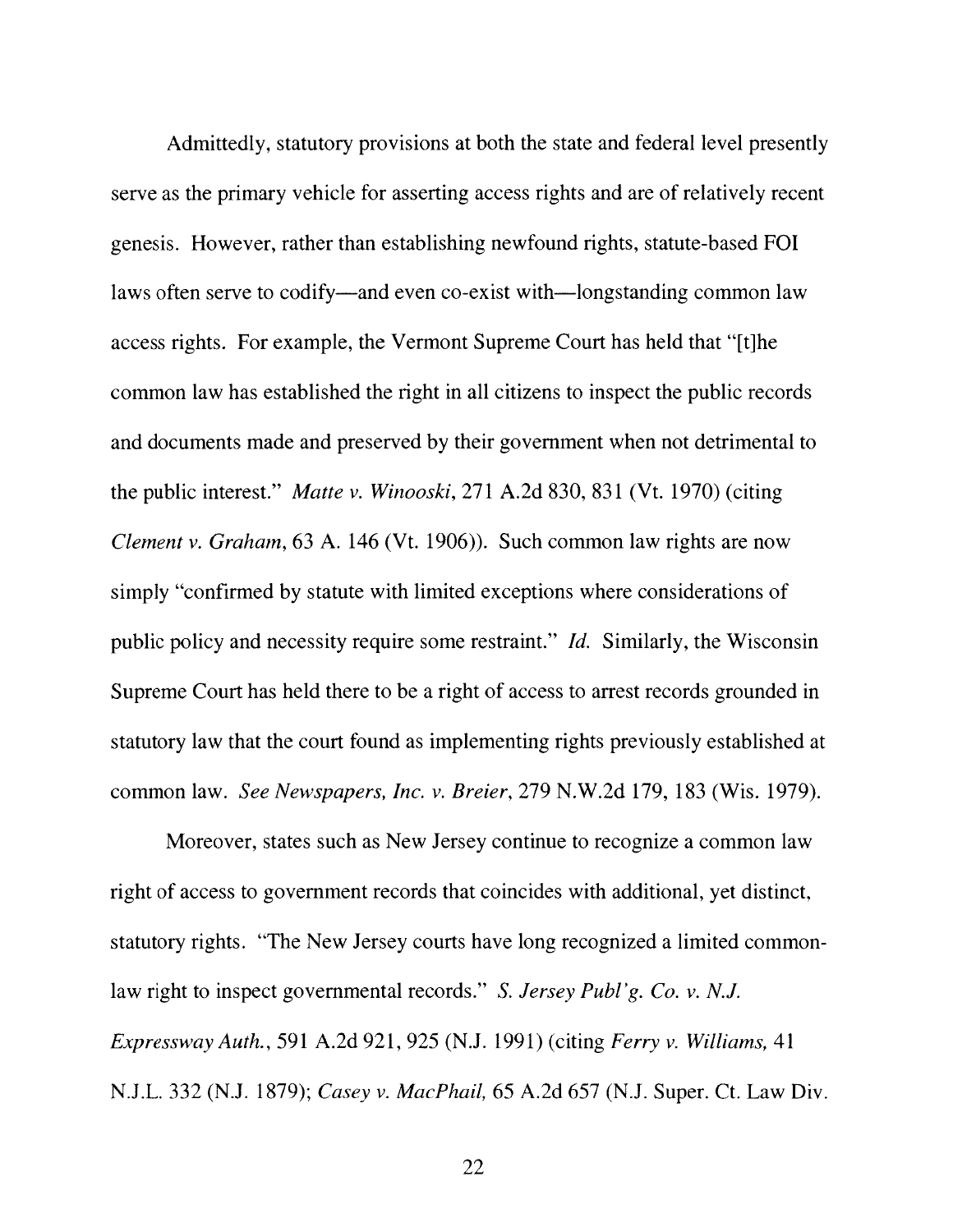1949)). Further, "the common-law and statutory rights are not mutually exclusive" and serve to "complement each other, together embodying the [s]tate's strong commitment to access to public records." Id, at 927.

The fact that many common law access rights have been subsequently subsumed by statute does nothing to negate the fact that such rights have historically been recognized in American jurisprudence. For example, a Pennsylvania court held well over a century ago that the right to access municipal documents was already "regarded as settled law in this country" and that "every corporator or citizen of a municipality has the right, on all proper occasions, to inspect and copy its records, books and documents." Biddle v. Walton, 6 Pa. D. 287 (Pa. Ct. Comm. P1. 1897) (citing cases upholding similar common law rights in New York, New Jersey and Missouri). The Philadelphia County court held that no special interest in the records needed to be shown by the requester. See id.

In Burton—decided eight years earlier than Biddle—the Michigan Supreme Court held that citizens had a right to inspect public records regardless of whether there was a public or private motive for requested access or whether an individual could show a "special interest" in the records. See Burton, 44 N.W. at 285. By 1928, the Michigan Supreme Court held that there was "no question" that there was a "common-law right of the people at large to inspect public documents and records," Nowack v. Fuller, 219 N.W. 749, 750 (Mich. 1928).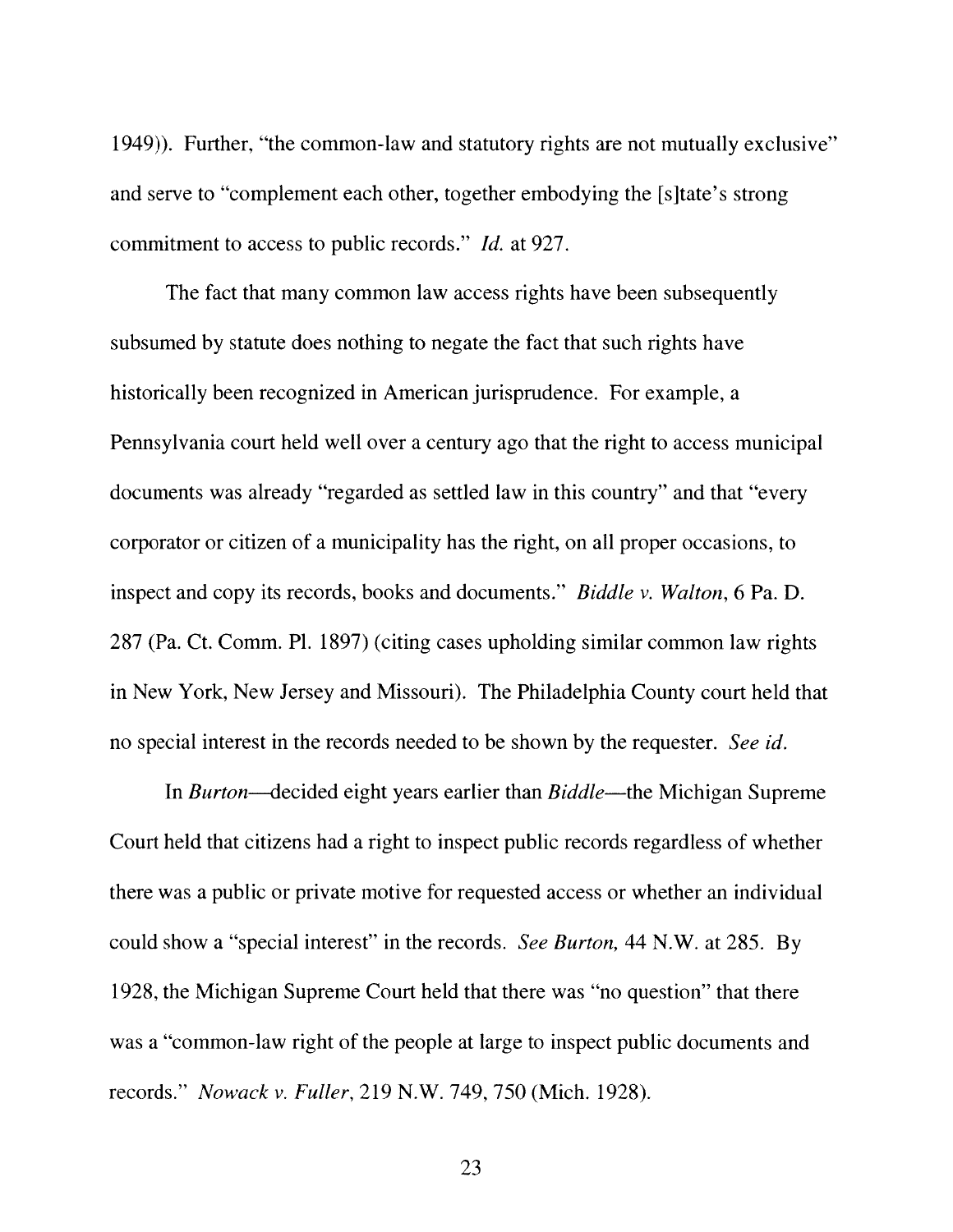As such controversies continued to arise, additional American courts in the late nineteenth and early twentieth centuries repeatedly held that the genera<sup>l</sup> public had <sup>a</sup> right to access governmen<sup>t</sup> records of agencies—which today would almost always be requested pursuant to FOI statutes. See generally, e.g., Mushet v. Dep't of Pub. Serv. of the City of L.A., 170 P. 653 (Cal. Dist. Ct. App. 1917) (holding that publicly owned utilities must make their papers available to the public under the common law right of inspection); Colescott v. King, 57 N.E. 535 (Ind. 1900) (holding that, aside from any statutory basis, one is entitled to inspect and copy public records); Fagan v. State Bd. of Assessors, 77 A. 1023 (N.J. 1910) (finding that it is the duty of citizenry to keep checks on the governmen<sup>t</sup> through the inspection of records and that the republic should not erect technical barriers by which these duties are discouraged or denied); Palacios v. Corbett, 172 S.W. 777 (Tex. Ct. App. 1915) (holding that appellees had <sup>a</sup> right under common law to inspect county records for evidence of mishandling of public funds); Clement v. Graham, 63 A. 146 (Vt. 1906) (finding that the common law right to inspect public records and public documents exists with all persons).

It is clear that the court below erred when it failed to consider that access rights to non-judicial governmen<sup>t</sup> records were not born of statute in the second half of the twentieth century. Rather, such rights were enshrined for centuries at common law and were viewed as fundamental rights that inured in all citizens.

24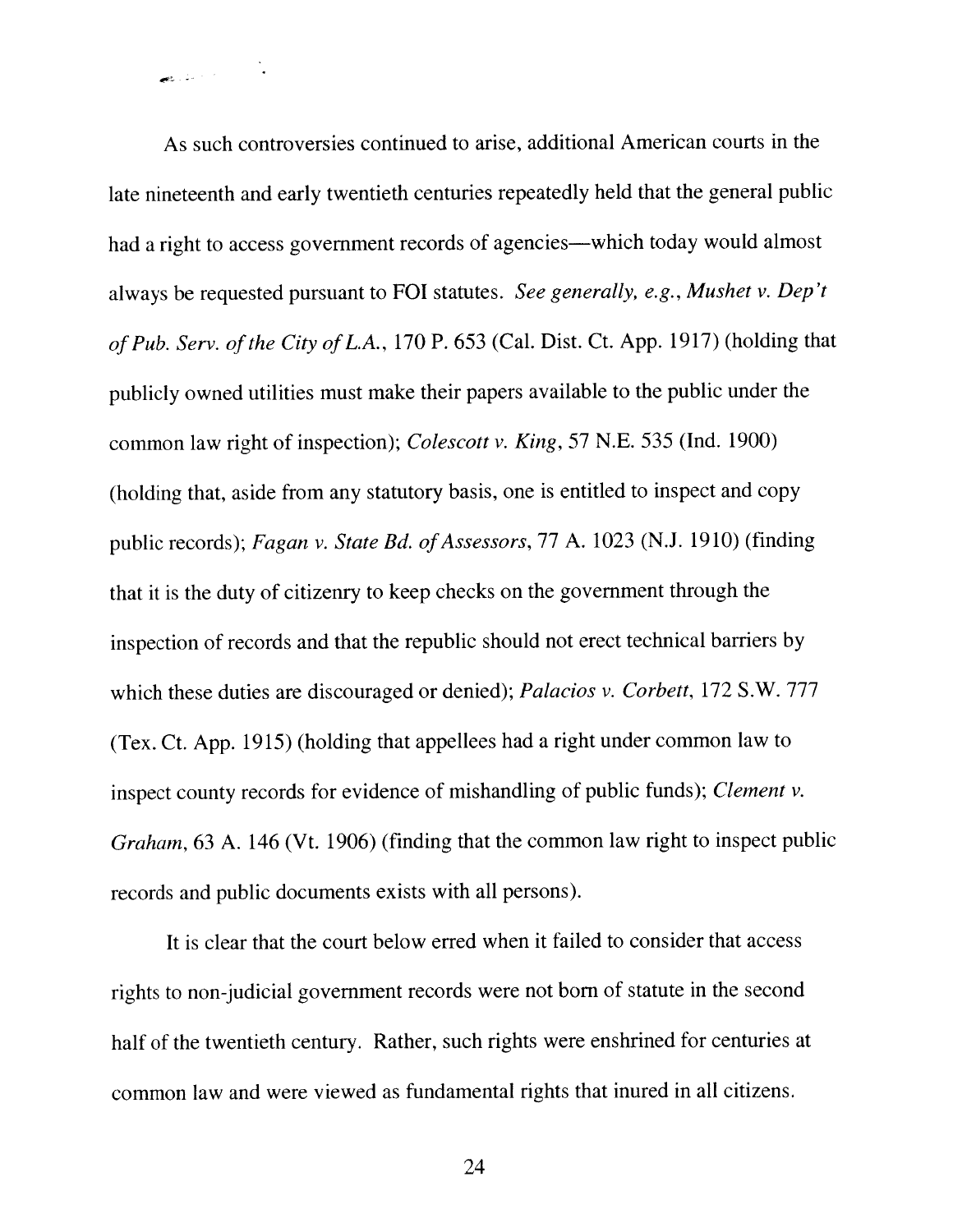Hence, it would simply stand in complete contrast to history to hold that access rights are not fundamental under the Privileges and Immunities Clause. For this reason alone, this Court must reverse the lower court and hold the VFOIA's citizenship requirement unconstitutional.

### **CONCLUSION**

For all of the foregoing reasons, the decision of the district court finding that the VFOIA's citizenship requirement does not unconstitutionally burden a fundamental right within the meaning of the Privileges and Immunities Clause of the U.S. Constitution should be reversed.

Dated: Arlington, VA March 23, 2011

Respectfully submitted,

/1 /)1  $\sqrt{d}$ 

A. Dalglish 1101 Wilson Blvd., Suite 1100 Arlington, VA 22209 (703) 807-2100

Counsel for amicus curiae The Reporters Committee for Freedom of the Press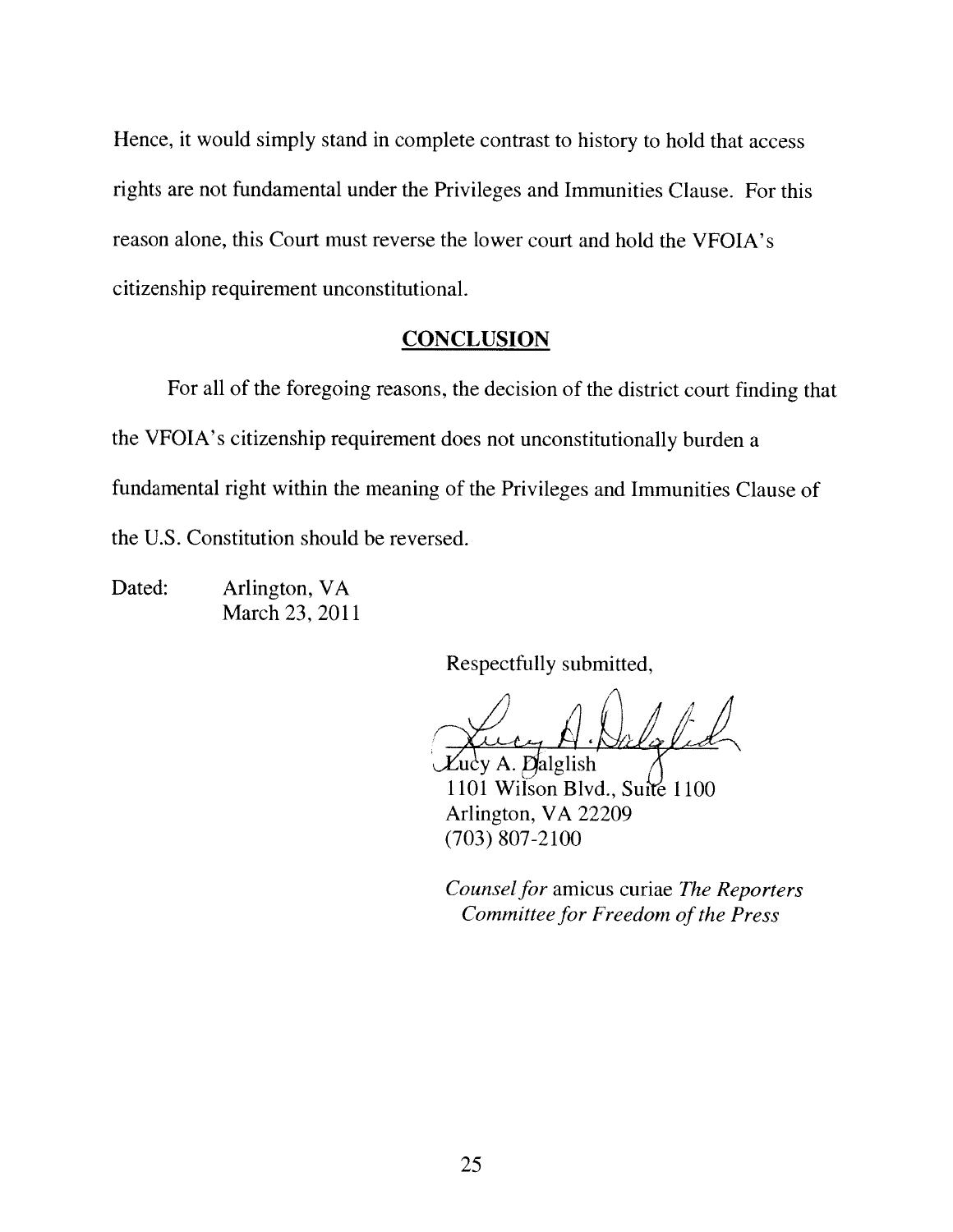## CERTIFICATE OF COMPLIANCE

<sup>1</sup> hereby certify that this brief complies with the type-volume limitations of Fed. R. App. P. 32(a)(7)(B) because it contains 5,841 words, excluding those portions of the brief exempted by Fed. R. App. P. 32(a)(7)(B)(iii). Further, <sup>I</sup> certify that this brief complies with the typeface requirements of Fed. R, App. P.  $32(a)(5)$  and the type style requirements of Fed. R. App. P.  $32(a)(6)$  because this brief has been prepared in a proportionally spaced typeface using Microsoft Word 2010 in 14-point Times New Roman font.

Dated: Arlington, VA March 23, 2011

/ I

glish 1101 Wilson Blvd., Suite 1100 Arlington, VA 22209 (703) 807-2100

Counsel for amicus curiae The Reporters Committee for Freedom of the Press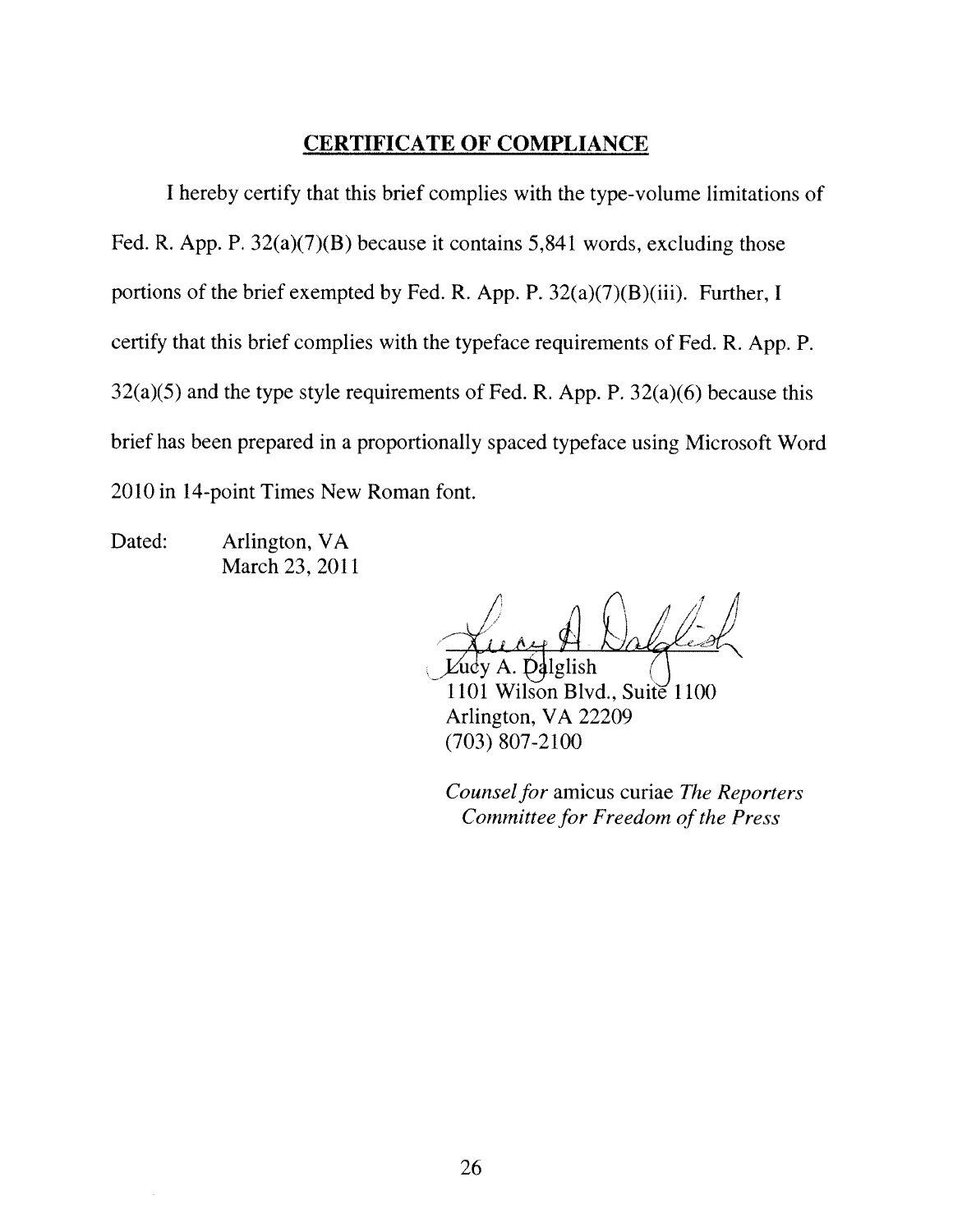## ADDENDUM

Identity of *amici*:

### The Reporters Committee for Freedom of the Press

The Reporters Committee for Freedom of the Press is a voluntary, unincorporated association of reporters and editors that works to defend the First Amendment rights and freedom of information interests of the news media. The Reporters Committee has provided representation, guidance and research in First Amendment and Freedom of Information Act litigation since 1970.

### American Society of News Editors

With some 500 members, the American Society of News Editors ("ASNE") is an organization that includes directing editors of daily newspapers throughout the Americas. ASNE changed its name in April 2009 to the American Society of News Editors and approved broadening its membership to editors of online news providers and academic leaders. Founded in 1922, as the American Society of Newspaper Editors, ASNE is active in a number of areas of interest to top editors with priorities on improving freedom of information, diversity, readership and the credibility of newspapers.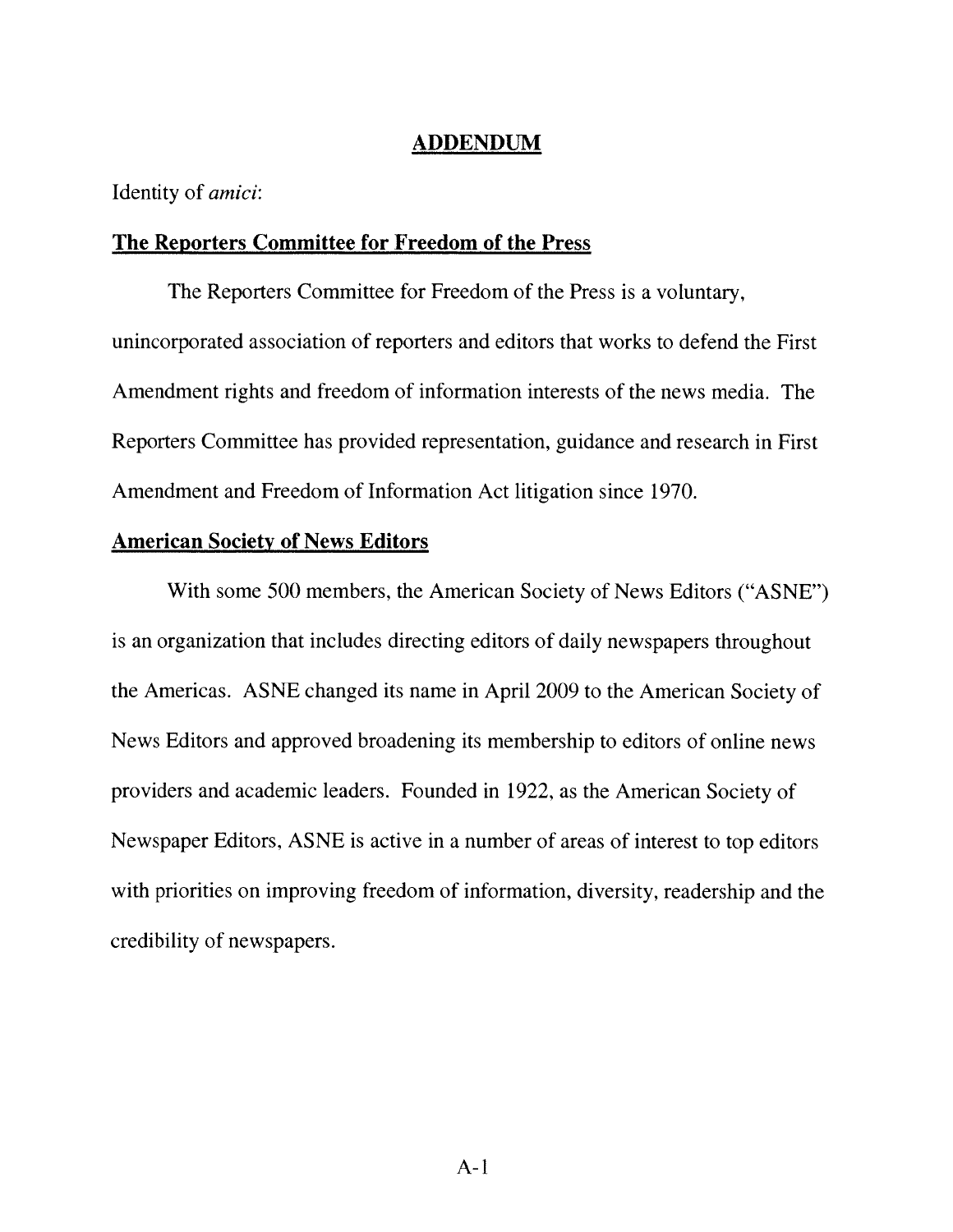#### Association of Capitol Reporters and Editors

The Association of Capitol Reporters and Editors was founded in 1999 and has approximately 200 members. It is the only national journalism organization for those who write about state government and politics.

#### Citizen Media Law Project

The Citizen Media Law Project ('CMLP") provides legal assistance, education and resources for individuals and organizations involved in online and citizen media. CMLP is jointly affiliated with Harvard University's Berkrnan Center for Internet & Society, a research center founded to explore cyberspace, share in its study and help pioneer its development, and the Center for Citizen Media, an initiative to enhance and expand grassroots media. CMLP is an unincorporated association hosted at Harvard Law School, a nonprofit educational institution.

#### The E.W. Scripps Company

The E.W. Scripps Company is a publicly-traded company, and no individual stockholder owns more than ten percent of its stock. The E.W, Scripps Company is a diverse, 131-year-old media enterprise with interests in television stations, newspapers. local news and information websites and licensing and syndication. The company's portfolio of locally-focused media properties includes: 10 TV stations (six ABC affiliates, three NBC affiliates and one independent): daily and

A-2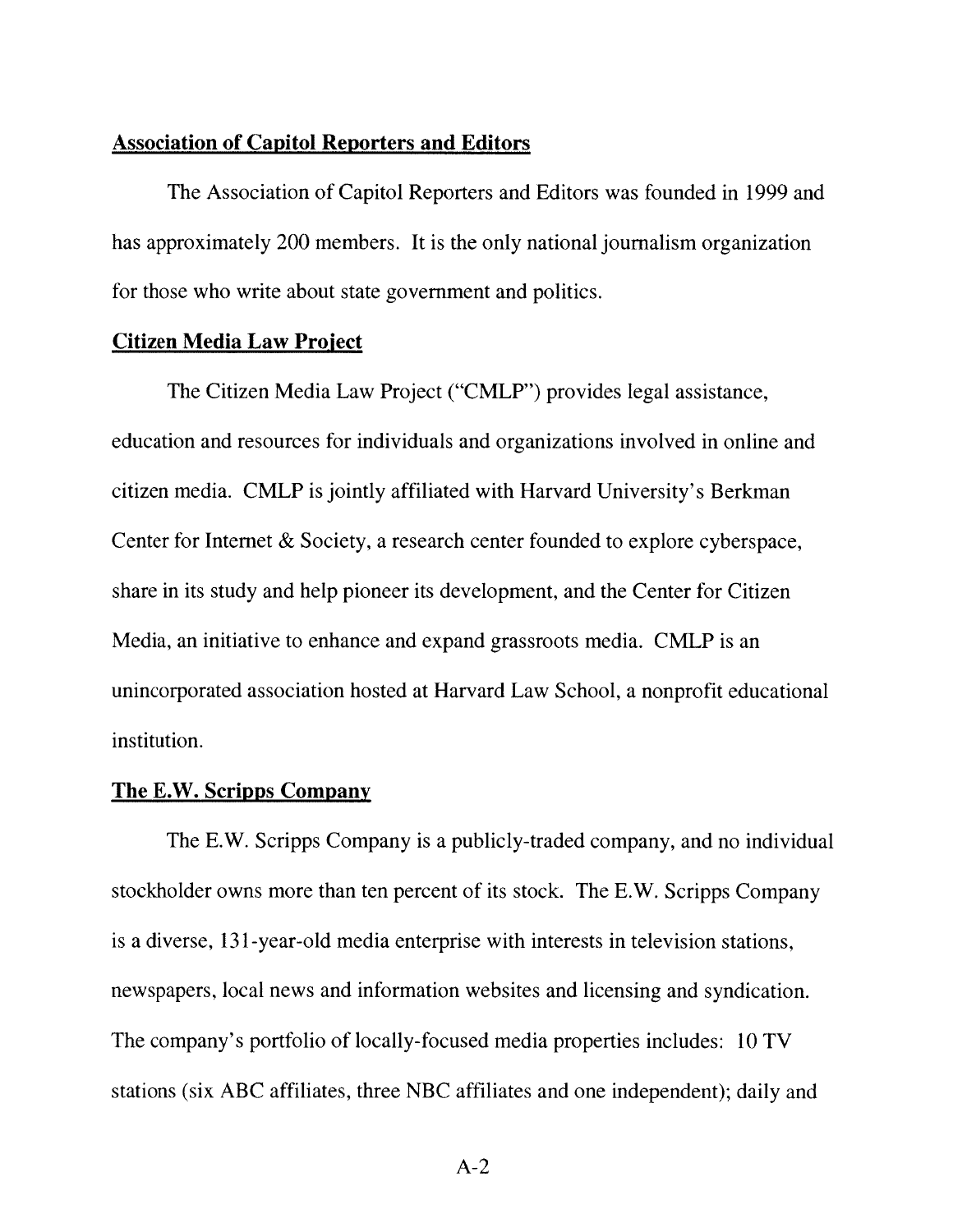community newspapers in <sup>13</sup> markets; and the Washington, DC.-based Scripps Media Center, home of the Scripps Howard News Service.

#### First Amendment Coalition

The First Amendment Coalition is a nonprofit public interest organization dedicated to defending free speech. free press and open government rights in order to make government, at all levels, more accountable to the people. The Coalition's mission assumes that government transparency and an informed electorate are essential to a self-governing democracy. To that end, we resist excessive government secrecy (while recognizing the need to protect legitimate state secrets) and censorship of all kinds.

#### Hearst Corporation

Hearst Corporation is one of the nation's largest diversified media companies. Its major interests include ownership of 15 daily and 38 weekly newspapers, including the Houston Chronicle, San Francisco Chronicle and Albany Times; interests in an additional 43 daily and 74 non-daily newspapers owned by MediaNews Group. which include the Denver Post and Salt Lake Tribune; nearly 200 magazines around the world, including Good Housekeeping, Cosmopolitan and O, The Oprah Magazine; 29 television stations, which reach a combined 18 percent of U.S. viewers; ownership in leading cable networks. including Lifetime. A&E and ESPN; business publishing, including a minority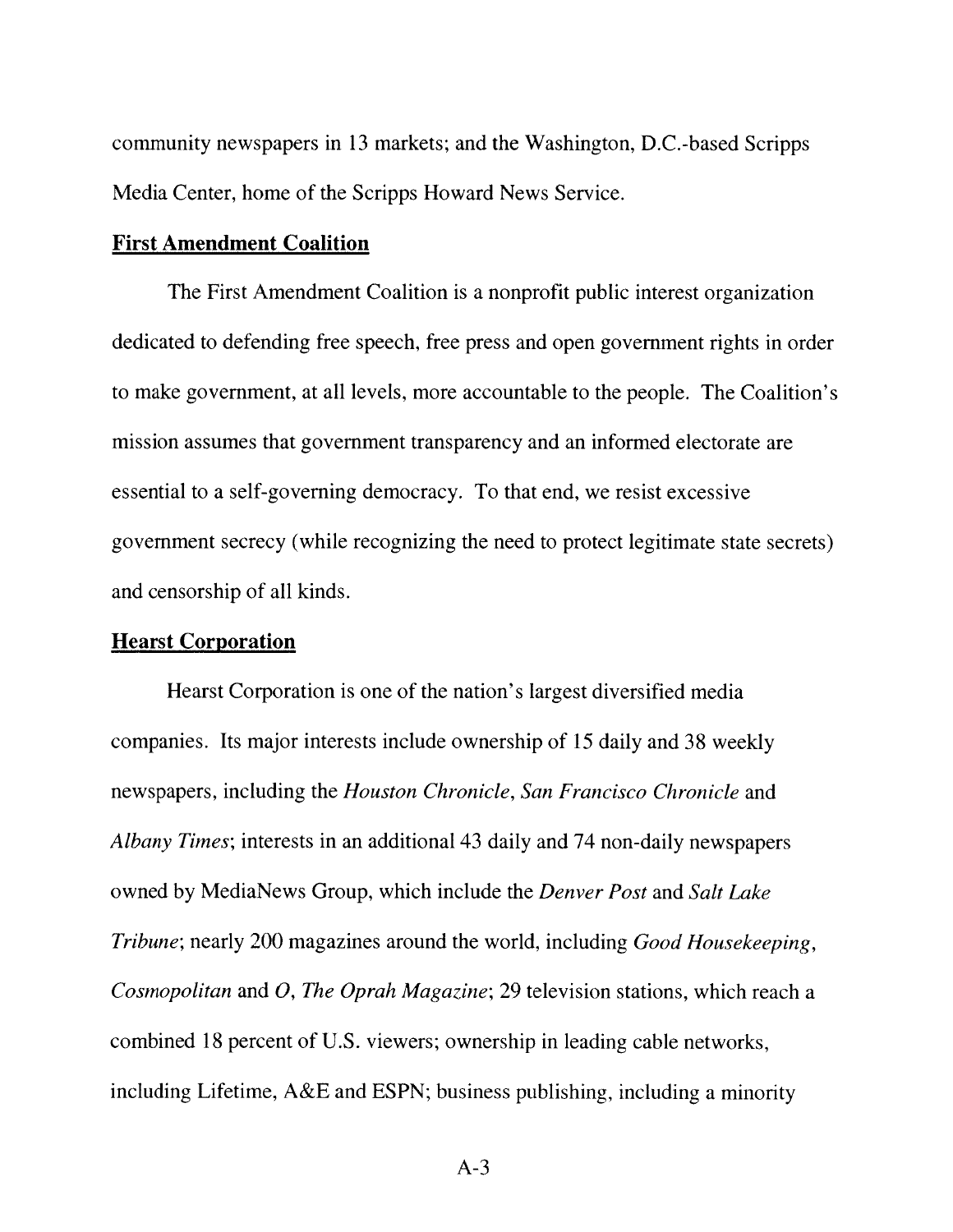joint venture interest in Fitch Ratings; and Internet businesses, television production, newspaper features distribution and real estate.

#### Magazine Publishers of America. Inc.

The Magazine Publishers of America ("MPA") is a national trade association for multi-platform magazine companies. Representing approximately 225 domestic magazine media companies with more than 1,000 titles, MPA members provide broad coverage of domestic and international news in weekly and biweekly publications and publish weekly, biweekly and monthly publications covering consumer affairs, law, literature, religion, political affairs, science, sports, agriculture, industry and many other interests, avocations and pastimes of the American people. MPA has a long and distinguished record of activity in defense of intellectual property and the First Amendment.

#### Maryland D.C. Delaware Broadcasters Association

The Maryland D.C. Delaware Broadcasters Association unites public and commercial radio and television across Maryland, D.C. and Delaware. The main purpose of the association is to represent and further the interests of broadcasters, communicate relevant information to broadcasters through meetings and publications and provide educational services through webinars, workshops or other appropriate means in order to better serve the public.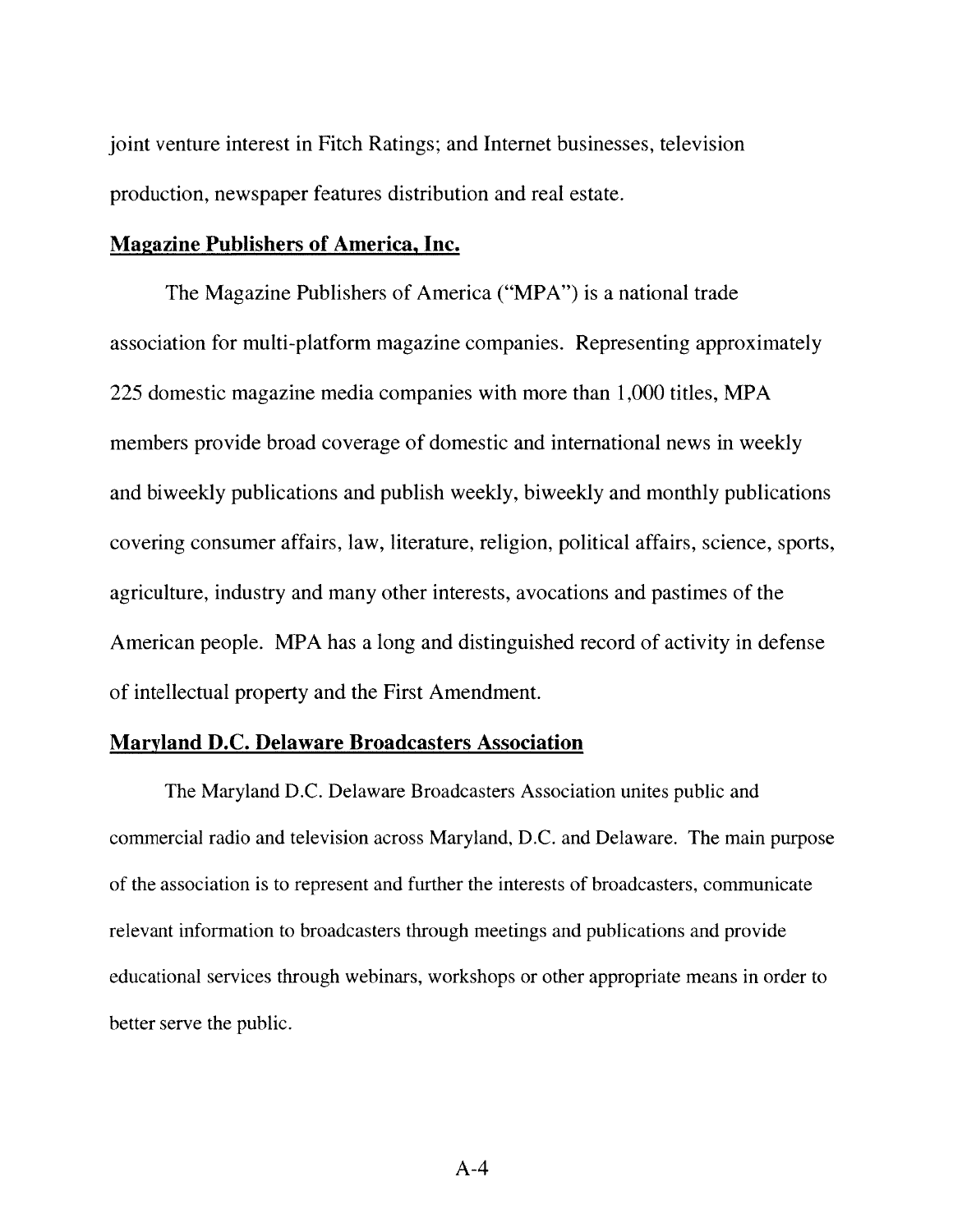#### NBCUniversal Media, LLC

NBCUniversal Media. LLC is one of the world's leading media and entertainment companies in the development, production and marketing of news. entertainment and information to a global audience. Among other businesses, NBCUniversal Media, LLC owns and operates the NBC television network, the Spanish-language television network Telemundo, NBC News, several news and entertainment networks, including MSNBC and CNBC, and a television-stations group consisting of owned-and-operated television stations that produce substantial amounts of local news, sports and public affairs programming. NBC News produces the "Today" show, "NBC Nightly News with Brian Williams," "Dateline NBC" and "Meet the Press."

#### The National Press Club

The National Press Club is the world's leading professional organization for journalists. Founded in 1908, the Club has 3,500 members representing most major news organizations. The Club defends a free press worldwide. Each year, the Club holds over 2,000 events including news conferences, luncheons, and panels, and more than 250,000 guests come through its doors.

#### National Press Photographers Association

The National Press Photographers Association ("NPPA') is a nonprofit organization dedicated to the advancement of photojournalism in its creation.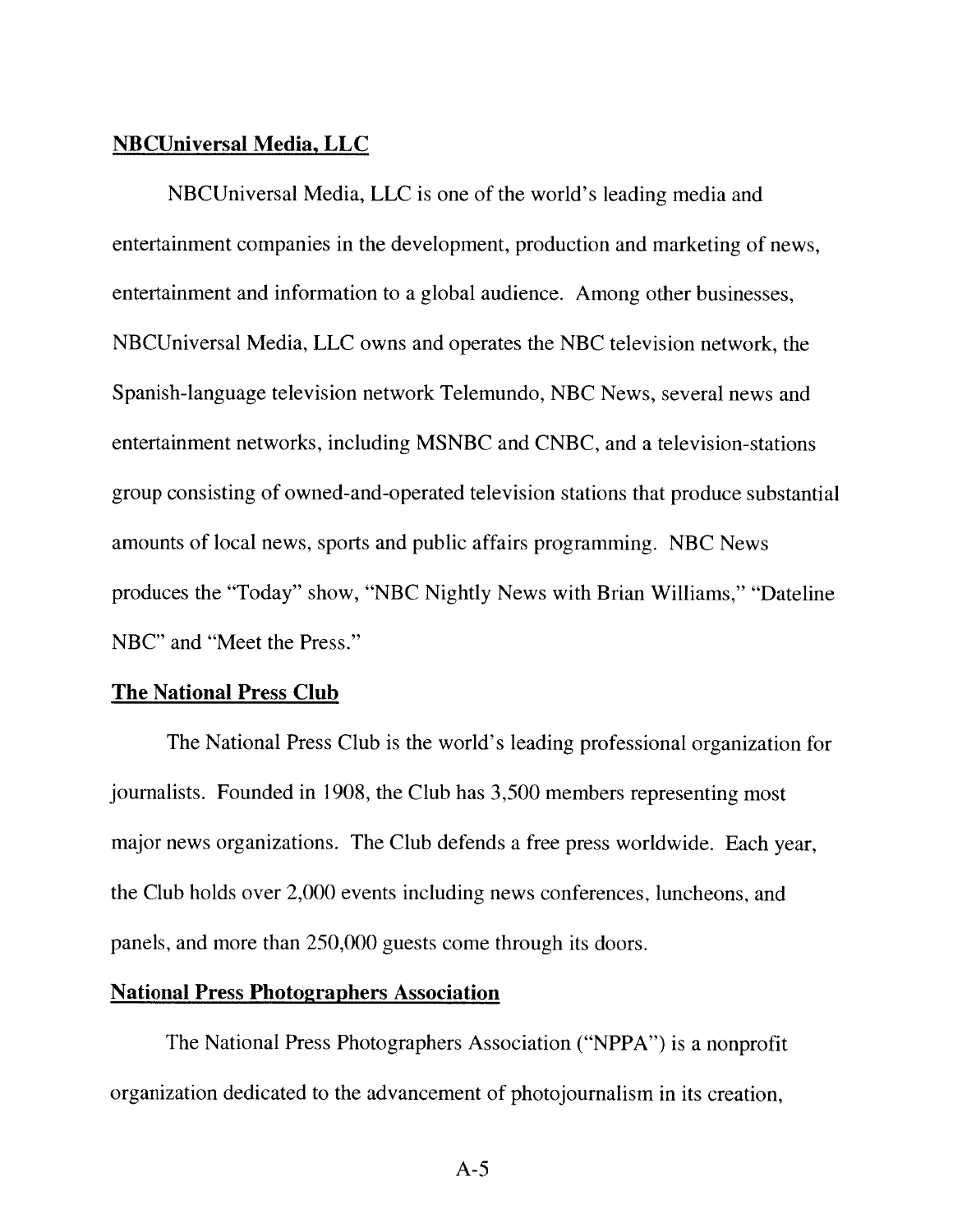editing and distribution. NPPA's almost 9,000 members include television and still photographers, editors, students and representatives of businesses that serve the photojournalism industry. Since 1946. the NPPA has vigorously promoted freedom of the press in all its forms, especially as that freedom relates to photojournalism.

#### NPR, Inc.

NPR, Inc. is an award winning producer and distributor of noncommercial news programming. A privately supported, not-for-profit membership organization, NPR serves a growing audience of more than 26 million listeners each week by providing news programming to 285 member stations which are independently operated, noncommercial public radio stations. In addition, NPR provides original online content and audio streaming of its news programming. NPR.org offers hourly newscasts, special features and ten years of archived audio and information.

## Newspaper Association of America

Newspaper Association of America ("NAA") is a nonprofit organization representing the interests of more than 2,000 newspapers in the United States and Canada. NAA members account for nearly 90 percent of the daily newspaper circulation in the United States and a wide range of non-daily newspaper companies. A major issue affecting NAA members is the ability of media

A-6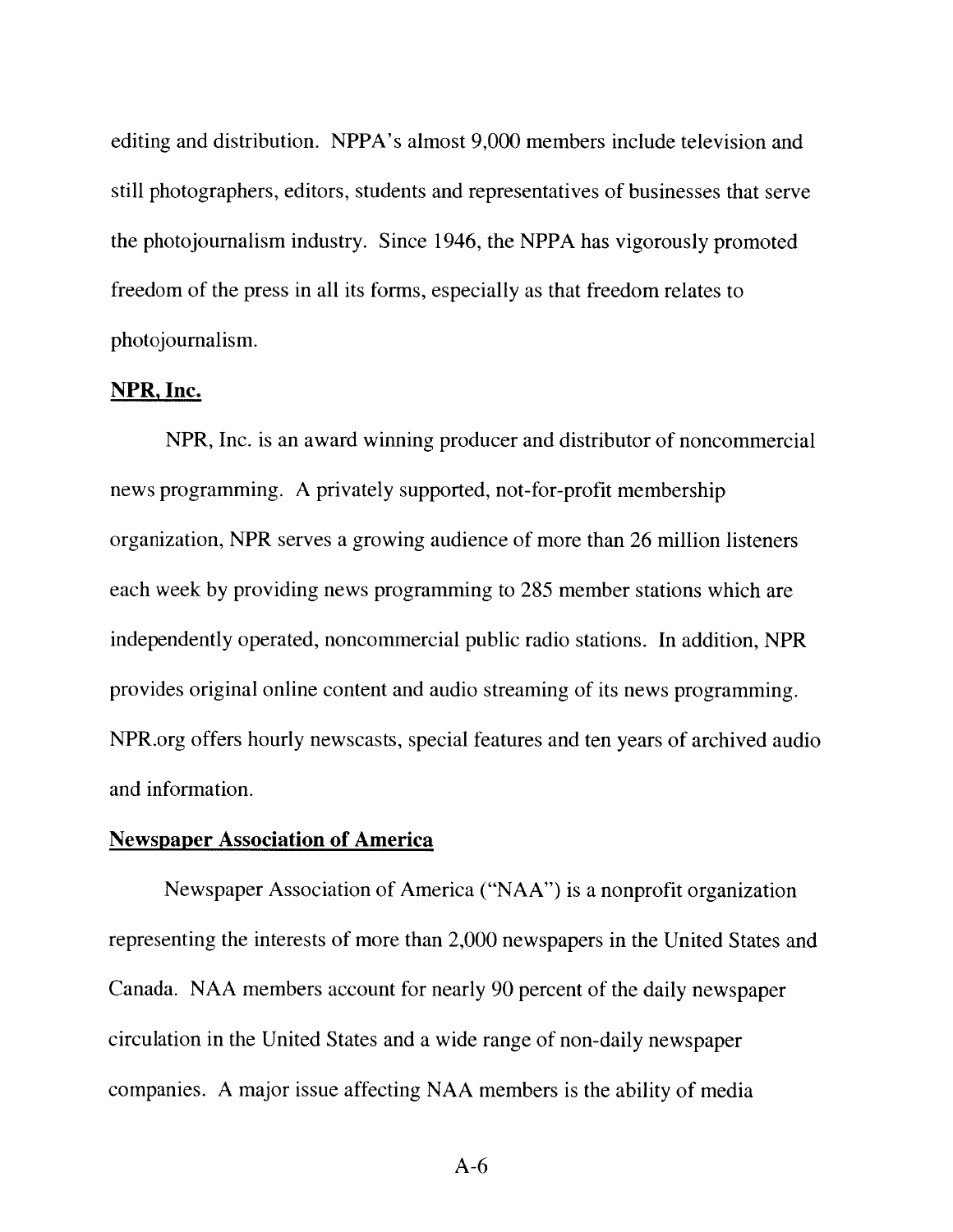companies to gather and report on matters of public concern without unreasonable restraints,

#### The Newspaper Guild — CWA

The Newspaper Guild — CWA is a labor organization representing more than 30,000 employees of newspapers, news magazines, news services and related media enterprises. Guild representation comprises, in the main, the advertising, business, circulation, editorial, maintenance and related departments of these media outlets. The Newspaper Guild is a sector of the Communications Workers of America. It is America's largest communications and media union, representing over 700,000 men and women in both private and public sectors.

#### North Jersey Media Group Inc.

North Jersey Media Group Inc. ("NJMG") is an independent, family-owned printing and publishing company and parent of two daily newspapers serving the residents of northern New Jersey: The Record (Bergen County), the state's second-largest newspaper, and The Herald News (Passaic County). NJMG also publishes more than 40 community newspapers serving towns across five counties, including some of the best weeklies in the state. Its magazine group produces high-quality glossy magazines including "(201) Best of Bergen," nearly a dozen community-focused titles and special-interest periodicals such as The Parent Paper.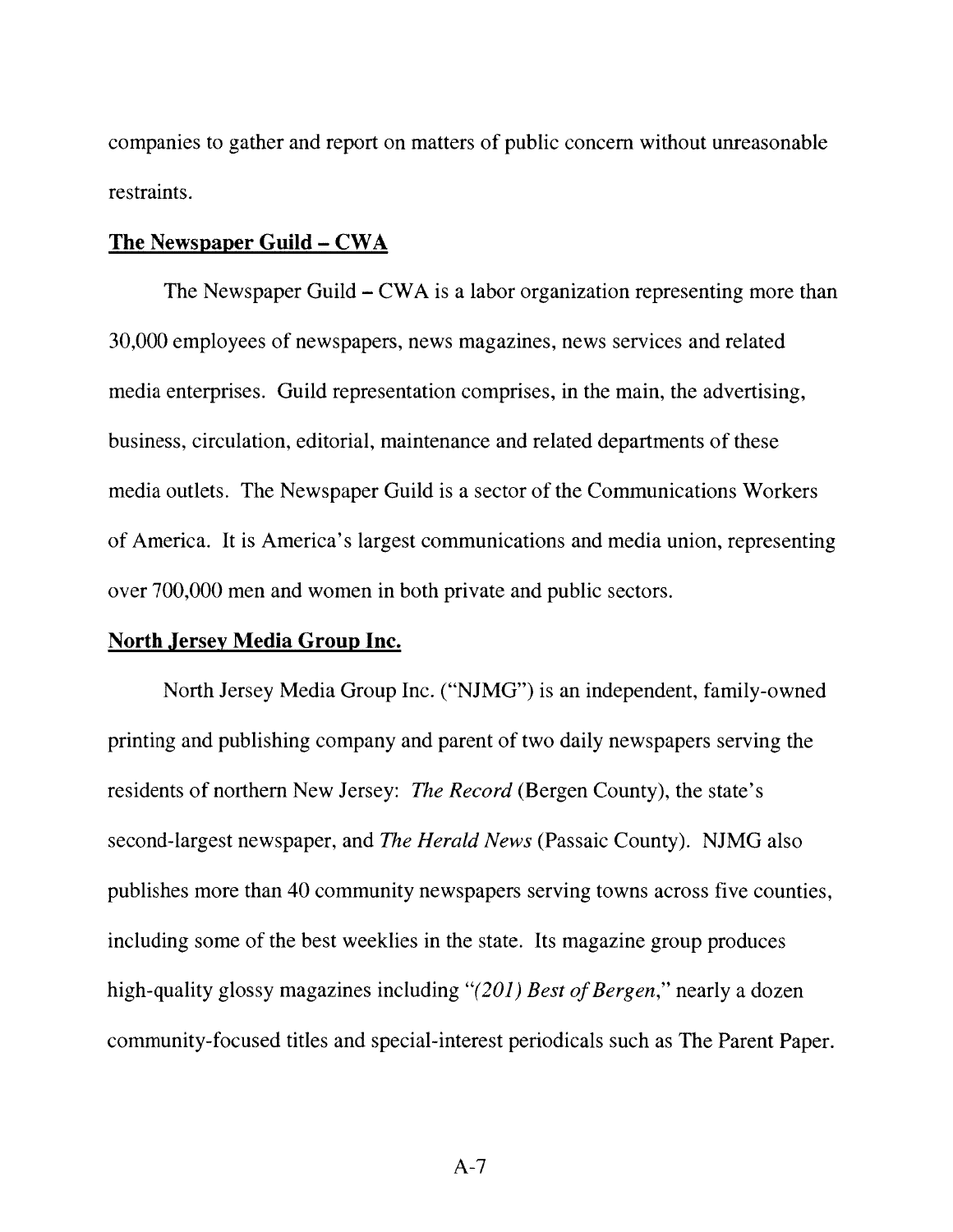The company's Internet division operates many news and advertising websites and online services associated with the print publications.

#### Radio Television Digital News Association

The Radio Television Digital News Association ("RTDNA") is the world's largest and only professional organization devoted exclusively to electronic journalism. RTDNA is made up of news directors, news associates, educators and students in radio, television, cable and electronic media in more than 30 countries. RTDNA is committed to encouraging excellence in the electronic journalism industry and upholding First Amendment freedoms.

#### Society of Professional Journalists

The Society of Professional Journalists ('SPJ") is dedicated to improving and protecting journalism. It is the nation's largest and most broad-based journalism organization, dedicated to encouraging the free practice of journalism and stimulating high standards of ethical behavior. Founded in 1909 as Sigma Delta Chi, SPJ promotes the free flow of information vital to a well-informed citizenry; works to inspire and educate the next generation of journalists; and protects First Amendment guarantees of freedom of speech and press.

#### Student Press Law Center

The Student Press Law Center ("SPLC") is a nonprofit, non-partisan organization which, since 1974, has been the nation's only legal assistance agency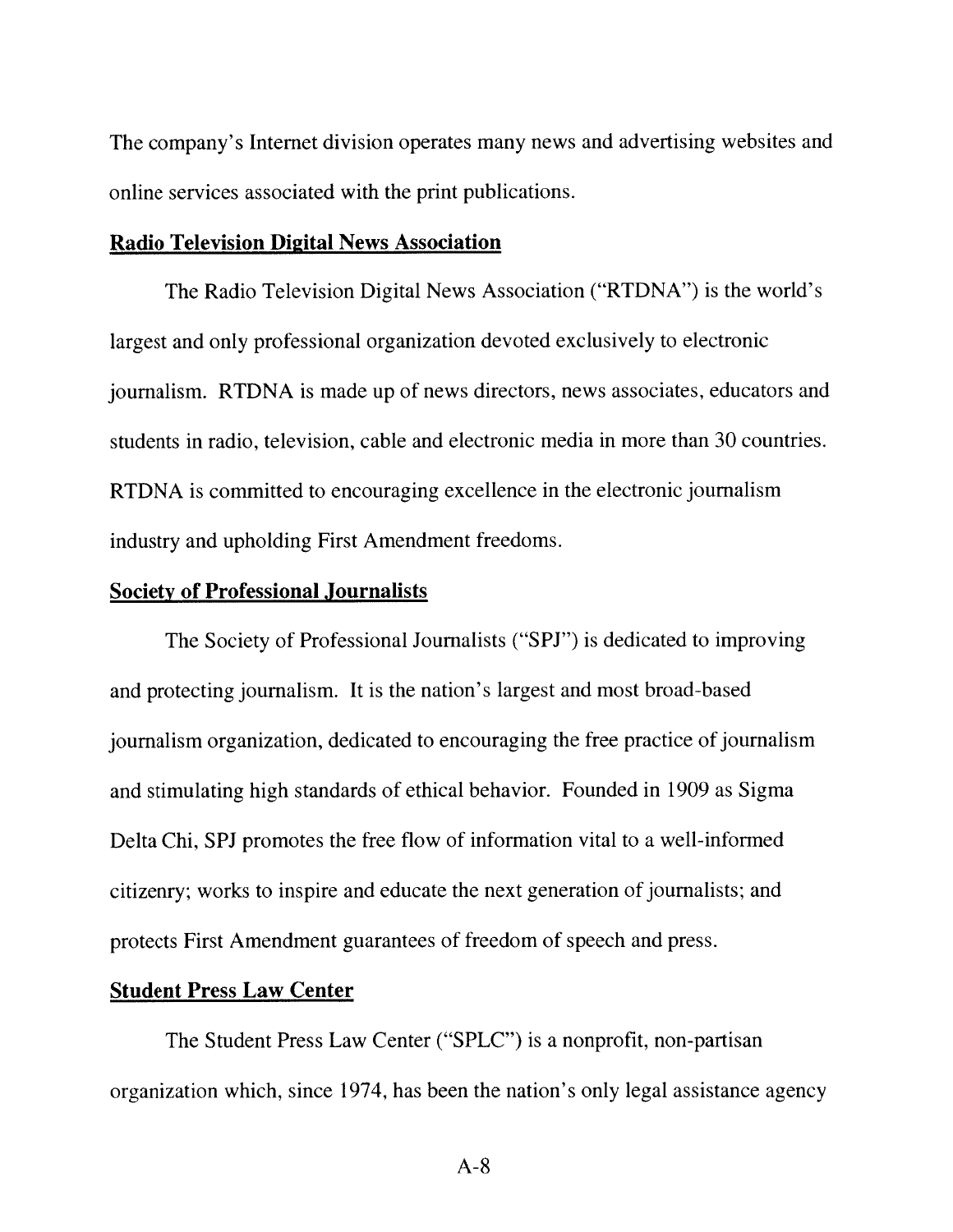devoted exclusively to educating high school and college journalists about the rights and responsibilities embodied in the First Amendment to the Constitution of the United States, The SPLC provides free legal assistance, information and educational materials for student journalists on a variety of legal topics.

#### Time Inc.

Time Inc. is the largest magazine publisher in the United States. It publishes over 100 titles, including Time, Fortune, Sports Illustrated. People, Entertainment Weekly, InStyle and Real Simple. Time Inc. publications reach over 100 million adults and its websites, which attract more visitors each month than any other publisher, serve close to 2 billion page views each month.

#### Virginia Coalition for Open Government

Founded in 1996, the Virginia Coalition for Open Government ("VCOG") is a non-partisan organization dedicated to making access to records and meetings of state and local government in Virginia as open and accessible as possible. VCOG has more than 150 individual and institutional dues-paying members; membership is open to anyone.

#### The Washington Post

The Washington Post is a leading newspaper with nationwide daily circulation of over 623,000 and a Sunday circulation of over 845,000.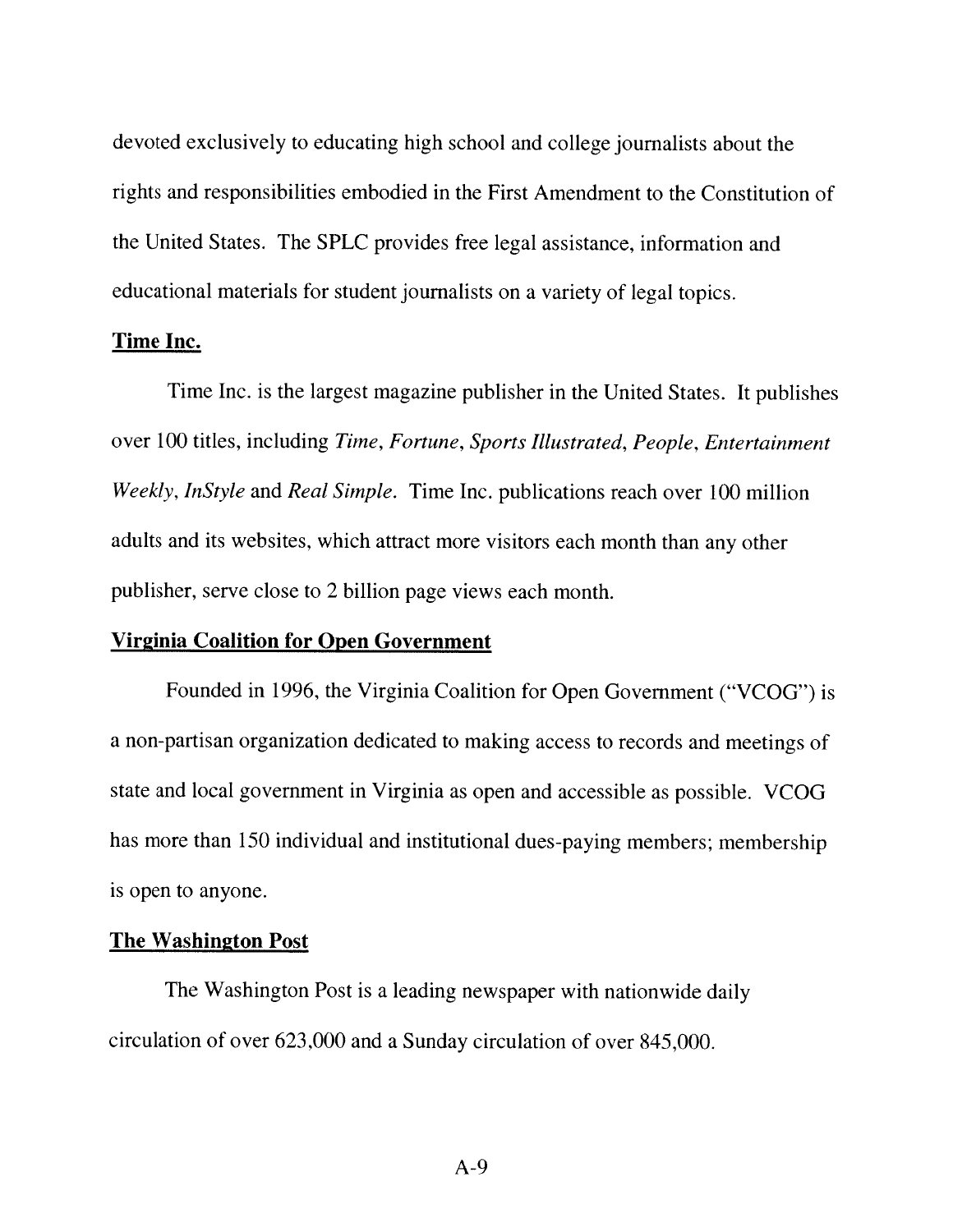## CERTIFICATE OF SERVICE

<sup>I</sup> hereby certify that on this 23rd day of March, 2011, the foregoing brief

amici curiae was filed with the Court's CM/ECF system. I further certify that I

caused to be served 2 true and correct copies of the foregoing brief *amici curiae* by

first-class mail, postage prepaid on the following counsel of record for all parties:

Stephen R. McCullough Benjamin Adelbert Thorp, IV<br>Office of the Attorney General Office of the County Attorney Office of the Attorney General Office of the County Office of the County of Henrico 900 E. Main St., Fourth Floor County of Henric<br>Richmond. VA 23219 P.O. Box 90775 Richmond, VA 23219

Stephen W. Bricker Leah M. Nicholls Bricker Law Firm, P.C. Brian Wolfman

Henrico, VA 23273-0775

411 E. Franklin St., Suite 504 Institute for Public Representation Richmond, VA 23219 Georgetown University Law Center 600 New Jersey Ave., NW, Suite 312 Washington, D.C. 20001

<sup>I</sup> further certify that on this 23rd day of March, 201 1, <sup>1</sup> caused to be served

for filing with the Court, <sup>1</sup> original and 7 true and correct copies of the foregoing